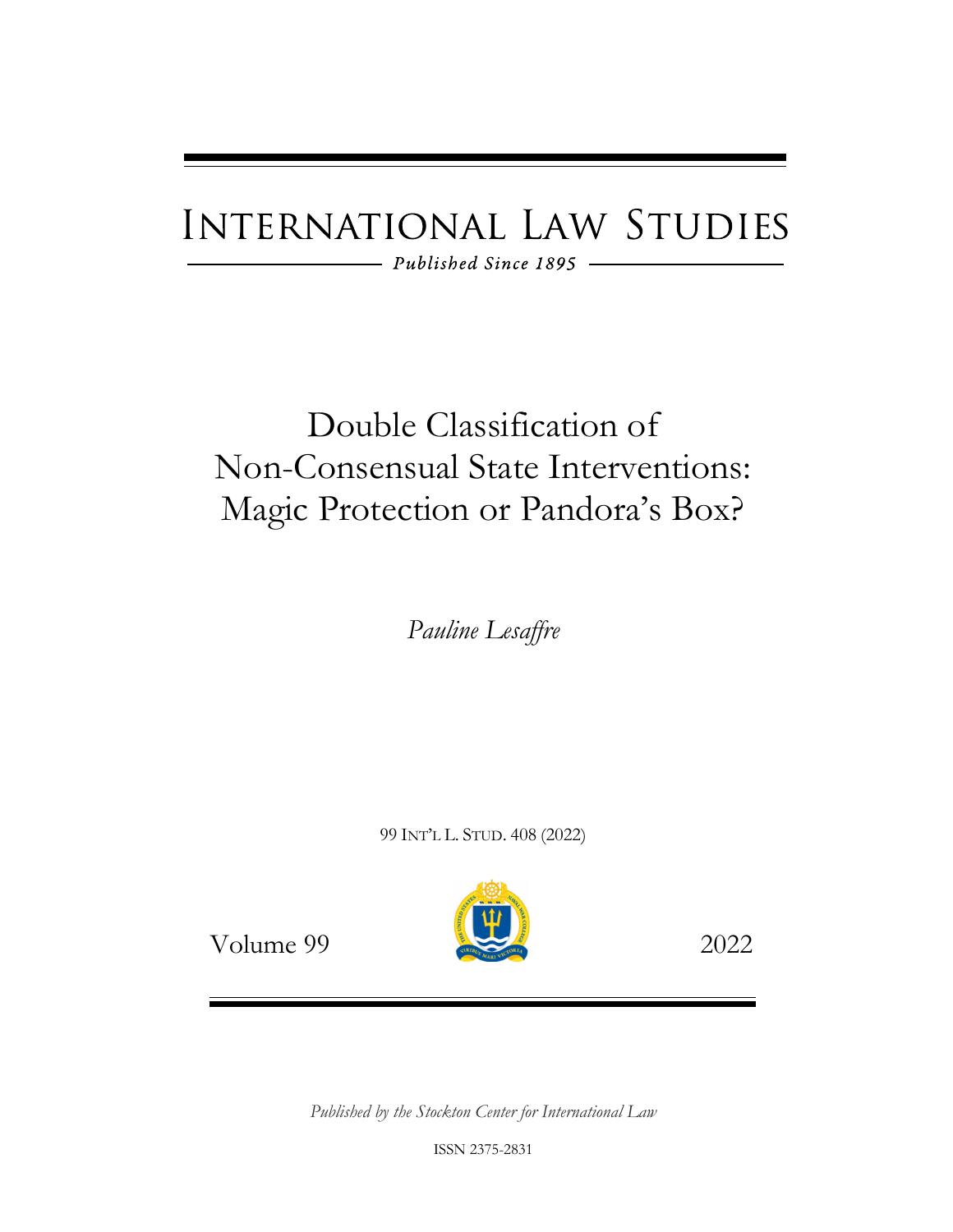### Double Classification of Non-Consensual State Interventions: Magic Protection or Pandora's Box?

### *Pauline Lesaffre*[∗](#page-1-0)

#### **CONTENTS**

| П. | A Summary of the Double Classification Theory 413                 |                                                            |  |
|----|-------------------------------------------------------------------|------------------------------------------------------------|--|
|    |                                                                   |                                                            |  |
|    |                                                                   | A. Negation of the Intervening State's Hostile Intent  418 |  |
|    |                                                                   | B. Different Temporal Scopes of Application for IACs and   |  |
|    |                                                                   |                                                            |  |
|    | IV. Problems with the Law Applicable to Foreign Armed Forces  434 |                                                            |  |
|    |                                                                   | A. Normative Conflicts Between the Laws of IAC and NIAC434 |  |
|    |                                                                   |                                                            |  |
|    |                                                                   |                                                            |  |

<span id="page-1-0"></span><sup>∗</sup> Ph.D. Postdoctoral Research Fellow, Belgian American Educational Foundation; Visiting Research Scholar at the Stockton Center for International Law, U.S. Naval War College, and at the Paul Tsai China Center, Yale Law School. The author is very grateful to Professors Marco Sassòli and Robert Kolb for their helpful comments on her doctoral thesis, and to Peter Haas, J.D., Lieutenant Colonel Brent Stricker, U.S. Marine Corps, Major Aaron Johnson, U.S. Army, and Professor Michael Schmitt for their feedback on earlier drafts of this article.

The thoughts and opinions expressed are those of the author and not necessarily those of the U.S. government, the U.S. Department of the Navy, or the U.S. Naval War College.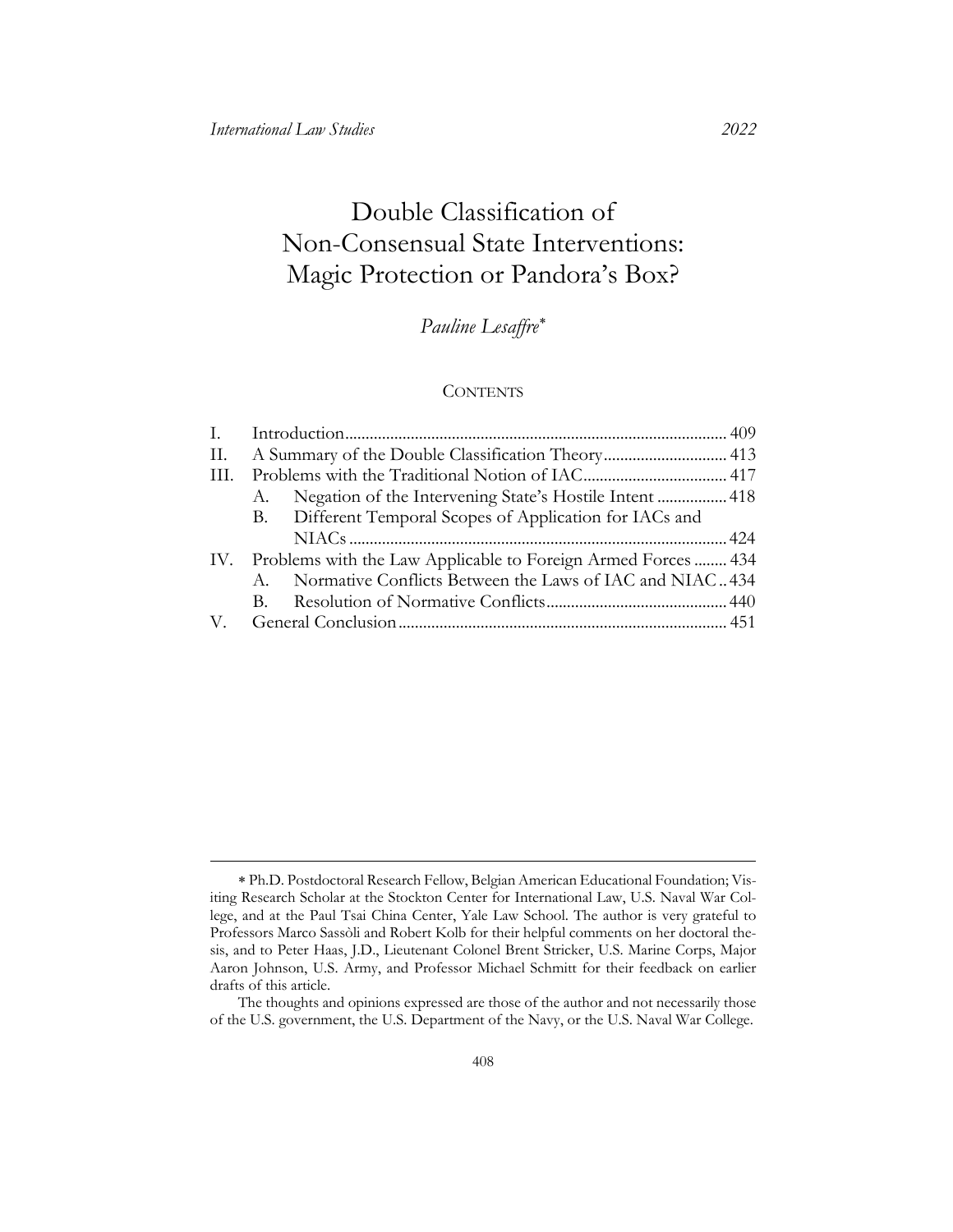#### <span id="page-2-4"></span>I. INTRODUCTION

<span id="page-2-0"></span>From Afghanistan to Syria, from Mali to Yemen, cross-border armed conflicts involving organized armed groups (OAGs) are breaking news headlines and increasing in frequency.<sup>[1](#page-2-1)</sup> They are unprecedented in both scale and impact. Indeed, although pre-dating this century, $2$  cross-border armed conflicts were a rarity and not a concern for the international community during the second half of the twentieth century. Yet, international humanitarian law (IHL) developed greatly during this period and, therefore, did not include any specific framework for today's cross-border armed conflicts. These conflicts challenge IHL's scope of application.

Classification of cross-border armed conflicts remains highly disputed in some respects. Many States<sup>[3](#page-2-3)</sup> agree to classify certain types of cross-border

<span id="page-2-2"></span>2. For instance, in September 1957, armed confrontations occurred between French troops deployed in Algeria and rebels on Tunisian territory without Tunisia's consent. *See*, *e.g.*, Ian Brownlie, *International Law and the Activities of Armed Bands*, 7 INTERNATIONAL AND COMPARATIVE LAW QUARTERLY 712, 712 (1958). Russian intervention against insurgents and in support of the local authorities of Tajikistan between 1992 and 1997 constitutes another example. *See*, *e.g.*, Christopher J. Le Mon, *Unilateral Intervention by Invitation in Civil Wars: The Effective Control Test Tested*, 35 NEW YORK UNIVERSITY JOURNAL OF INTERNATIONAL LAW & POLITICS 741, 786–90 (2003).

<span id="page-2-3"></span>3. *See*, *e.g.*, Eric David, *La pratique du pouvoir exécutif et le contrôle des chambres législatives en matière de droit international (2007–2011)*, 2011 REVUE BELGE DE DROIT INTERNATIONAL 295, 516 (for Belgium); Neil Verlinden, "Are We at War?" State Support to Parties in Armed Conflict: Consequences under Jus in Bello, Jus ad Bellum and Neutrality Law 87 (Nov. 25, 2019) (unpublished manuscript) (on file at the University of Leuven Law Library); Federal Prosecutor-General (Der Generalbundesanwalt beim Bundesgerichtshof), Case No. 3 BJs 6/10-4,  $\P D(\Pi)(1)$ (a) (2010), https://web.archive.org/web/20180425015830/http://www. [generalbundesanwalt.de/docs/einstellungsvermerk20100416offen.pdf](https://web.archive.org/web/20180425015830/http:/www.generalbundesanwalt.de/docs/einstellungsvermerk20100416offen.pdf) (for Germany); Wolff Heintschel von Heinegg & Peter Dreist, *The 2009 Kunduz Air Attack: The Decision of the Federal Prosecutor-General on the Dismissal of Criminal Proceedings against Members of the German Armed Forces*, 53 GERMAN YEARBOOK OF INTERNATIONAL LAW 833, 842 (2010); Administrative Court of North Rhine-Westphalia (Oberverwaltungsgericht NRW), Case No. 4 A 13 61/15,  $\P$  441–454 (2019), https://www.justiz.nrw.de/nrwe/ovgs/ovg\_nrw/j2019/4\_A\_ [1361\\_15\\_Urteil\\_20190319.html](https://www.justiz.nrw.de/nrwe/ovgs/ovg_nrw/j2019/4_A_1361_15_Urteil_20190319.html) (for Germany); DEPARTMENT OF DEFENCE AND FORMER COMBATANTS, MANUAL OF INTERNATIONAL HUMANITARIAN LAW FOR MALIAN ARMED

<span id="page-2-1"></span><sup>1.</sup> This article is based on the author's doctoral research and conclusions, defended at the University of Louvain in September 2021. *See* Pauline Lesaffre*,* The Challenge of Crossborder Armed Conflicts for International Humanitarian Law—Material and Personal Scopes of Application: Between Continuity and Change (2021), [https://dial.uclou](https://dial.uclouvain.be/pr/boreal/object/boreal:251444)[vain.be/pr/boreal/object/boreal:251444](https://dial.uclouvain.be/pr/boreal/object/boreal:251444) (to be published in French).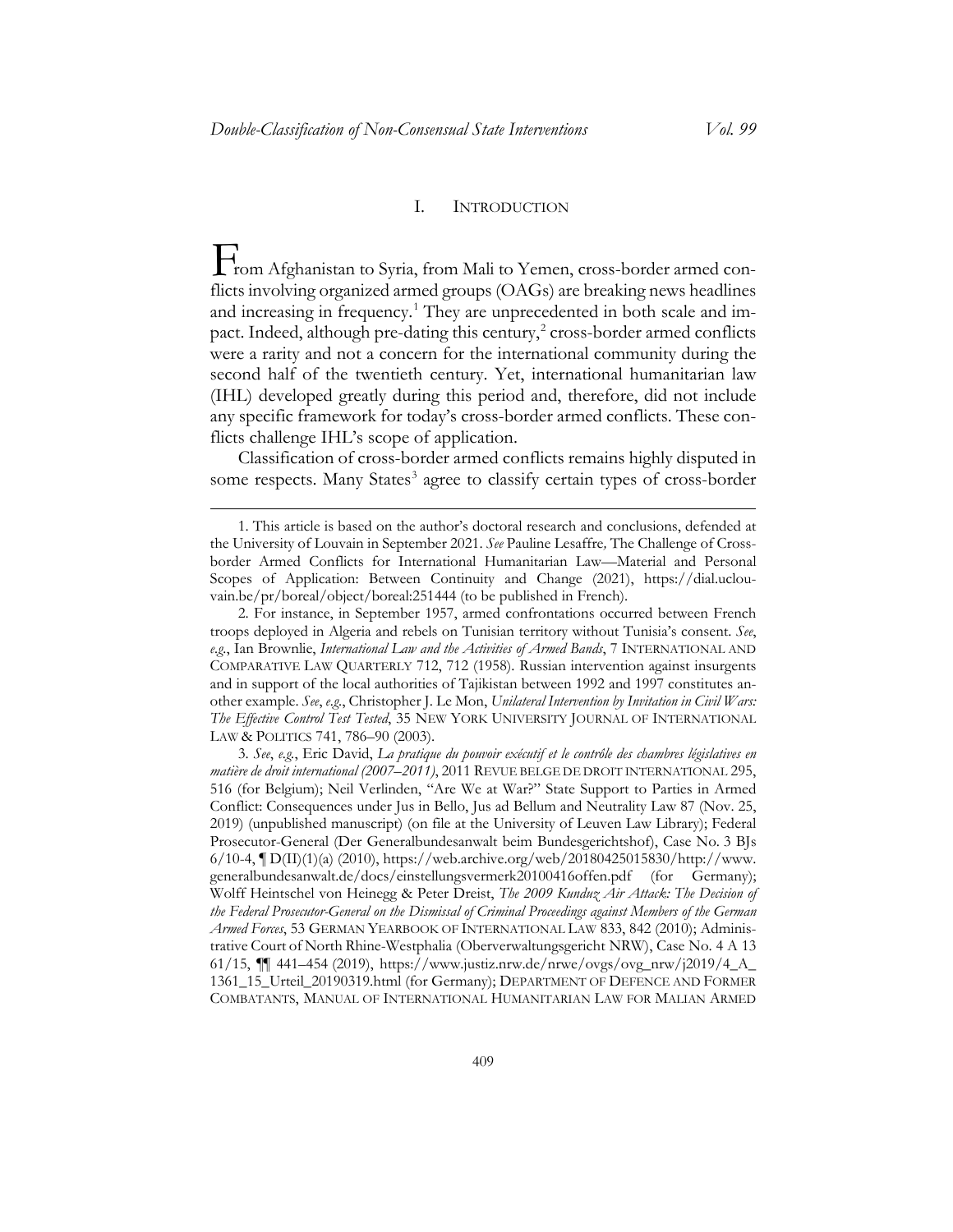armed conflicts as non-international armed conflicts (NIACs). Many scholars do also.[4](#page-3-0) However, classification of one specific type of cross-border armed conflict—those resulting from a non-consensual State intervention against an OAG—still constitutes an important point of contention in legal scholarship.<sup>[5](#page-3-1)</sup>

<span id="page-3-3"></span>Scholarly discussions focused on the armed conflict in Syria, where an international coalition of States, led by the United States, fought against the Islamic State (ISIS) *without consent* of Syrian authorities, at least since Septem-ber 2015. Although the coalition first intervened in Syria in September 2014,<sup>[6](#page-3-2)</sup>

<span id="page-3-0"></span>4. *See*, *e.g.*, Louise Arimatsu, *Territory, Boundaries and the Law of Armed Conflict*, 12 YEAR-BOOK OF INTERNATIONAL HUMANITARIAN LAW 157, 184 (2009); Max Brookman-Byrne, *Drone Use "Outside Areas of Active Hostilities": An Examination of the Legal Paradigms Governing US Covert Remote Strike*, 64 NETHERLANDS INTERNATIONAL LAW REVIEW 3, 10 (2017); LINDSAY MOIR, THE LAW OF INTERNAL ARMED CONFLICT 51 (2009); Françoise J. Hampson, *Afghanistan 2001–2010*, *in* INTERNATIONAL LAW AND THE CLASSIFICATION OF ARMED CONFLICTS 242, 251, 256 (Elizabeth Wilmshurst ed., 2012); Michael N. Schmitt, *Iraq (2003 Onwards)*, *in* INTERNATIONAL LAW AND THE CLASSIFICATION OF CONFLICTS 356, 371–72 (Elizabeth Wilmshurst ed., 2012); Jelena Pejic, *The Protective Scope of Common Article 3: More Than Meets the Eyes*, 882 INTERNATIONAL REVIEW OF THE RED CROSS 189, 196 (2011); Hans-Peter Gasser, *Internationalized Non-International Armed Conflicts: Case Studies of Afghanistan, Kampuchea and Lebanon*, 33 AMERICAN UNIVERSITY LAW REVIEW 145, 147 (1983–1984); Katie A. Johnston, *Transformations of Conflict Status in Libya*, 17 JOURNAL OF CONFLICT & SECURITY LAW 81, 110 (2012); Yoram Dinstein, *The Syrian Armed Conflict and its Singular Characteristics*, 46 ISRAEL YEARBOOK ON HUMAN RIGHTS 261, 274, 279 (2016); ROBERT KOLB, ADVANCED INTRODUCTION TO INTERNATIONAL HUMANITARIAN LAW 109 (2015); Sasha Radin, *Global Armed Conflict? The Threshold of Extraterritorial Non-International Armed Conflicts*, 89 INTERNATIONAL LAW STUDIES 696, 704–5 (2013).

<span id="page-3-1"></span>5. *See*, *e.g.*, Terry D. Gill, *Classifying the Conflict in Syria*, 92 INTERNATIONAL LAW STUDIES 353, 367 (2016).

<span id="page-3-2"></span>6. *See*, *e.g.*, Helene Cooper & Eric Schmitt, *Airstrikes by U.S. and Allies Hit ISIS Targets in Syria*, NEW YORK TIMES (Sept. 22, 2014), https://www.nytimes.com/2014/09/23/world/ middleeast/us-and-allies-hit-isis-targets-in-syria.html; *L'engagement américain en Syrie depuis 2011*, LE POINT (Oct. 7, 2019), https://www.lepoint.fr/monde/l-engagement-americainen-syrie-depuis-2011--07-10-2019-2339756\_24.php.

FORCES 11, 40, 92, 96 (2016) (unpublished manual) (on file at the International Committee of the Red Cross Library) (for Mali); Jacques Hartmann et al., *United Kingdom Materials on International Law 2012*, 83 BRITISH YEARBOOK OF INTERNATIONAL LAW 298, 663–64 (2013); David Turns, *The International Humanitarian Law Classification of Armed Conflicts in Iraq since 2003*, 86 INTERNATIONAL LAW STUDIES 97, 99 (2010); David Turns, *The "War on Terror" Through British and International Humanitarian Law Eyes: Comparative Perspective on Selected Legal Issues*, 10 NEW YORK CITY LAW REVIEW 435, 472–73 (2007) (for the United Kingdom); Kenneth W. Watkin, *Coalition Operations: A Canadian Perspective*, 84 INTERNATIONAL LAW STUDIES 251, 252 (2008) (for Canada).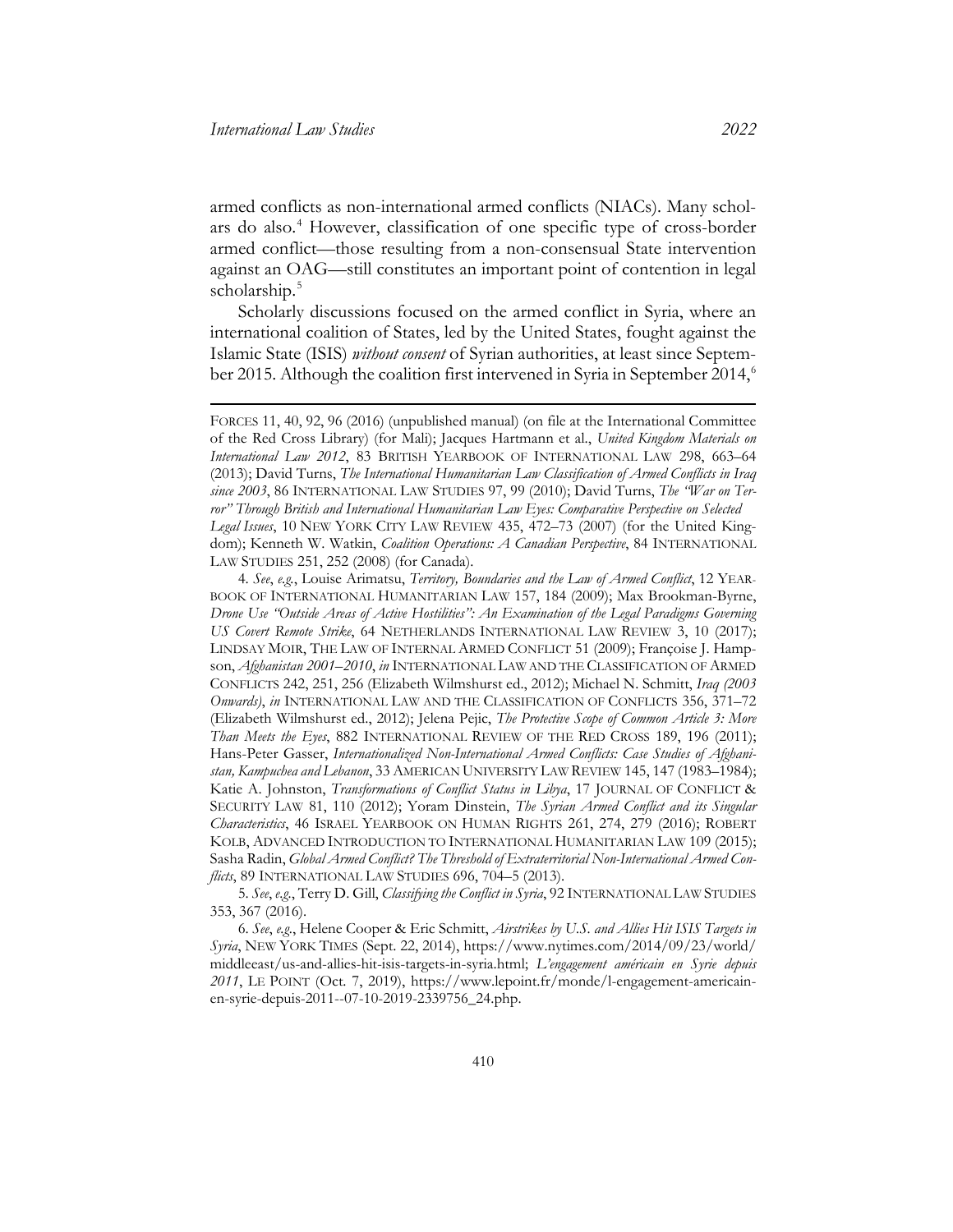Syrian authorities clearly opposed foreign intervention since September 2015 and repeatedly claimed violations of Syrian sovereignty and territorial integrity before the United Nations.[7](#page-4-0)

<span id="page-4-5"></span>How should these armed interactions between the coalition of States and ISIS be classified? $8$  This question must be answered independently of subse-quent direct confrontations between Syria and certain intervening States.<sup>[9](#page-4-2)</sup> More generally, how should armed hostilities between an intervening State and an OAG be classified when the State on whose territory these hostilities occur (the territorial State) did not consent to the foreign intervention?

<span id="page-4-4"></span>One theory maintains that there is a single NIAC between the intervening State(s) (e.g., the coalition of States intervening in Syria) and the OAG (e.g., ISIS).<sup>[10](#page-4-3)</sup> This theory emphasizes the nature of the belligerent parties and

<span id="page-4-1"></span>8. This question does not touch upon hostile interactions between Syria and ISIS. These interactions gave rise to a distinct NIAC between this territorial State and this OAG.

<span id="page-4-2"></span>9. *See*, *e.g.*, Helene Cooper et al., *U.S., Britain and France Strike Syria Over Suspected Chemical Weapons Attack*, NEW YORK TIMES (Apr. 13, 2018), https://www.nytimes.com/2018/ 04/13/world/middleeast/trump-strikes-syria-attack.html; Julian Borger & Peter Beaumont, *Syria: US, UK and France Launch Strikes in Response to Chemical Attack*, THE GUARDIAN (Apr. 14, 2018), https://www.theguardian.com/world/2018/apr/14/syria-air-strikes-usuk-and-france-launch-attack-on-assad-regime; Suleiman Al-Khalidi, *U.S.-backed Forces Say They Regain Villages Seized by Syrian Army*, REUTERS (Apr. 29, 2018), https://www.reuters.com/article/us-mideast-crisis-syria-euphrates-idUSKBN1I00EX; Suleiman Al-Khalidi & Matt Spetalnick, *U.S. Warplane Downs Syrian Army Jet in Raqqa Province*, REUTERS (June 18, 2017), https://www.reuters.com/article/us-mideast-crisis-syria-usa-idUSKBN1990XI.

<span id="page-4-3"></span>10. Amongst others, *see* DJEMILA CARRON, L'ACTE DÉCLENCHEUR D'UN CONFLIT ARMÉ INTERNATIONAL 345, 357 (2016); Djemila Carron, *Transnational Armed Conflicts: An Argument for a Single Classification of Non-International Armed Conflicts*, 7 JOURNAL OF INTERNA-TIONAL HUMANITARIAN LEGAL STUDIES 5, 9 (2016); Raphaël van Steenberghe, *Les interventions étrangères récentes contre le terrorisme international—Seconde partie: droit applicable (jus in bello)*, 63 ANNUAIRE FRANÇAIS DE DROIT INTERNATIONAL 37, 71 (2017); Kenneth Watkin, *The ICRC Updated Commentaries: Reconciling Form and Substance, Part II*, JUST SECURITY (Aug. 30, 2016), https://www.justsecurity.org/32608/icrc-updated-commentaries-reconciling-form-substance-part-ii/; Sean Watts, *The Updated First Geneva Convention Commentary, DoD's Law of War* 

<span id="page-4-0"></span><sup>7.</sup> *See*, *e.g.*, Bashar Ja'afari, Permanent Representative of the Syrian Arab Republic to the U.N., Identical Letters Dated 16 September 2015 Addressed to the Secretary-General and the President of the Security Council, U.N. Doc. S/2015/718 (Sept. 17, 2015); Bashar Ja'afari, Permanent Representative of the Syrian Arab Republic to the U.N., Identical Letters Dated 21 September 2015 Addressed to the Secretary-General and the President of the Security Council, U.N. Doc. S/2015/727 (Sept. 22, 2015); Bashar Ja'afari, Permanent Representative of the Syrian Arab Republic to the U.N., Identical Letters Dated 14 July 2016 Addressed to the Secretary-General and the President of the Security Council, U.N. Doc. S/2016/616 (July 18, 2016).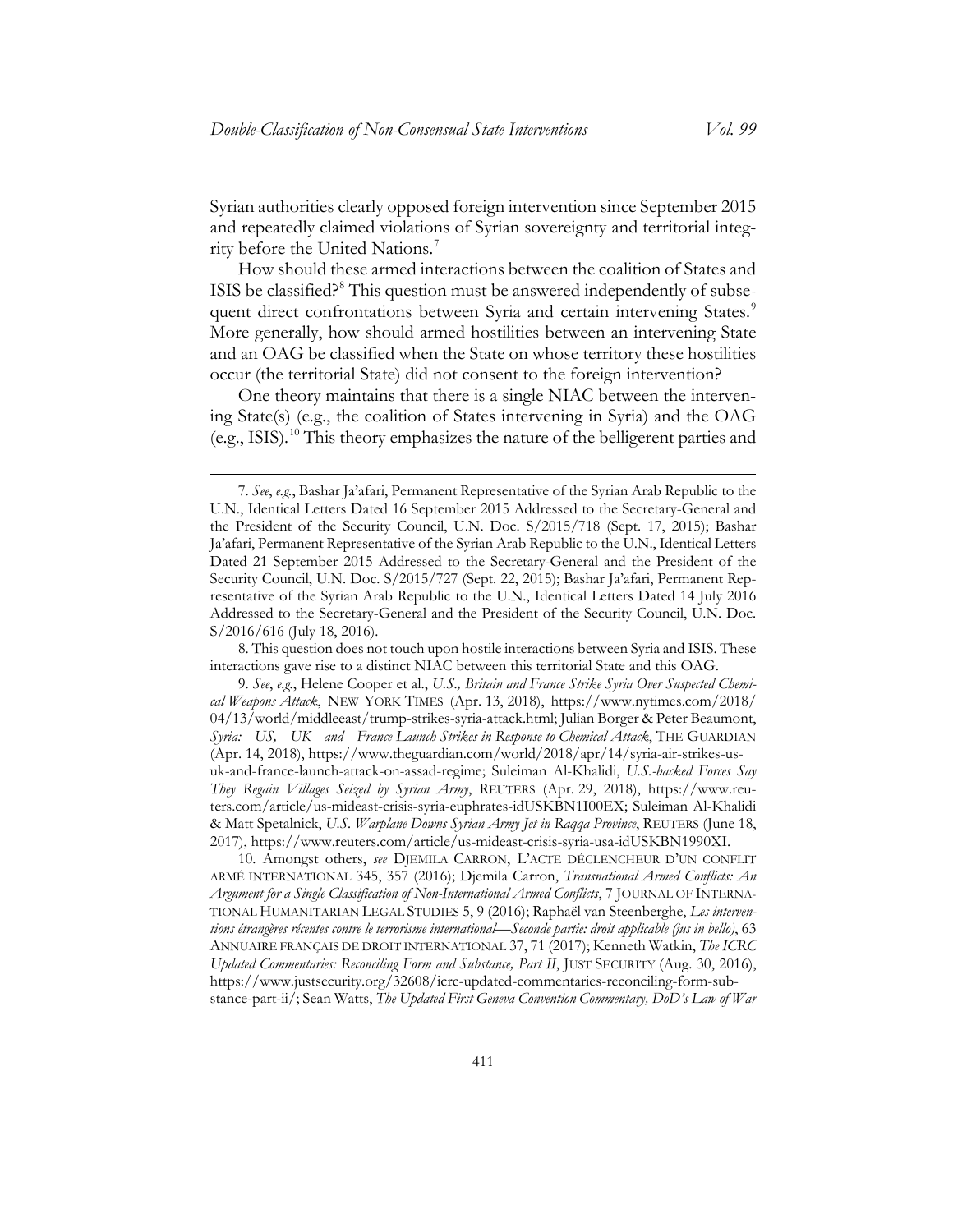<span id="page-5-4"></span><span id="page-5-3"></span><span id="page-5-2"></span>is in accordance with State practice. Another theory favors a "double classi-fication:"<sup>[11](#page-5-0)</sup> (1) an international armed conflict (IAC) between the territorial State (e.g., Syria) and the intervening State(s) (e.g., the coalition of States intervening in Syria) and (2) a NIAC between the intervening State(s) and the involved OAG (e.g., ISIS). [12](#page-5-1) Double classification proponents urge taking into account not only the nature of the belligerent parties, but also the crossborder component of the conflict. This second theory was articulated by the

*Manual, and a More Perfect Law of War, Part I*, JUST SECURITY (Jul. 5, 2016), [https://www.just](https://www.justsecurity.org/31749/updated-geneva-convention-commentary-dods-lowm-perfect-law-war/)[security.org/31749/updated-geneva-convention-commentary-dods-lowm-perfect-law](https://www.justsecurity.org/31749/updated-geneva-convention-commentary-dods-lowm-perfect-law-war/)[war/.](https://www.justsecurity.org/31749/updated-geneva-convention-commentary-dods-lowm-perfect-law-war/) *See also* Claus Kress, *Some Reflections on the International Legal Framework Governing Transnational Armed Conflicts*, 15 JOURNAL OF CONFLICT & SECURITY LAW 245, 266 (2010); Siobhan Wills, *The Legal Characterization of the Armed Conflicts in Afghanistan and Iraq: Implications for Protection*, 58 NETHERLANDS INTERNATIONAL LAW REVIEW 173, 177 (2011); Lindsay Moir, "*It's a Bird! It's a Plane! It's a Non-international Armed Conflict!": Cross-border Hostilities Between States and Non-state Actors*, *in* CONTEMPORARY CHALLENGES TO THE LAWS OF WAR: ESSAYS IN HONOUR OF PROFESSOR PETER ROWE 71, 82 (Caroline Harvey et al. eds., 2014).

<span id="page-5-0"></span><sup>11.</sup> This term is used by the ICRC itself. *See* Tristan Ferraro, *Book Discussion: Some Considerations on Intervention Against Non-state Actors in Foreign Territory*, EJIL:TALK! (Mar. 31, 2017), [https://www.ejiltalk.org/ejil-talk-book-discussion-some-considerations-on-interven](https://www.ejiltalk.org/ejil-talk-book-discussion-some-considerations-on-intervention-against-non-state-actors-in-foreign-territory/)  [tion-against-non-state-actors-in-foreign-territory/](https://www.ejiltalk.org/ejil-talk-book-discussion-some-considerations-on-intervention-against-non-state-actors-in-foreign-territory/) ("In this regard, it is submitted that any unconsented-to military operations against non-state organized armed group is *also* a military operation against the territorial State, triggering—in parallel to the non-international armed conflict—an international armed conflict. *A situation which is now labelled by the ICRC as 'an armed conflict with a double classification*.*' "* ) (emphasis added).

<span id="page-5-1"></span><sup>12.</sup> Amongst others, *see* Geneva Academy of International Humanitarian Law and Human Rights, *Classification of Armed Conflicts* (2017), https://www.rulac.org/classification/contemporary-challenges-for-classification#collapse2accord; Julia Grignon, *The Beginning of Application of International Humanitarian Law: A Discussion of a Few Challenges*, 893 INTER-NATIONAL REVIEW OF THE RED CROSS 139, 149–50 (2014); Vaios Koutroulis, *The Fight Against the Islamic State and Jus in Bello*, 29 LEIDEN JOURNAL OF INTERNATIONAL LAW 827, 841 (2016); NOAM ZAMIR, CLASSIFICATION OF CONFLICTS IN INTERNATIONAL HUMANI-TARIAN LAW: THE LEGAL IMPACT OF FOREIGN INTERVENTION IN CIVIL WARS 87, 204–5 (2017); Dapo Akande, *Classification of Armed Conflicts: Relevant Legal Concepts*, *in* INTERNA-TIONAL LAW AND THE CLASSIFICATION OF ARMED CONFLICTS 32, 72–74 (Elizabeth Wilmshurst ed., 2012); KUBO MAČÁK, INTERNATIONALIZED ARMED CONFLICTS IN INTER-NATIONAL LAW 38, 39 (2018); Jann K. Kleffner, *Human Rights and International Humanitarian Law*, *in* THE HANDBOOK OF THE INTERNATIONAL LAW OF MILITARY OPERATIONS 35, 43– 44 (Terry D. Gill & Dieter Fleck eds., 2015); Dieter Fleck, *The Law of Non-International Armed Conflict*, *in* THE HANDBOOK OF INTERNATIONAL HUMANITARIAN LAW 581, 584–85 (Dieter Fleck ed., 2013).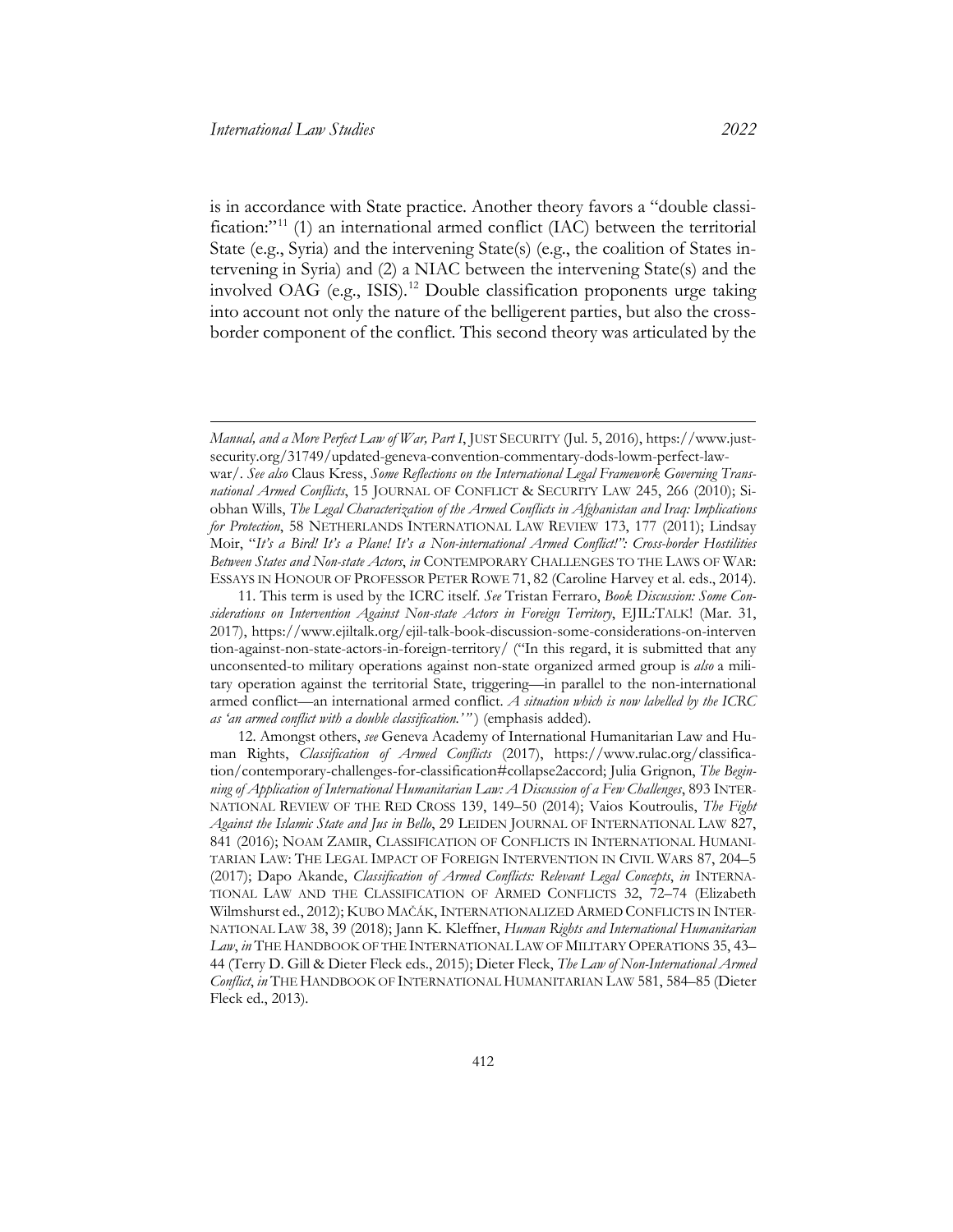<span id="page-6-6"></span><span id="page-6-1"></span>International Committee of the Red Cross (ICRC)<sup>[13](#page-6-2)</sup> and, with ambiguities, by the International Criminal Court.<sup>[14](#page-6-3)</sup>

This article demonstrates why this second theory, the double classification theory, should *not* be accepted. Part II underlines the main tenants of this theory. Part III pinpoints two problems raised by this theory in relation to the traditional understanding of IAC. Part IV addresses problems resulting from this theory in the determination of the law applicable to the intervening State's armed forces.

#### II. A SUMMARY OF THE DOUBLE CLASSIFICATION THEORY

<span id="page-6-0"></span>Double classification proponents rely on *one* decisive criterion to establish whether the intervening State's use of force against the OAG on the territorial State's territory is also a use of force against that territorial State and, thus, whether there is an additional IAC between the intervening State and the territorial State. This criterion is the territorial State's absence of consent to the intervention against an OAG.

Double classification advocates highlight that the territorial State's absence of consent is a clear sign of disagreement between that State and the intervening State.[15](#page-6-4) Moreover, their argument relies on the recent ICRC's Commentary on Common Article 2 of the Geneva Conventions. This Commentary specifies that any non-consensual use of force by a State against another State triggers an IAC.[16](#page-6-5) While the ICRC's previous Commentary indicated that an IAC exists when a "difference aris[es] *between* two States and

<span id="page-6-2"></span><sup>13.</sup> INTERNATIONAL COMMITTEE OF THE RED CROSS, COMMENTARY ON GENEVA CONVENTION (I) FOR THE AMELIORATION OF THE CONDITION OF THE WOUNDED AND SICK IN ARMED FORCES IN THE FIELD ¶¶ 260–62, 477 (2016) [hereinafter GC I COMMEN-TARY]; INTERNATIONAL COMMITTEE OF THE RED CROSS, COMMENTARY ON GENEVA CONVENTION (III) RELATIVE TO THE TREATMENT OF PRISONERS OF WAR ¶¶ 293–95, 511 (2020) [hereinafter GC III COMMENTARY].

<span id="page-6-3"></span><sup>14.</sup> Prosecutor v. Katanga, Case No. ICC-01/04-01/07, Judgment Pursuant to Article 74 of the Statute, ¶¶ 1184, 1228 (Mar. 7, 2014); Prosecutor v. Bosco Ntaganda, Case No. ICC-01/04-02/06, Judgment, ¶¶ 726, 728 (July 8, 2019); Prosecutor v. Dominic Ongwen, Case No. ICC-02/04-01/15, Judgment, ¶ 2686 (Feb. 4, 2021). Relevant paragraphs of these judgments remain ambiguous as to whether the International Criminal Court adopts double classification as such.

<sup>15.</sup> ZAMIR, *supra* note [12,](#page-5-2) at 87.

<span id="page-6-5"></span><span id="page-6-4"></span><sup>16.</sup> GC III COMMENTARY, *supra* note [13,](#page-6-1) ¶¶ 251, 255–56; GC I COMMENTARY, *supra* note [13,](#page-6-1) ¶¶ 218, 222–23.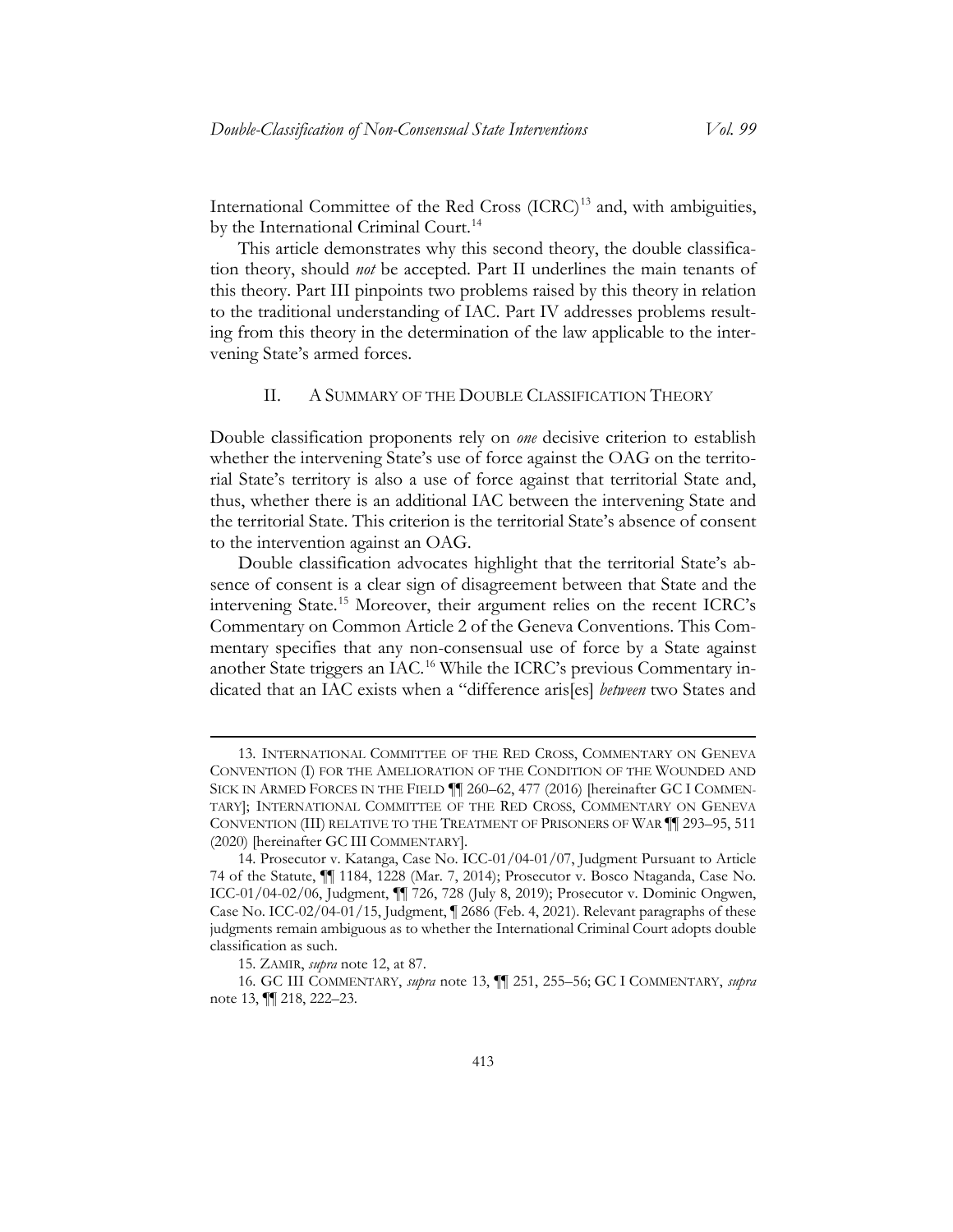<span id="page-7-6"></span>*lead*[*s*] *to the intervention of members of the armed forces*,"[17](#page-7-0) the recent Commentary makes clear that this restrictive perspective unduly excluded any unilateral use of force by a State against another State.<sup>[18](#page-7-1)</sup> Thus, the recent Commentary on Common Article 2 now asserts that an IAC comes into existence "when one State unilaterally uses armed force against another State even if the latter does not or cannot respond by military means."[19](#page-7-2) In light of this new Commentary, double classification proponents contend that any non-consensual use of force by a State on another State's territory constitutes a use of force against that State. Consequently, they argue that a non-consensual State intervention justifies a second classification of IAC between the intervening State and the territorial State.

Statehood may not require an armed force, but it certainly requires an effective government, a territory, and a population.<sup>[20](#page-7-3)</sup> Accordingly, double classification scholars insist that the use of armed force against a State does not need to target that State's armed forces to constitute a use of force against that State. Therefore, whenever the intervening State uses non-consensual force against an OAG but damages the territorial State's territory or harms part of its population, it is still using armed force against that State.<sup>[21](#page-7-4)</sup>

Double classification advocates assert that the intervening State's actions against the OAG are *also* and *at the same time* actions against the territorial State.<sup>[22](#page-7-5)</sup> In other words, the same actions would occur in two belligerent relationships: the relationship between the intervening State and the OAG; and the relationship between the intervening State and the territorial State. The same kind of military activities would trigger the NIAC between the OAG and the intervening State, *and* the IAC between the intervening State and the

<span id="page-7-0"></span><sup>17.</sup> COMMENTARY TO GENEVA CONVENTION IV RELATIVE TO THE PROTECTION OF CIVILIAN PERSONS IN TIME OF WAR 20 (Jean Pictet ed., 1958) (emphasis added).

<span id="page-7-1"></span><sup>18.</sup> GC III COMMENTARY, *supra* note [13,](#page-6-1) ¶¶ 255–56; GC I COMMENTARY, *supra* note [13,](#page-6-1) ¶¶ 222–23.

<span id="page-7-2"></span><sup>19.</sup> GC III COMMENTARY, *supra* note [13,](#page-6-1) ¶ 256; GC I COMMENTARY, *supra* note [13,](#page-6-1) ¶ 223.

<span id="page-7-3"></span><sup>20.</sup> Montevideo Convention on the Rights and Duties of States art. 1, Dec. 26, 1933, 165 L.N.T.S. 19.

<span id="page-7-4"></span><sup>21.</sup> Ferraro, *supra* note [11;](#page-5-3) Akande, *Classification of Armed Conflicts, supra* note [12,](#page-5-2) at 75; GC III COMMENTARY, *supra* note [13,](#page-6-1) ¶¶ 257, 295; GC I COMMENTARY, *supra* note [13,](#page-6-1) ¶¶ 218, 224, 262.

<span id="page-7-5"></span><sup>22.</sup> *See* Ferraro, *supra* note [11;](#page-5-4) Akande, *Classification of Armed Conflicts, supra* note [12,](#page-5-2) at 77.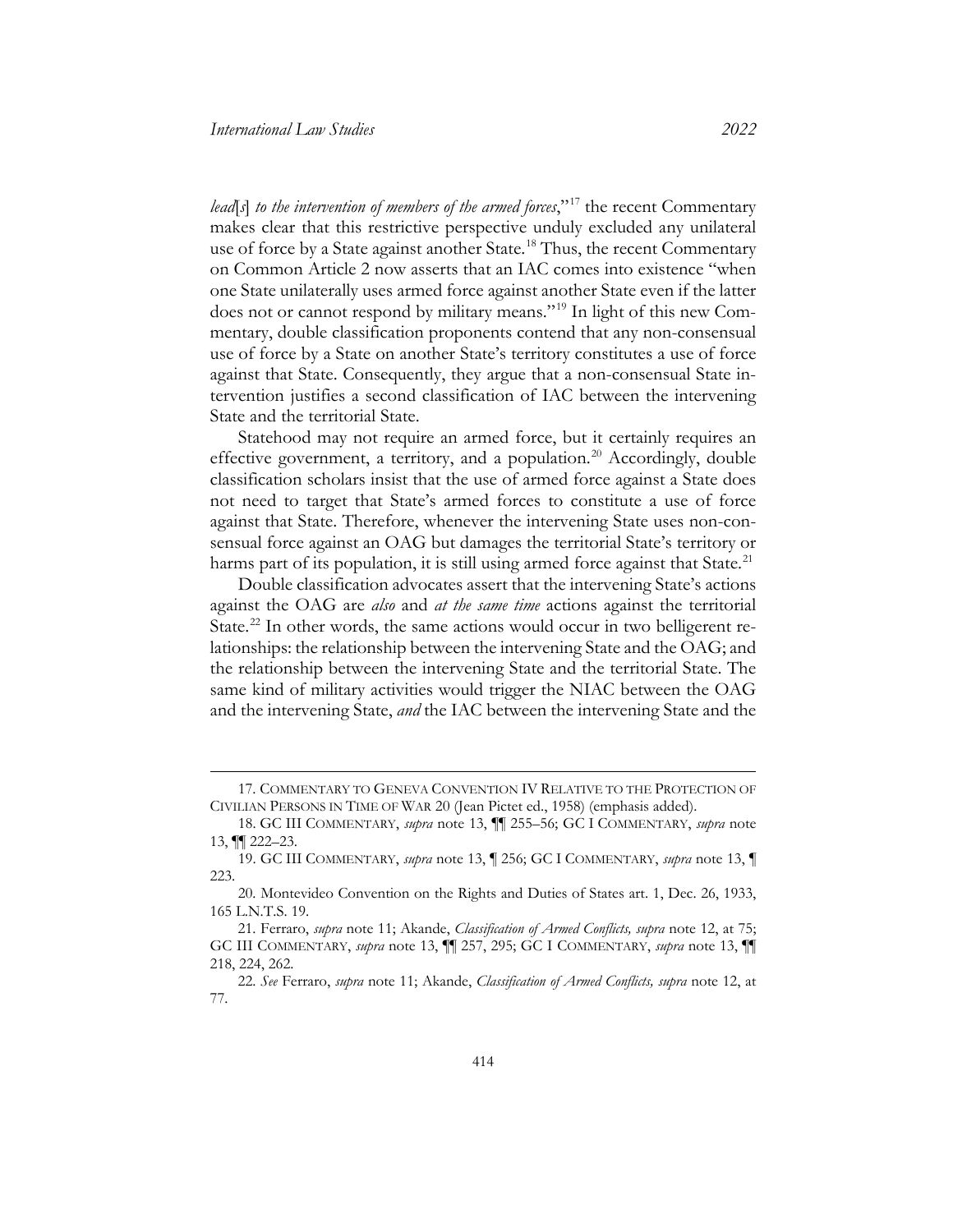<span id="page-8-5"></span>territorial State. The intervening State's actions would simultaneously be part of these two conflicts.[23](#page-8-0)

<span id="page-8-4"></span>This situation is unusual: the double classification theory does not rely on two parallel armed conflicts of a different nature (mixed or horizontal armed conflicts<sup>24</sup>) (*Figure 1*), but it implies two separate armed conflicts that totally overlap (*Figure 2*).[25](#page-8-2) It is not possible to dissociate both conflicts that were triggered by identical or similar acts<sup>[26](#page-8-3)</sup> and are based on the same hostilities. Consequently, the *same* intervening State's actions are governed by both the laws of IAC *and* NIAC.

<span id="page-8-0"></span><sup>23.</sup> Giulio Bartolini, *Gli attacchi aerei in Siria, l'operazione Inherent Resolve e la complessa applicazione del diritto internazionale umanitario*, 2017 DIRITTI UMANI E DIRITTO INTERNAZIONALE 387, 420; Robert Kolb, *La superposition du droit des conflits armés internationaux et non internationaux s'agissant d'un seul et même acte dans le cadre des conflits armés dits transnationaux*, *in* PANSER LA GUERRE—PENSER LA PAIX. MÉLANGES EN L'HONNEUR DU PROFESSEUR RAHIM KHE-RAD 299, 301 (Emanuel Decaux & Nabil Hajjami eds., 2021).

<span id="page-8-1"></span><sup>24.</sup> *See* YORAM DINSTEIN, THE CONDUCT OF HOSTILITIES UNDER THE LAW OF IN-TERNATIONAL ARMED CONFLICT 35 (2016) ("Horizontally, within the territory of a single State, there may be elements of both inter-State hostilities (between insurgents and an incumbent Government, or between rival armed groups vying for power in a State where the Government has vanished). . . . But the point is that the hostilities (synchronized or unsynchronized) *have disparate inter-State and intra-State strands.*" (emphasis added)).

<span id="page-8-2"></span><sup>25.</sup> Not every author seems to agree with this distinction. *See*, *e.g.*, Dapo Akande, *When Does the Use of Force Against a Non-State Armed Group Trigger an International Armed Conflict and Why Does this Matter?*, EJIL:TALK! (Oct. 18, 2016), https://www.ejiltalk.org/when-does-theuse-of-force-against-a-non-state-armed-group-trigger-an-international-armed-conflict-andwhy-does-this-matter/.

<span id="page-8-3"></span><sup>26.</sup> Due to a difference between both types of armed conflicts regarding the threshold of intensity, it is very likely that the NIAC will be triggered by a different act than the IAC although one of the same or similar nature. Thus, there often will be two triggering acts, one for the IAC (the intervening State's first use of force against the OAG on the territorial State's territory, which constitutes a use of force against the territorial State) and another for the NIAC (the intervening State's action against the OAG that reaches the NIAC threshold of intensity). However, it is not excluded that the exact same intervening State's action will trigger both the IAC and the NIAC when this action is of a magnitude such that it reaches the NIAC threshold of intensity. In this case, there will be one single triggering act for the IAC and the NIAC. On the start of IACs and NIACs in this context, *see* Section III(B)(1).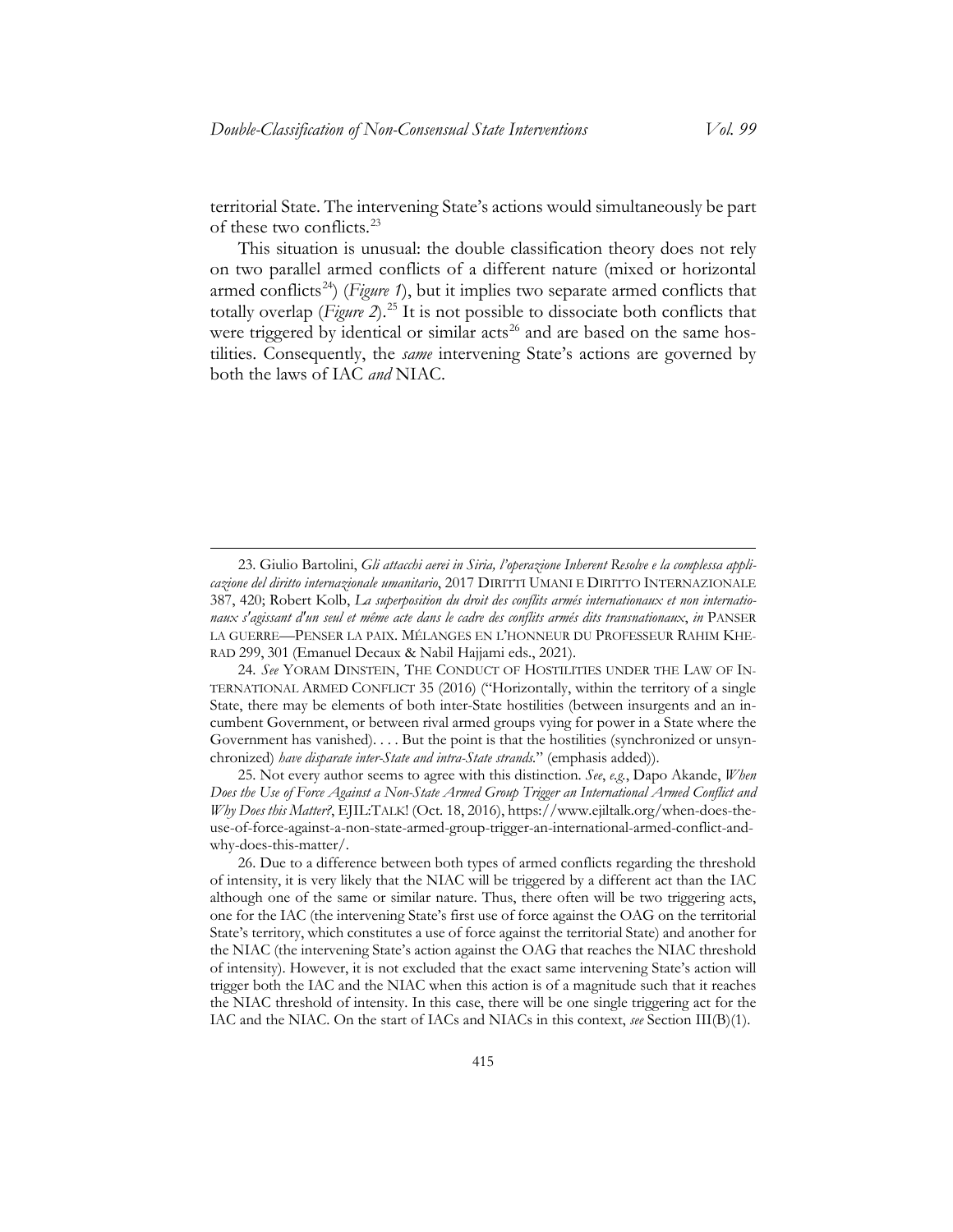

Intervening State's Territory

#### Figure 1. Mixed or Horizontal Conflicts



Figure 2. Double Classification

Neither proponents nor opponents of double classification have analyzed, in depth, this overlap of armed conflicts and IHL regimes. In 2017, Dapo Akande highlighted that "[t]wo questions remain to be discussed: 1. What are the consequences of having both an international armed conflict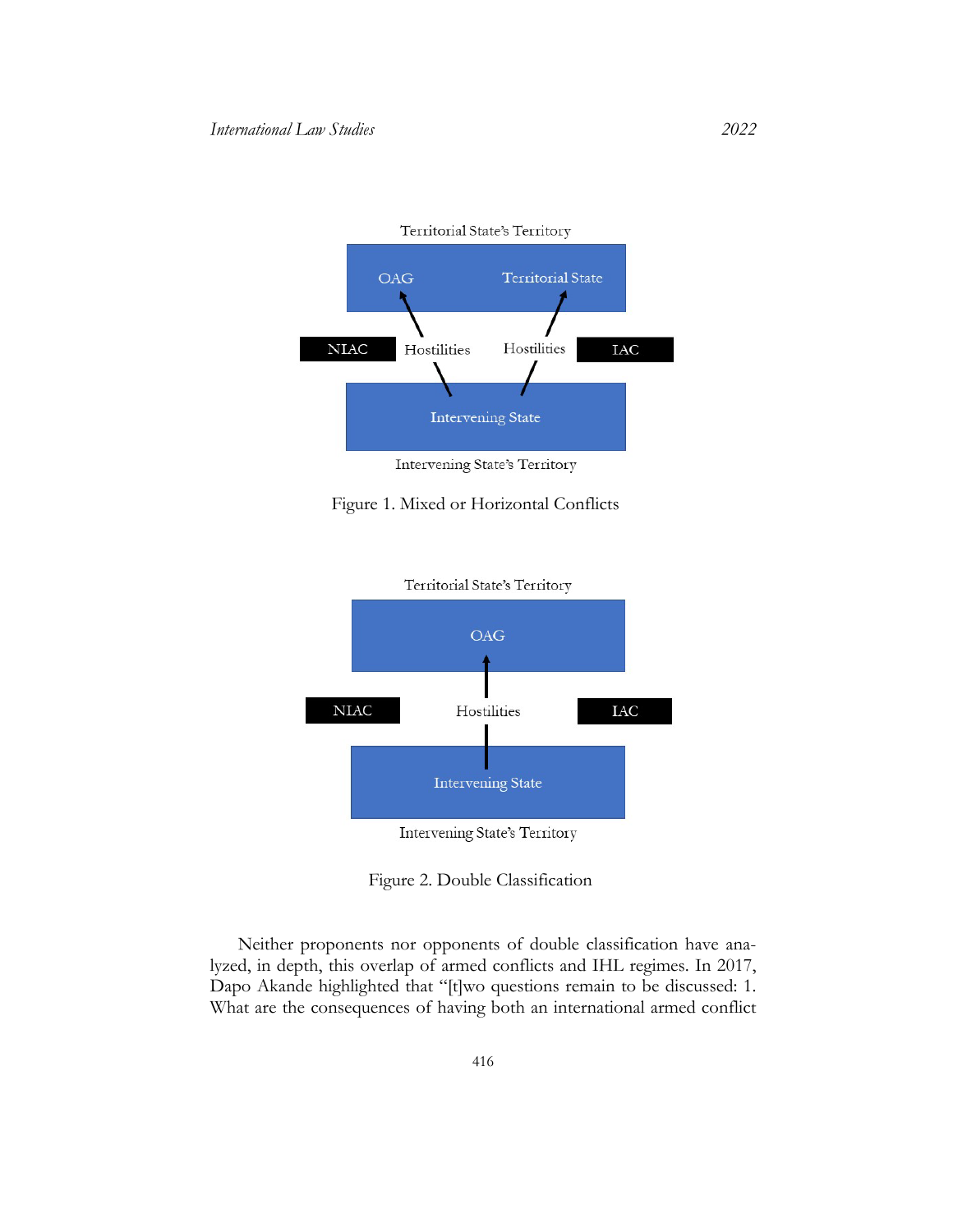and a non-international armed conflict? 2. Is it workable to have this overlap of laws between international and non-international armed conflicts?"[27](#page-10-2)

Parts III and IV of this article answer Professor Akande's two questions. Because both classifications of armed conflict and both legal regimes were not designed to apply at the same time to the same military activities, their overlap creates problems not only for the traditional understanding of IAC, but also for the determination of the law applicable to the intervening State's armed forces.

#### <span id="page-10-8"></span><span id="page-10-7"></span><span id="page-10-6"></span><span id="page-10-1"></span>III. PROBLEMS WITH THE TRADITIONAL NOTION OF IAC

<span id="page-10-0"></span>Scholarly works criticize the double classification theory in relation to the traditional notion of IAC.<sup>[28](#page-10-3)</sup> Admittedly, a few criticisms—such as those relating to the criterion of belligerent parties, $29$  or the principle of separation between *jus in bello* and *jus ad bellum*<sup>[30](#page-10-5)</sup>—seem unfair and misunderstand the

<span id="page-10-4"></span>29. For this kind of criticism, *see*, *e.g.*, Gill, *supra* note [5,](#page-3-3) at 372; CARRON, L'ACTE DÉ-CLENCHEUR D'UN CONFLIT ARMÉ INTERNATIONAL, *supra* note [10,](#page-4-4) at 358.

<span id="page-10-5"></span>30. Against this criticism, *see* Akande, *When Does the Use of Force Against a Non-State Armed Group Trigger an International Armed Conflict*, *supra* note [25;](#page-8-4) Akande, Keynote Speech, *supra* not[e 27,](#page-10-1) at 193; Adil A. Haque, *Whose Armed Conflict? Which Law of Armed Conflict?*, 45 GEOR-GIA JOURNAL OF INTERNATIONAL & COMPARATIVE LAW 475, 484, 487 (2017); Adil A.

<span id="page-10-2"></span><sup>27.</sup> Dapo Akande, Keynote Speech, *reprinted in Conference on the ICRC Updated Commentary on the First Geneva Convention: Capturing 60 Years of Practice*, 56 MILITARY LAW & LAW OF WAR REVIEW 189, 190 (2017–2018). *See also* Marco Sassòli, *Legal Qualification of the Fight Against Terrorism*, *in* TERRORISM, COUNTER-TERRORISM AND INTERNATIONAL HUMANITARIAN LAW 47, 51 (2016).

<span id="page-10-3"></span><sup>28.</sup> On the traditional understanding of IACs, *see* Convention (IV) Relative to the Protection of Civilian Persons in Time of War art. 2, Aug. 12, 1949, 6 U.S.T. 3516, 75 U.N.T.S. 287 [hereinafter GC IV]; Convention (III) Relative to the Treatment of Prisoners of War art. 2, Aug. 12, 1949, 6 U.S.T. 3316, 75 U.N.T.S. 135 [hereinafter GC III]; Convention (II) for the Amelioration of the Condition of Wounded, Sick and Shipwrecked Members of Armed Forces at Sea art. 2, Aug. 12, 1949, 6 U.S.T. 3217, 75 U.N.T.S. 85 [hereinafter GC II]; Convention (I) for the Amelioration of the Condition of the Wounded and Sick in Armed Forces in the Field art. 2, Aug. 12 1949, 6 U.S.T. 3114, 75 U.N.T.S. 31 [hereinafter GC I]; Protocol Additional to the Geneva Conventions of 12 August 1949, and Relating to the Protection of Victims of International Armed Conflicts art. 1, June 8, 1977, 1125 U.N.T.S. 3 [hereinafter AP I]; Prosecutor v. Tadić, Case No. IT-94-1-AR-72, Decision on the Defense Motion for Interlocutory Appeal on Jurisdiction, ¶ 70 (Int'l Crim. Trib. for the Former Yugoslavia Oct. 2, 1995) [hereinafter *Tadić* Decision on the Defense Motion]; International Committee of the Red Cross, *How is the Term "Armed Conflict" Defined in International Humanitarian Law?* (Mar. 2008), [https://www.icrc.org/en/doc/assets/files/other/](https://www.icrc.org/en/doc/assets/files/other/opinion-paper-armed-conflict.pdf)  [opinion-paper-armed-conflict.pdf.](https://www.icrc.org/en/doc/assets/files/other/opinion-paper-armed-conflict.pdf)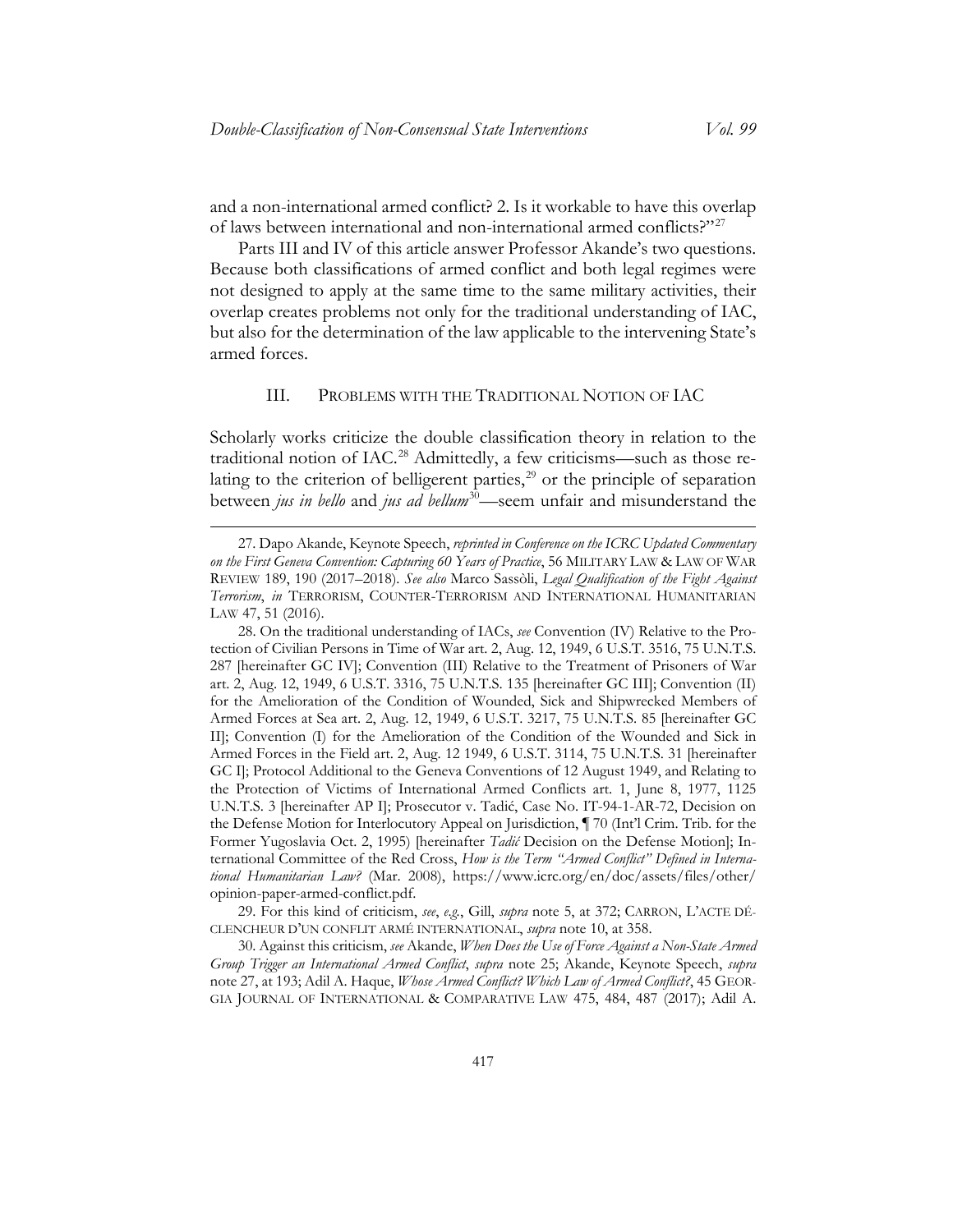theory. However, two legitimate criticisms remain and warrant further scrutiny: (a) the negation of the intervening State's hostile intent; and (b) the different temporal scopes of application between IACs and NIACs.

#### <span id="page-11-0"></span>*A. Negation of the Intervening State's Hostile Intent*

<span id="page-11-4"></span>The first legitimate criticism of the double classification theory relates to an undue objectification of IACs.<sup>[31](#page-11-1)</sup> This theory dismisses or diminishes the importance of identifying a hostile intent between involved States based on multiple objective factors.

Before the adoption of the Geneva Conventions in 1949, States sometimes denied any intent to wage war and refused IHL applicability on this ground. The absence of belligerent intent was thus invoked to escape the law. The drafters of the Geneva Conventions wanted to overcome such abuses and, therefore, changed perspectives. The Conventions prefer "armed conflict" over the term "war." This preference in terminology un-derscores a new objective mindset in IHL.<sup>[32](#page-11-2)</sup> Since this change, hostile intent

<span id="page-11-3"></span>Haque, *Between the Law of Force and the Law of Armed Conflict*, JUST SECURITY (Oct. 13, 2016), https://www.justsecurity.org/33515/law-force-law-armed-conflict/; Koutroulis, *supra* note [12,](#page-5-2) at 841; Bartolini, *supra* note [23,](#page-8-5) at 399; van Steenberghe, *supra* not[e 10,](#page-4-4) at 72.

<span id="page-11-1"></span><sup>31.</sup> *Contra* Akande, *Classification of Armed Conflicts, supra* note [12,](#page-5-2) at 75; Dapo Akande, *Classification of Armed Conflicts*, *in* THE OXFORD GUIDE TO INTERNATIONAL HUMANITARIAN LAW 29, 54 (Ben Saul & Dapo Akande, 2020); Akande, Keynote Speech, *supra* note [27,](#page-10-1) at 194–95; Jelena Pejic, *Extraterritorial Targeting by Means of Armed Drones: Some Legal Implications*, 893 INTERNATIONAL REVIEW OF THE RED CROSS 67, 77–78 (2011); Koutroulis, *supra* note [12,](#page-5-2) at 838–39; Ferraro, *supra* note [11.](#page-5-3)

<span id="page-11-2"></span><sup>32.</sup> Amongst others, *see* Jann K. Kleffner, *Scope of Application of International Humanitarian Law*, *in* THE HANDBOOK OF INTERNATIONAL HUMANITARIAN LAW 43, 45–46 (Dieter Fleck ed., 2013); MARCO SASSÒLI, INTERNATIONAL HUMANITARIAN LAW: RULES, CON-TROVERSIES, AND SOLUTIONS TO PROBLEMS ARISING IN WARFARE 172 (2019); NILS MELZER, INTERNATIONAL HUMANITARIAN LAW—A COMPREHENSIVE INTRODUCTION 56–57 (2019); ROBERT KOLB, IUS IN BELLO: LE DROIT INTERNATIONAL DES CONFLITS ARMÉS 157–58 (2009); GC III COMMENTARY, *supra* not[e 13,](#page-6-1) ¶¶ 225–27, 236–46; GC I COM-MENTARY, *supra* note [13,](#page-6-1) ¶¶ 192–94, 203–13. On this change of perspective, *see also* FED-ERAL MINISTRY OF DEFENCE OF THE FEDERAL REPUBLIC OF GERMANY, ZDV 15/2, LAW OF ARMED CONFLICT MANUAL ¶¶ 203–4 (2013); AUSTRALIAN DEFENCE HEADQUARTERS, ADDP 06.4, LAW OF ARMED CONFLICT ¶ 3.6 (2006) [hereinafter AUSTRALIAN MANUAL]; DANISH MINISTRY OF DEFENCE, MILITARY MANUAL ON INTERNATIONAL LAW RELE-VANT TO DANISH ARMED FORCES IN INTERNATIONAL OPERATIONS ¶ 3.3.1 (2016) [hereinafter DANISH MILITARY MANUAL]; EJERCITO DE TIERRA, ORIENTACIONES: EL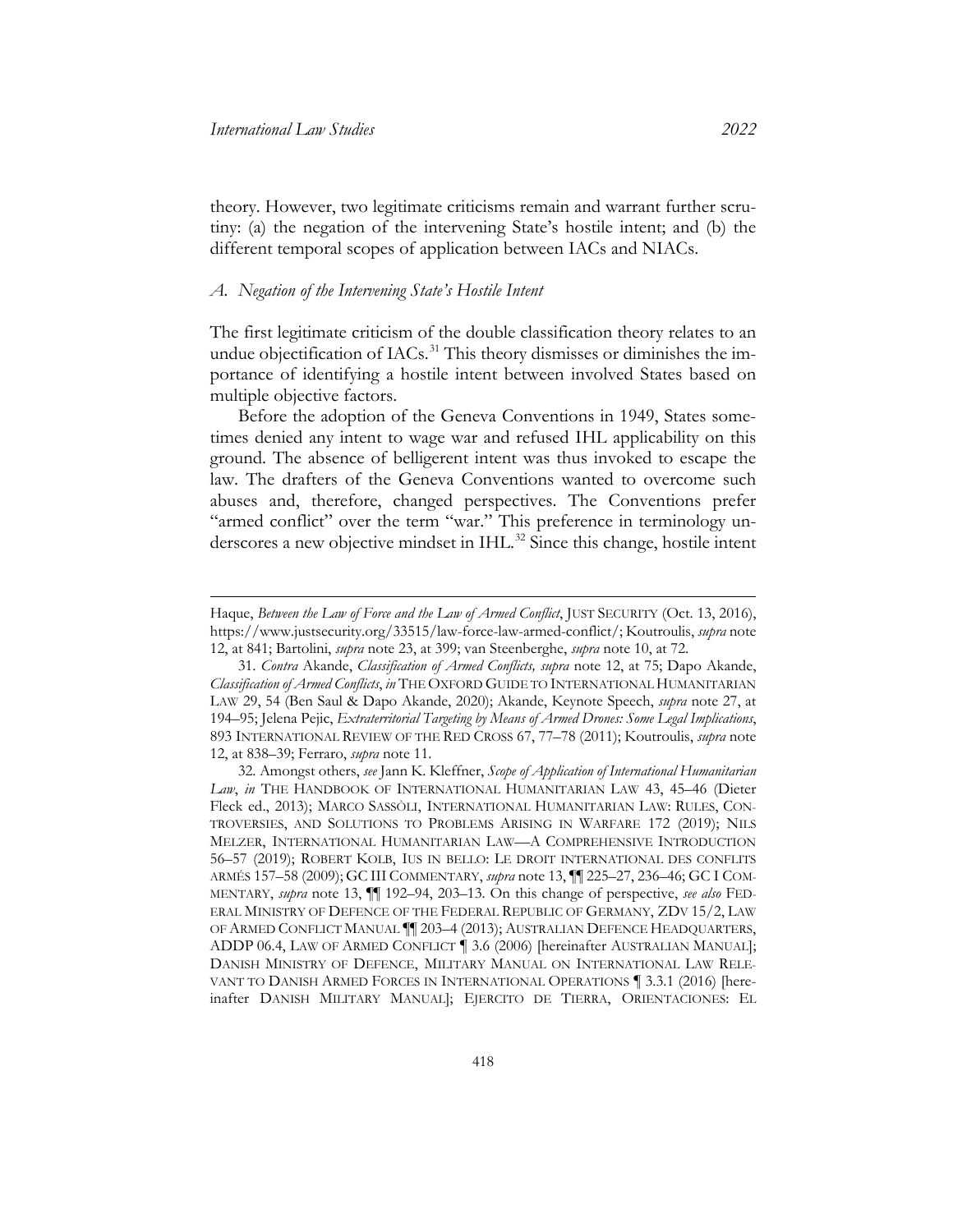is taboo in international scholarship, international case-law, and State practice.

<span id="page-12-0"></span>Yet, at least one aspect of State practice shows that hostile intent remains a crucial condition for the emergence of IACs.<sup>[33](#page-12-1)</sup> Like scholars,<sup>[34](#page-12-2)</sup> States continue to discard such a classification when using force *unintentionally against another*, either by mistake or accident.<sup>[35](#page-12-3)</sup> For instance, Polish armed forces crossed the border into the Czech Republic in May 2020 and refused to give people access to a religious building. Naturally, Czech authorities questioned the Polish government, which responded that they made a mistake: its troops thought they were acting on Polish territory and had *no hostile intent*. [36](#page-12-4)

If the absence of hostile intent between States suffices to reject an IAC classification—such as in the Polish case—such intent must exist to classify an armed confrontation as such. Therefore, even though classification of

<span id="page-12-2"></span>34. *See* SASSÒLI, *supra* note [32,](#page-11-3) at 172; Koutroulis, *supra* [n 12,](#page-5-2) at 839; Akande, *Classification of Armed Conflicts, supra* note [12,](#page-5-2) at 41; d'Aspremont and de Hemptinne, *supra* note [33,](#page-12-0) at 49 n.17; GARY D. SOLIS, THE LAW OF ARMED CONFLICT: INTERNATIONAL HUMANITAR-IAN LAW IN WAR 162 (2d ed. 2016); Noam Lubell, *Fragmented Wars: Multi-Territorial Military Operations Against Armed Groups*, 93 INTERNATIONAL LAW STUDIES 214, 235 (2017); Sylvain Vité, *Typology of Armed Conflicts in International Humanitarian Law: Legal Concepts and Actual Situations*, 91 INTERNATIONAL REVIEW OF THE RED CROSS 69, 72–73 (2009); Andreas Paulus & M. Vashakmadze, *Asymmetrical War and the Notion of Armed Conflict—A Tentative Conceptualization*, 91 INTERNATIONAL REVIEW OF THE RED CROSS 95, 101 (2009).

<span id="page-12-3"></span>35. Admittedly, States sometimes deal with the issue not from the perspective of hostile intent, but from the viewpoint of intensity threshold. *See* UK MANUAL, *supra* note [32,](#page-11-3) at 29, ¶ 3.3.1; AUSTRALIAN MANUAL, *supra* not[e 32,](#page-11-3) at 3-2, ¶ 3.5.

<span id="page-12-4"></span>36. *See* Rob Cameron, *Poland "Invades" Czech Republic in "Misunderstanding*,*"* BBC NEWS (June 13, 2020), https://www.bbc.com/news/world-europe-53034930; Rob Picheta, *Poland Invaded the Czech Republic Last Month, But Says it Was Just a Big Misunderstanding*, CNN (June 12, 2020), https://edition.cnn.com/2020/06/12/europe/poland-czech-republic-invasionscli-intl/index.html; *Par erreur, la Pologne vient d'envahir un de ses voisins*, LE POINT (June 13, 2020), [https://www.lepoint.fr/monde/par-erreur-la-pologne-vient-d-envahir-un-de-ses-vo](https://www.lepoint.fr/monde/par-erreur-la-pologne-vient-d-envahir-un-de-ses-voisins-13-06-2020-2379696_24.php)  [isins-13-06-2020-2379696\\_24.php.](https://www.lepoint.fr/monde/par-erreur-la-pologne-vient-d-envahir-un-de-ses-voisins-13-06-2020-2379696_24.php)

DERECHO DE LOS CONFLICTOS ARMADOS 1–9, ¶ 1.2.b.(1) (2007) (Spain); UNITED KING-DOM MINISTRY OF DEFENSE, THE JOINT SERVICE MANUAL OF THE LAW OF ARMED CON-FLICT ¶ 3.2. (2004) [hereinafter UK MANUAL].

<span id="page-12-1"></span><sup>33.</sup> In addition to references cited *infra* notes [37–](#page-13-0)[40](#page-13-1) an[d 43,](#page-13-2) *see also* Cameroon Republic Presidency, Department of Defense, *Droit des conflits armés et droit international humanitaire: manuel de l'instructeur en vigueur dans les forces de défense* 93, 117 (2006) (unpublished manuscript, on file in French at the ICRC Library). *Contra* JEAN D'ASPREMONT & JÉRÔME DE HEMPTINNE, DROIT INTERNATIONAL HUMANITAIRE 48 n.17 (2012); SASSÒLI, *supra* not[e 32,](#page-11-3) at 169.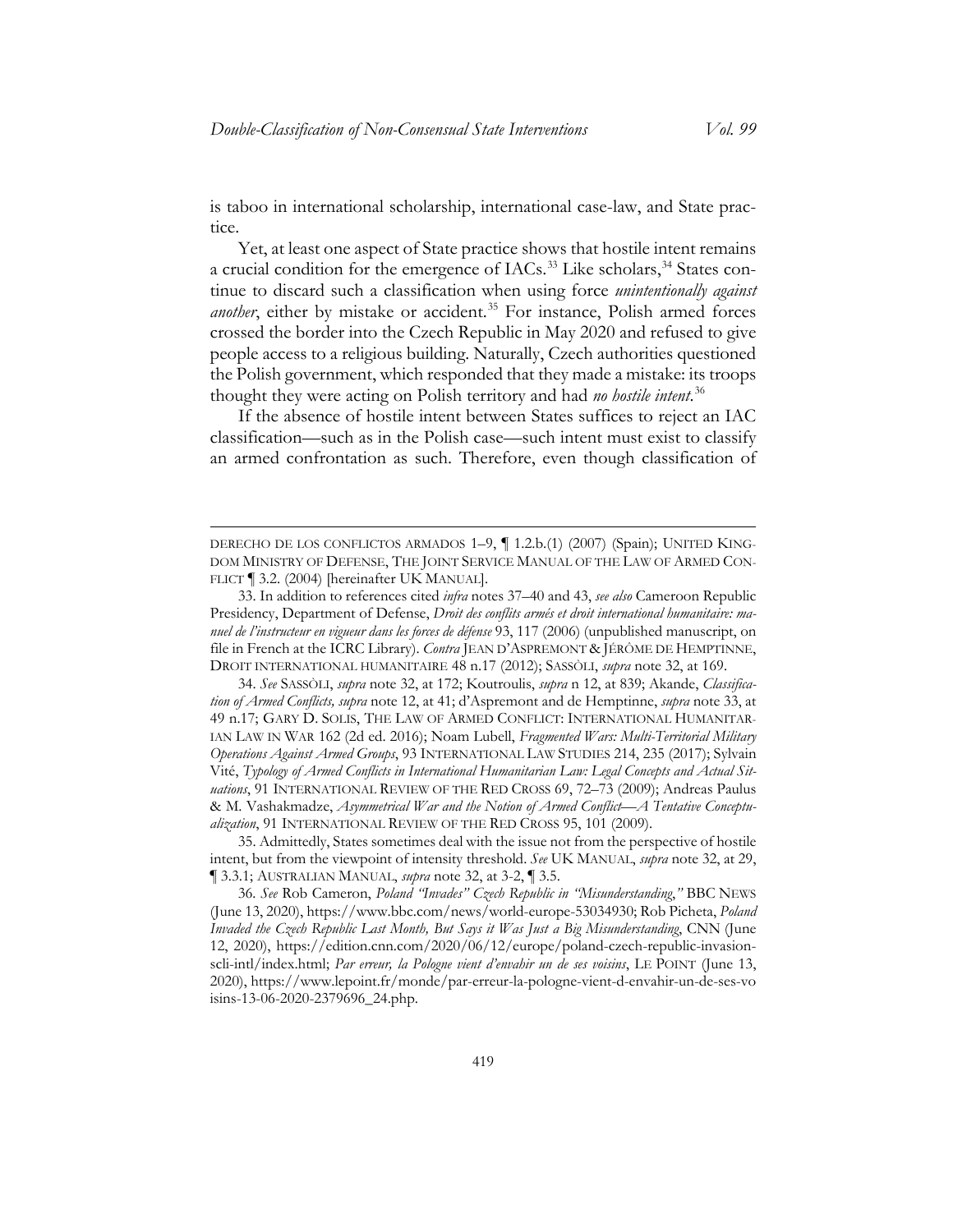<span id="page-13-0"></span>armed conflicts became an objective process in 1949, hostile intent still matters.[37](#page-13-3) Julia Grignon underlines this: "The very term "hostilities" implies that the acts in question are motivated . . . by enmity."[38](#page-13-4)

Two caveats deserve mentioning. First, hostile intent does not mean an intent to wage war or trigger an IAC. It requires that a State's use of force is *deliberate and knowingly against another*. [39](#page-13-5) Second, to objectify the classification process and avoid more abuses, a series of factors (based on the battlefront reality) are applied to evidence hostile intent.<sup>[40](#page-13-6)</sup>

<span id="page-13-1"></span>Double classification fails to consider this second caveat. It seems to presume the intervening State's hostile intent towards the territorial State based on the single factor of the territorial State's absence of consent. Yet, the territorial State's absence of consent constitutes a necessary, but insuffi-cient, factor to demonstrate the existence of hostile intent.<sup>[41](#page-13-7)</sup> It is a subjective indicium that depends on political considerations and thus cannot, on its own, establish a hostile intent. [42](#page-13-8) Other factors must also be considered to establish a hostile intent<sup>[43](#page-13-9)</sup> such as the identity of persons and the nature of

<span id="page-13-10"></span><span id="page-13-2"></span> $\overline{a}$ 

<span id="page-13-6"></span>40. van Steenberghe, *supra* note [10,](#page-4-4) at 73; INTERNATIONAL COMMITTEE OF THE RED CROSS, INTERNATIONAL HUMANITARIAN LAW AND THE CHALLENGES OF CONTEMPO-RARY ARMED CONFLICTS 8 n.3 (2015), https://www.icrc.org/en/document/internationalhumanitarian-law-and-challenges-contemporary-armed-conflicts.

42. *See*, *e.g.*, JÉROME DE HEMPTINNE, LES CONFLITS ARMÉS EN MUTATION ¶ 335 (2019).

<span id="page-13-9"></span><span id="page-13-8"></span>43. *See* van Steenberghe, *supra* note [10,](#page-4-4) at 74 ; CARRON, L'ACTE DÉCLENCHEUR D'UN CONFLIT ARMÉ INTERNATIONAL, *supra* note [10,](#page-4-4) at 365–67; Carron, *Transnational Armed Conflicts*, *supra* note [10,](#page-4-4) at 21–22. Dr. Djemila Carron's work was a useful source of inspiration for the development of this argument. Nevertheless, Dr. Carron mentioned these indicia not to assess the intervening State's hostile intent but to identify the target of the intervening

<span id="page-13-3"></span><sup>37.</sup> *See*, *e.g.*, Eric David, *Le concept de conflit armé: enjeux et ambiguïtés*, *in* PERMANENCE ET MUTATIONS DU DROIT DES CONFLITS ARMÉS 55, 57–58 (Vincent Chetail ed., 2013); MEL-ZER, *supra* note [32,](#page-11-3) at 56–57.

<sup>38.</sup> Grignon, *supra* not[e 12,](#page-5-2) at 149.

<span id="page-13-5"></span><span id="page-13-4"></span><sup>39.</sup> On the different meanings of *animus belligerendi* (belligerent intent), *see* Djemila Carron, *Book Discussion: L'acte déclencheur d'un conflit armé international*, EJIL:TALK! (May 30, 2017), https://www.ejiltalk.org/ejil-talk-book-discussion-lacte-declencheur-dun-conflit-arme-international-introductory-post/; Djemila Carron, *Book Discussion: Djemila Carron's Response*, EJIL:TALK! (June 2, 2017), https://www.ejiltalk.org/ejil-talk-book-discussion-djemila-carrons-response/; CARRON, *L'ACTE DÉCLENCHEUR D'UN CONFLIT ARMÉ INTERNATIONAL*, *supra* not[e 10,](#page-4-4) at 392–407.

<span id="page-13-7"></span><sup>41.</sup> CARRON, L'ACTE DÉCLENCHEUR D'UN CONFLIT ARMÉ INTERNATIONAL, *supra* note 10, at 345; Carron, *Transnational Armed Conflicts*, *supra* note [10,](#page-4-4) at 22; van Steenberghe, *supra* note [10,](#page-4-4) at 73.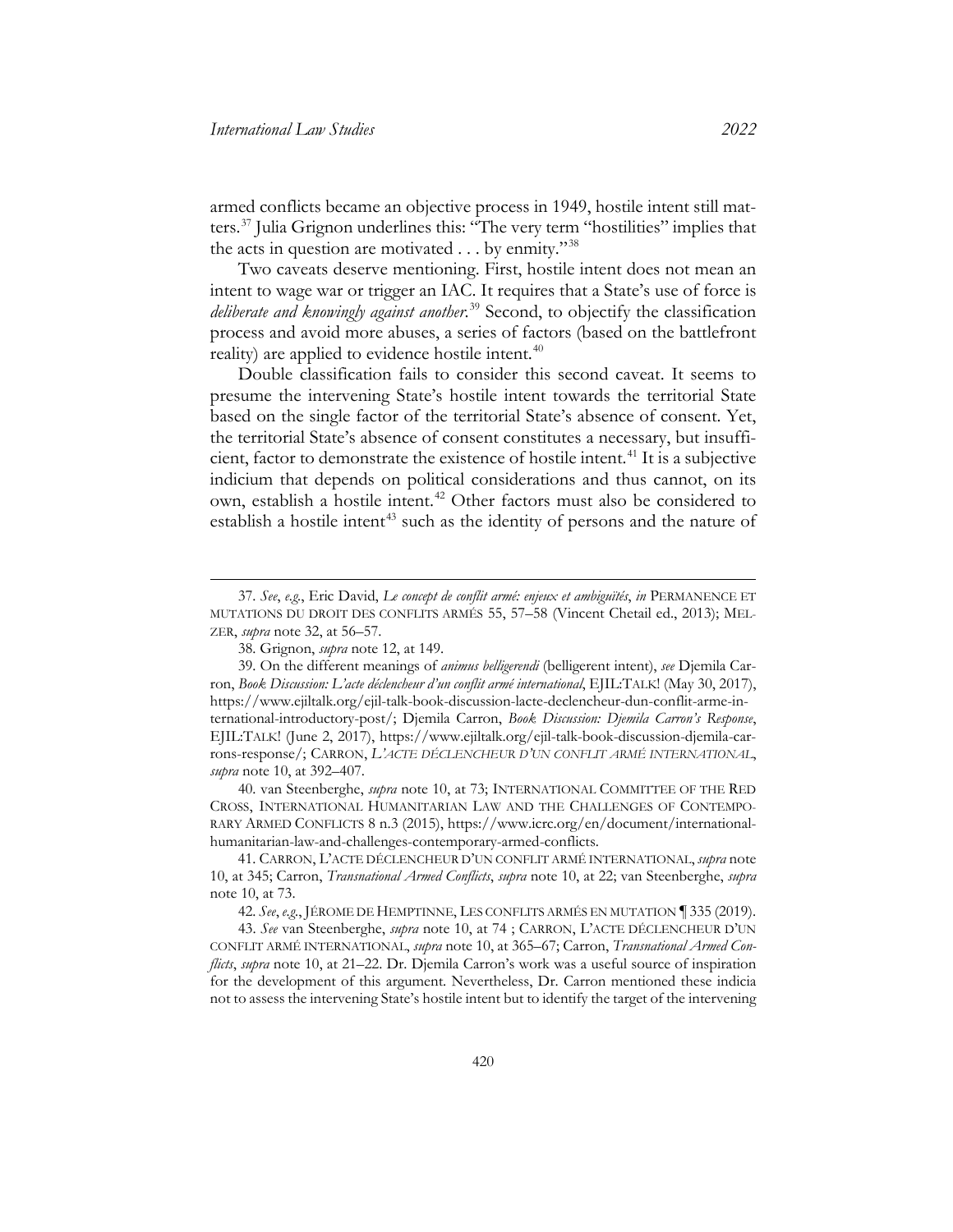objects that the intervening State targets (factors *ratione personae* or *ratione materiae*), as well as the places where—and the moment when—this State conducts its attacks (factors *ratione loci* and *ratione temporis*). Other factors of interest in assessing the involved States' intent include: the intervening State's previous or current relationships with other actors, more specifically with the territorial State and the OAG; the degree of efficiency of the intervening State's action in defeating its non-State or State enemy;<sup>[44](#page-14-0)</sup> and the involved States' declarations and reactions. These factors are not cumulative nor exclusive and can be of different importance depending on the situation.

To illustrate this point, consider the U.S.-led coalition's intervention in Syria against ISIS before any direct actions against Syrian facilities and armed forces.<sup>45</sup> As evidenced by actual hostilities on the battlefront,<sup>[46](#page-14-2)</sup> this coalition targeted ISIS members and its military assets. Several intervening States— including Canada,<sup>[47](#page-14-3)</sup> Australia<sup>[48](#page-14-4)</sup> and Norway<sup>49</sup>—indicated to the United Nations Security Council that their operations did not target Syria, but ISIS (factors *ratione materiae* and *ratione personae*).

State's cross-border activities. She believes that these indicia would allow to prove that the OAG—as a belligerent party to a NIAC—is the intervening State's intended target.

<span id="page-14-0"></span><sup>44.</sup> This indicium is suggested based on Professor Ian Scobbie's work. *See* Ian Scobbie, *Lebanon 2006*, *in* INTERNATIONAL LAW AND THE CLASSIFICATION OF CONFLICTS 387, 408 (Elizabeth Wilmshurst ed*.*, 2012).

<sup>45.</sup> On these subsequent actions, *see supra* not[e 9.](#page-4-5)

<span id="page-14-2"></span><span id="page-14-1"></span><sup>46.</sup> *See*, *e.g.*, *La coalition bombarde l'Etat islamique à Rakka*, LE MONDE (July 5, 2015), https://www.lemonde.fr/international/article/2015/07/05/la-coalition-frappe-l-etat-islamique-a-rakka\_4670893\_3210.html; *Images du bombardement d'un stock d'armes de l'Etat islamique*, LE MONDE (Feb. 23, 2016), https://www.lemonde.fr/proche-orient/video/2016/ 02/23/images-du-bombardement-d-un-stock-d-armes-de-l-etat-islamique\_4870467\_3218. html; Jim Garamone, *U.S. Forces Kill ISIS Founder, Leader Baghdadi in Syria*, U.S.DEPARTMENT OF DEFENCE (Oct. 27, 2019), https://www.defense.gov/News/News-Stories/Article/Article/1999751/us-forces-kill-isis-founder-leader-baghdadi-in-syria/; *Syrie: un responsable militaire de l'organisation Etat islamique tué par la coalition*, LE MONDE (Dec. 29, 2016), https:// www.lemonde.fr/syrie/article/2016/12/29/syrie-un-responsable-militaire-de-l-organisation-etat-islamique-tue-par-la-coalition\_5055346\_1618247.html.

<span id="page-14-3"></span><sup>47.</sup> Michael Grant, Canadian Ambassador to the U.N., Letter Dated 31 March 2015 Addressed to the President of the Security Council, U.N. Doc. S/2015/221 (Mar. 31, 2015).

<span id="page-14-4"></span><sup>48.</sup> Gillian Bird, Permanent Representative of Australia to the U.N., Letter Dated 9 September 2015 Addressed to the President of the Security Council, U.N. Doc. S/2015/693 (Sept. 9, 2015).

<span id="page-14-5"></span><sup>49.</sup> Geir O. Pedersen, Permanent Representative of Norway to the U.N., Letter Dated 3 June 2016 Addressed to the President of the Security Council, U.N. Doc. S/2016/513 (June 3, 2016).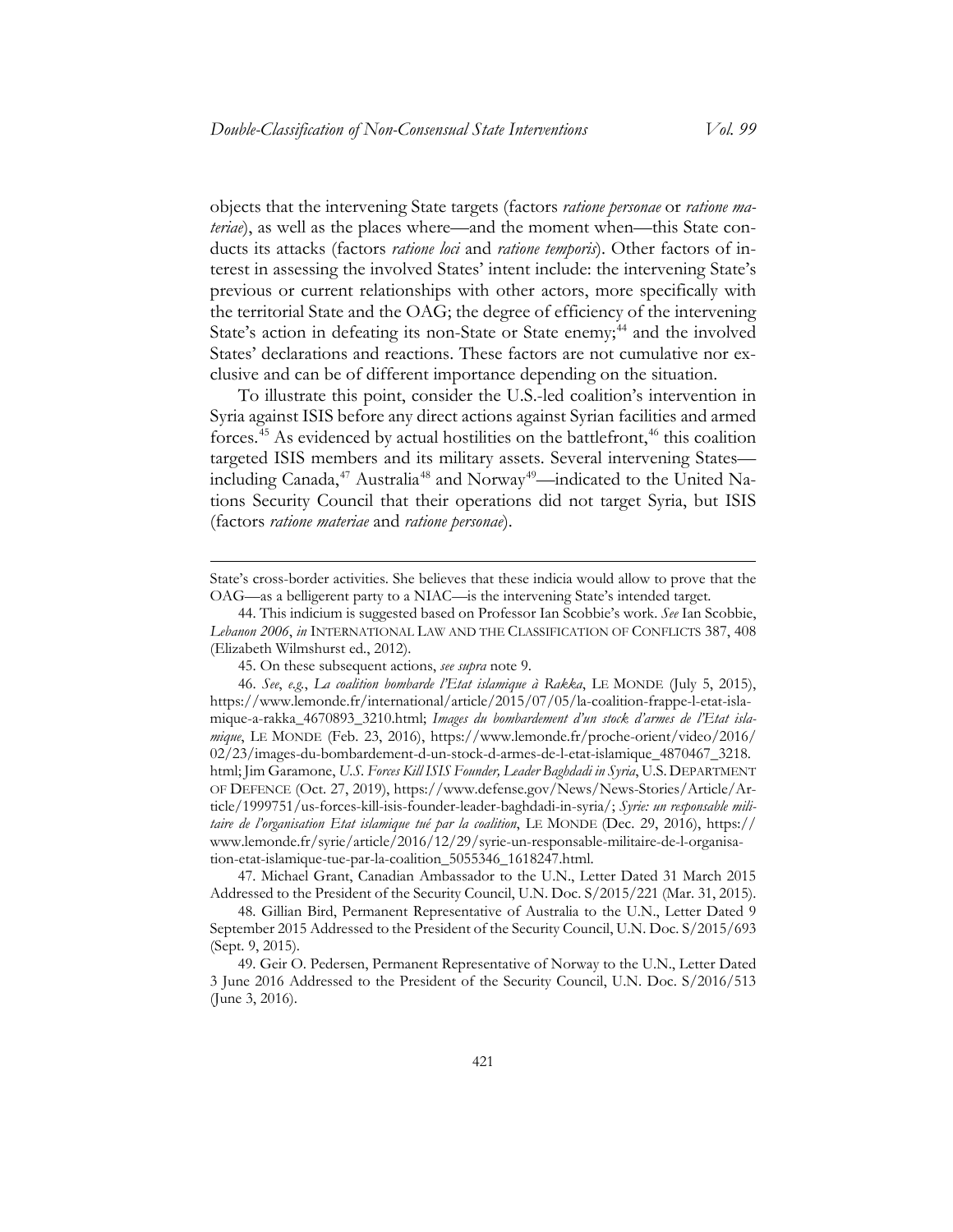Moreover, the U.S.-led coalition undertook actions in zones controlled by ISIS precisely to regain control over these zones.<sup>[50](#page-15-0)</sup> In their letters ad-dressed to the Security Council, a few States—notably Belgium<sup>[51](#page-15-1)</sup> and Ger-many<sup>[52](#page-15-2)</sup>—specified that the threat originated in Syrian regions controlled by ISIS and over which Syria itself no longer had any control. Besides, it is useful to scrutinize how relevant the locations of the coalition's attacks are. The fight against ISIS was not strictly limited to Syrian territory. The United States attacked the same armed group in other territories, such as in Libya.<sup>[53](#page-15-3)</sup>

<span id="page-15-0"></span><sup>50.</sup> *See L'Etat islamique perd du terrain en Syrie*, LA LIBRE (Jan. 6, 2015), https://www.lalibre.be/international/2015/01/06/letat-islamique-perd-du-terrain-en-syrie-I5FPLUM65F DUFFK5Y23JM4J65Y/; Martin Chulov, *ISIS at Real Risk of Losing Territory for First Time Since "Caliphate" Declared*, THE GUARDIAN (June 2, 2016), https://www.theguardian.com/world/2016/jun/02/isis-islamic-state-risk-losing-territory-caliphate-syria-iraq; Etienne Jacob, *Syrie: des dirigeants de l'Etat islamique quittent leur « capitale » Raqqa*, LE FIGARO (Feb. 17, 2017), https://www.lefigaro.fr/international/2017/02/17/01003-20170217ART-FIG00332-syrie-des-dirigeants-de-l-etat-islamique-quittent-leur-capitale-raqqa.php; Rukmini Callimachi, *Fight to Retake Last ISIS Territory Begins*, NEW YORK TIMES (Sept. 11, 2018), [https://www.nytimes.com/2018/09/11/world/middleeast/isis-syria.html.](https://www.nytimes.com/2018/09/11/world/middleeast/isis-syria.html) On this criterion, *see also* Gill, *supra* note [5,](#page-3-3) at 369, 373; Terry D. Gill, *Letter to the Editor from Professor Gill on Classification of International Armed Conflict*, JUST SECURITY (Oct. 14, 2016), https://www.justsecurity.org/33569/letter-editor-prof-terry-gill-classification-international-armed-conflict/; SASSÒLI, *supra* note [32,](#page-11-3) at 172; Kenneth Watkin, *The ICRC Updated Commentaries: Reconciling Form and Substance, Part I*, JUST SECURITY (Aug. 24, 2016), [https://www.justsecurity.org/32538/icrc-updated-commentaries-reconciling-form-sub-](https://www.justsecurity.org/32538/icrc-updated-commentaries-reconciling-form-substance/)

[stance/.](https://www.justsecurity.org/32538/icrc-updated-commentaries-reconciling-form-substance/) Watkin considers that consent only makes sense when it is granted by the entity who controls the area where armed force is used.

<span id="page-15-1"></span><sup>51.</sup> Bénédicte Frankinet, Permanent Representative of Belgium to the U.N., Letter Dated 7 June 2016 Addressed to the President of the Security Council, U.N. Doc. S/2016/523 (June 9, 2016).

<span id="page-15-2"></span><sup>52.</sup> Heiko Thoms, German Chargé d'affaires to the U.N., Letter Dated 10 December 2015 Addressed to the President of the Security Council, U.N. Doc. S/2015/946 (Dec. 10, 2015).

<span id="page-15-3"></span><sup>53.</sup> The United States conducted an aerial bombing campaign in support of Libyan armed forces fighting against ISIS. *See* Press Release, U.S. Africa Command, U.S. Airstrikes Support GNA in Libya (Aug. 3, 2016), https://www.africom.mil/pressrelease/28322/u-sairstrikes-support-gna-in-libya; Press Release, U.S. Africa Command, U.S. Airstrikes in Support of GNA: Sept. 6 (Sept. 7, 2016), https://www.africom.mil/pressrelease/28381/u-sairstrikes-in-support-of-gna-sept-6; Press Release, U.S. Africa Command, AFRICOM Concludes Operation Odyssey Lightning (Dec. 20, 2016), https://www.africom.mil/pressrelease/28564/africom-concludes-operation-odyssey-lightning. American troops were also deployed on Libyan territory. *See* Missy Ryan & Sudarsan Raghavan, *U.S. Special Operations Troops Aiding Libyan Forces in Major Battle Against Islamic State*, WASHINGTON POST (Aug. 9,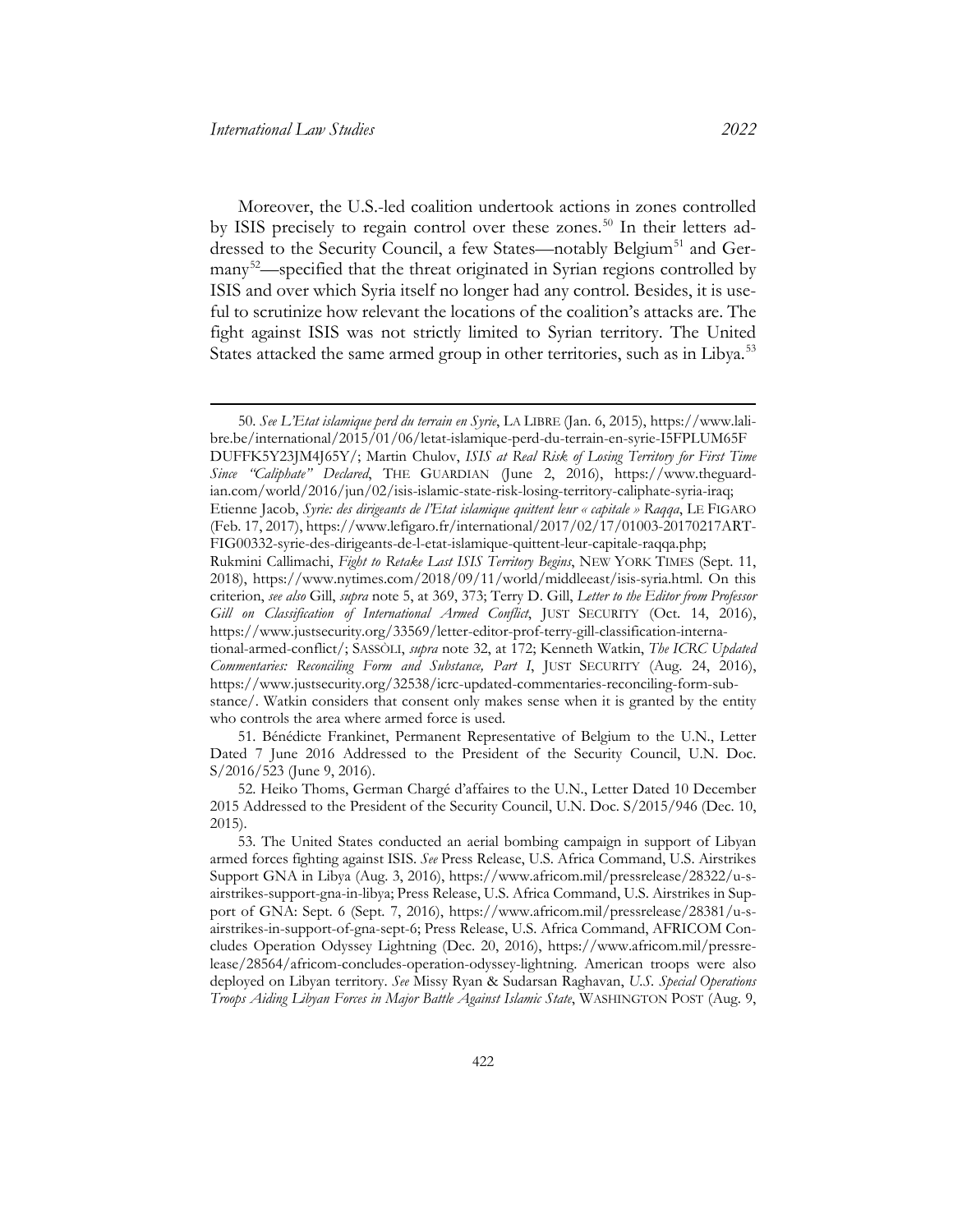Thus, the use of armed force seems deliberate with respect to the group, but not with Syria (factor *ratione loci*).

Furthermore, some intervening States cooperated with allies of the Syrian government in the fight against ISIS, such as France with Russia in No-vember 2015 (factor of current relations with others).<sup>[54](#page-16-0)</sup> Certain Syrian statements were rather hostile to the U.S.-led coalition, but these statements were not followed by actions on the ground (factor of State statements). Lastly, this coalition's operations succeeded in reducing the Islamic State's military capacity and in so doing indirectly strengthened Syrian military capacity. They enabled Syria not to make extra military effort to defeat ISIS and, thus, to reserve some of its military power to defeat other possible opponents, such as the coalition's members themselves (factor of degree of efficiency in defeating the enemy).

The assessment of all these factors excludes any hostile intent of the U.S.-led coalition towards Syria but confirms such an intent towards ISIS. Consequently, the coalition's actions against ISIS did not trigger an IAC between the intervening States and the territorial State due to the intervening States' lack of hostile intent. Inversely, a NIAC clearly existed between the intervening States and ISIS—the latter being organized and the hostilities between these actors meeting the required threshold of intensity.<sup>[55](#page-16-1)</sup>

<span id="page-16-2"></span>Admittedly, assessing States' hostile intent remains a complex task requiring a multiple-factor analysis. This task is more complicated in some circumstances, such as actions conducted against a territorial State's civilian

<sup>2016),</sup> https://www.washingtonpost.com/news/checkpoint/wp/2016/08/09/u-s-specialoperations-forces-are-providing-direct-on-the-ground-support-for-the-first-time-in-libya/.

<span id="page-16-0"></span><sup>54.</sup> *See*, *e.g.*, Frédérique Coulée, *Pratique française du droit international*, 61 ANNUAIRE FRAN-ÇAIS DE DROIT INTERNATIONAL 939, 971 (2015); *La France et la Russie conviennent d'une « coopération » militaire « plus étroite »*, LE MONDE (Nov. 19, 2015), https://www.lemonde.fr/attaques-a-paris/article/2015/11/19/syrie-la-cooperation-entre-la-france-et-la-russie-s-organise\_4813753\_4809495.html; *Poutine accepte de coopérer avec Hollande pour lutter contre l'EI en Syrie*, FRANCE24 (Nov. 26, 2015), https://www.france24.com/fr/20151126-poutine-hollande-russie-france-lutte-terrorisme-ei-jihadistes-syrie-daech-cooperation; Neil McFarquhar, *Russia Allies With France Against ISIS, Saying Jet That Crashed in Sinai Was Bombed*, NEW YORK TIMES (Nov. 17, 2015), https://www.nytimes.com/2015/11/18/world/europe/russia-plane-crash-bomb.html.

<span id="page-16-1"></span><sup>55.</sup> *See Tadić* Decision on the Defense Motion, *supra* not[e 28,](#page-10-6) ¶ 70; Prosecutor v. Limaj, Case No. IT-03-66-T, Judgment, ¶ 90 (Int'l Crim. Trib. for the Former Yugoslavia Nov. 30, 2005) [hereinafter *Limaj* Judgment]; Prosecutor v. Boškoski, Case No. IT-04-82-T, Judgment, ¶¶ 175, 177–78 (Int'l Crim. Trib. for the Former Yugoslavia July 10, 2008) [hereinafter *Boškoski* Judgment].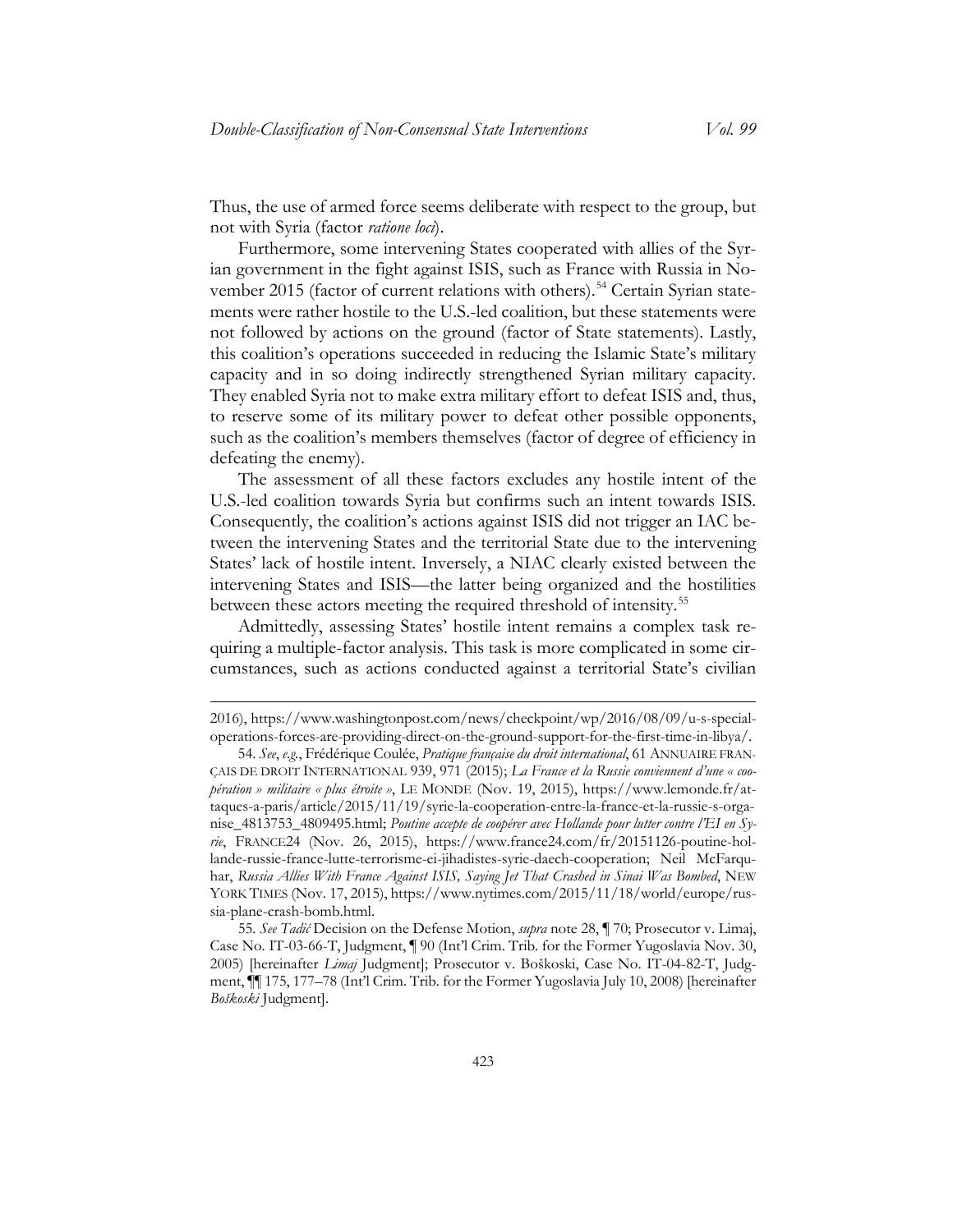population. The multiple-factor analysis does not offer an automatic solution when classifying non-consensual foreign interventions, unlike the double classification theory that uses a single factor; that is, the territorial State's absence of consent. Thus, grey areas inevitably persist when applying the multiple-factor analysis. Nevertheless, these grey areas cannot justify an automatic double classification. Although the principle of legal security which includes a principle of foreseeability—implies that the law must be clear, precise, and accessible enough for individuals to anticipate the legal consequences of their actions,<sup>[56](#page-17-1)</sup> this principle cannot trump IAC triggering conditions, including the involved States' hostile intent.

#### <span id="page-17-0"></span>*B. Different Temporal Scopes of Application for IACs and NIACs*

The double classification theory faces another major hurdle: the difference between IACs and NIACs concerning their temporal scope of application. The IAC between the intervening State and the territorial State and the NIAC between the intervening State and the OAG would often (a) not start nor (b) end at the same time. This would impact (c) the law applicable to the intervening State's armed forces.

#### 1. Start of IACs and NIACs

Most agree that the start of IACs and NIACs must be identified through different criteria. IACs are triggered by *any* non-consensual use of force by a State against another State<sup>[57](#page-17-2)</sup>—provided that there is a hostile intent.<sup>[58](#page-17-3)</sup> The existence of NIACs relies on two criteria: the organization of the involved armed group(s) and the *intensity* of hostilities between all the involved parties. [59](#page-17-4) Consequently, it is generally accepted that the main difference in the

<span id="page-17-5"></span><span id="page-17-1"></span><sup>56.</sup> *See*, *e.g.*, GÉRARD CORNU, VOCABULAIRE JURIDIQUE 943 (2011); Jérémie Van Meerbeeck, *Les principes de légalité et de sécurité juridique: des faux amis?*, *in* LA LÉGALITÉ: UN PRINCIPE DE LA DÉMOCRATIE BELGE EN PÉRIL? 678 (Luc Detroux et al. eds., 2019).

<sup>57.</sup> *See supra* note [28.](#page-10-6)

<sup>58.</sup> On the condition of hostile intent, *see* Section III(A).

<span id="page-17-4"></span><span id="page-17-3"></span><span id="page-17-2"></span><sup>59.</sup> *See*, *e.g.*, *Tadić* Decision on the Defense Motion, *supra* note [28,](#page-10-6) ¶ 70; *Limaj* Judgment, *supra* note [55,](#page-16-2) ¶ 90; *Boškoski* Judgment, *supra* note [55,](#page-16-2) ¶ 175; GC I COMMENTARY, *supra* note [13,](#page-6-1) ¶¶ 421, 455; SANDESH SIVAKUMARAN, THE LAW OF NON-INTERNATIONAL ARMED CONFLICT 167–80 (2014); EMILY CRAWFORD & ALISON PERT, INTERNATIONAL HUMANI-TARIAN LAW 68–69 (2020); D'ASPREMONT & DE HEMPTINNE, *supra* note [33,](#page-12-0) 67–68; ERIC DAVID, PRINCIPES DE DROIT DES CONFLITS ARMÉS 140–52 (2019).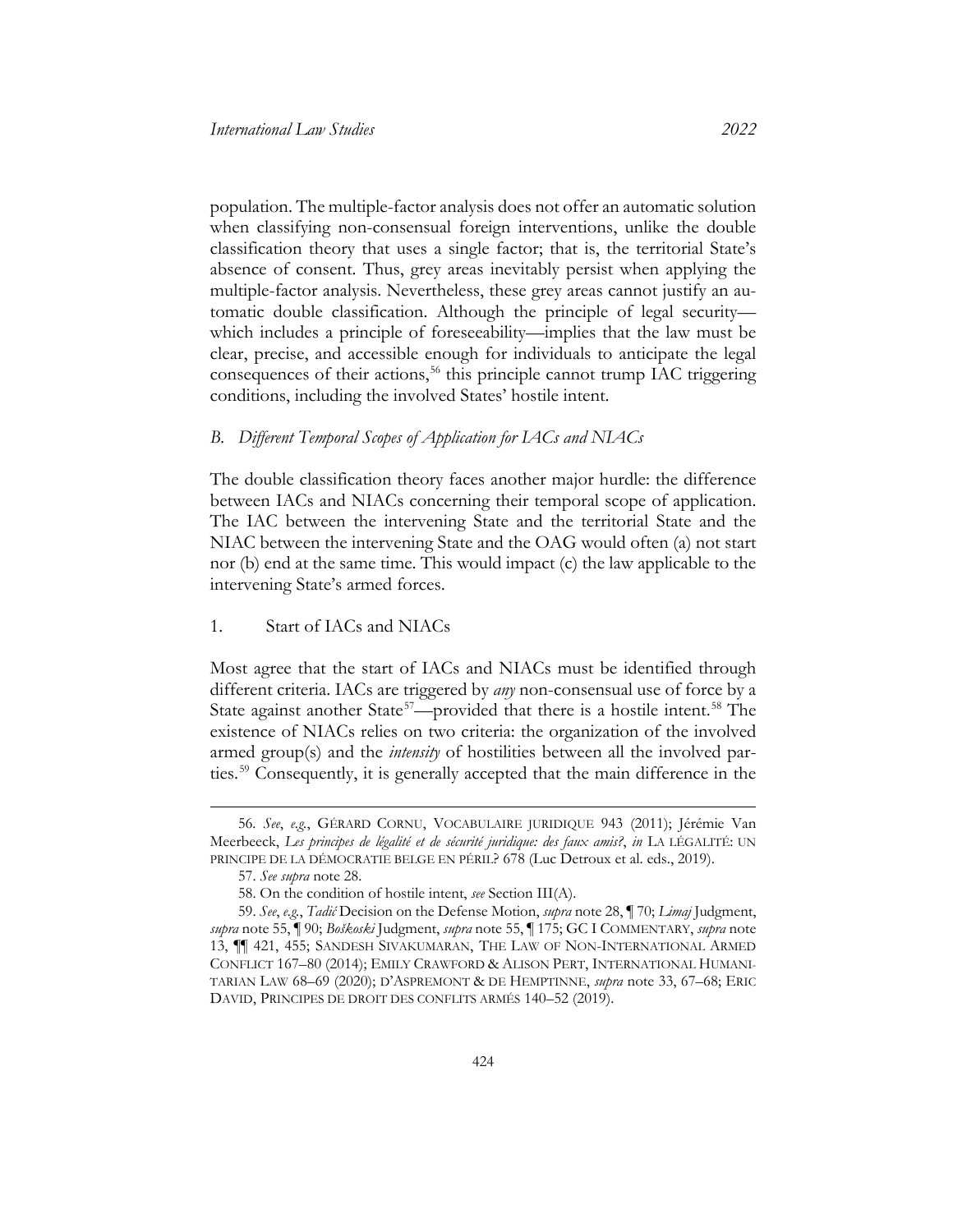start of IACs and NIACs regards the threshold of intensity for hostilities. While NIACs require a certain threshold of intensity, IACs do not. $60$ 

Thus, two scenarios are possible. First, fighting between an intervening State and an OAG on the intervening State's territory (or any other territory that is not the territory of the future territorial State) could already meet the NIAC intensity threshold. Therefore, from the very first action of the intervening State against the group within the territory of the territorial State, the NIAC between the OAG and the intervening State would spill over onto, or export itself to, the territory of the territorial State.<sup>[61](#page-18-1)</sup> In addition, from this very first action, an IAC between the intervening State and the territorial State would immediately arise. Therefore, the NIAC would start before the IAC on a different territory, but the two conflicts would simultaneously and immediately exist on the territorial State's territory.

Second, in the absence of any previous intense fighting between the intervening State and the OAG, no NIAC between these actors could exist. The first non-consensual use of armed force by the intervening State on the territorial State's territory would immediately trigger the IAC between these States, even though the direct target is the OAG. Conversely, because of the NIAC intensity threshold, the NIAC between the OAG and the intervening State will only start if the intervening State repeats its actions or subsequently undertakes other kinds of action against the OAG.<sup>[62](#page-18-2)</sup> Consequently, the IAC between the intervening State and the territorial State would start before the NIAC between the intervening State and the OAG. Such a single IAC classification can persist over time if armed hostilities between the intervening

<span id="page-18-0"></span><sup>60.</sup> *See*, *e.g.*, CARRON, L'ACTE DÉCLENCHEUR D'UN CONFLIT ARMÉ INTERNATIONAL, *supra* note [10,](#page-4-4) at 233, 245; GC I COMMENTARY, *supra* not[e 13,](#page-6-1) ¶ 236; GC III COMMENTARY, *supra* note [13,](#page-6-1) ¶ 269; D'ASPREMONT & DE HEMPTINNE, *supra* note [33,](#page-12-0) at 48; KOLB, *supra* note [32,](#page-11-3) at 158; SASSÒLI, *supra* note [32,](#page-11-3) at 16. *Contra* International Law Association, Final Report on the Meaning of Armed Conflict in International Law 2 (2010), [https://](https://www.rulac.org/assets/downloads/ILA_report_armed_conflict_2010.pdf)  [www.rulac.org/assets/downloads/ILA\\_report\\_armed\\_conflict\\_2010.pdf.](https://www.rulac.org/assets/downloads/ILA_report_armed_conflict_2010.pdf)

<span id="page-18-1"></span><sup>61.</sup> The author favors a broad approach of IHL geographical scope of application based on the nexus to the existing armed conflict. *See*, *e.g.*, Noam Lubell & Nathan Derejko, *A Global Battlefield? Drones and the Geographical Scope of Armed Conflict*, 11 JOURNAL OF INTERNA-TIONAL CRIMINAL JUSTICE 65, 75, 77, 79, 82, 87 (2013); Christian Schaller, *Using Force Against Terrorist "Outside Areas of Active Hostilities"—The Obama Approach and the Bin Laden Raid Revisited*, 20 JOURNAL OF CONFLICT & SECURITY LAW 195, 217 (2015).

<span id="page-18-2"></span><sup>62.</sup> Unless the intervening State's first use of armed force against the group on the territorial State's territory is of such a magnitude that it reaches the NIAC threshold of intensity itself—which is rare in practice—or suffices with previous armed interactions on another territory to reach that threshold.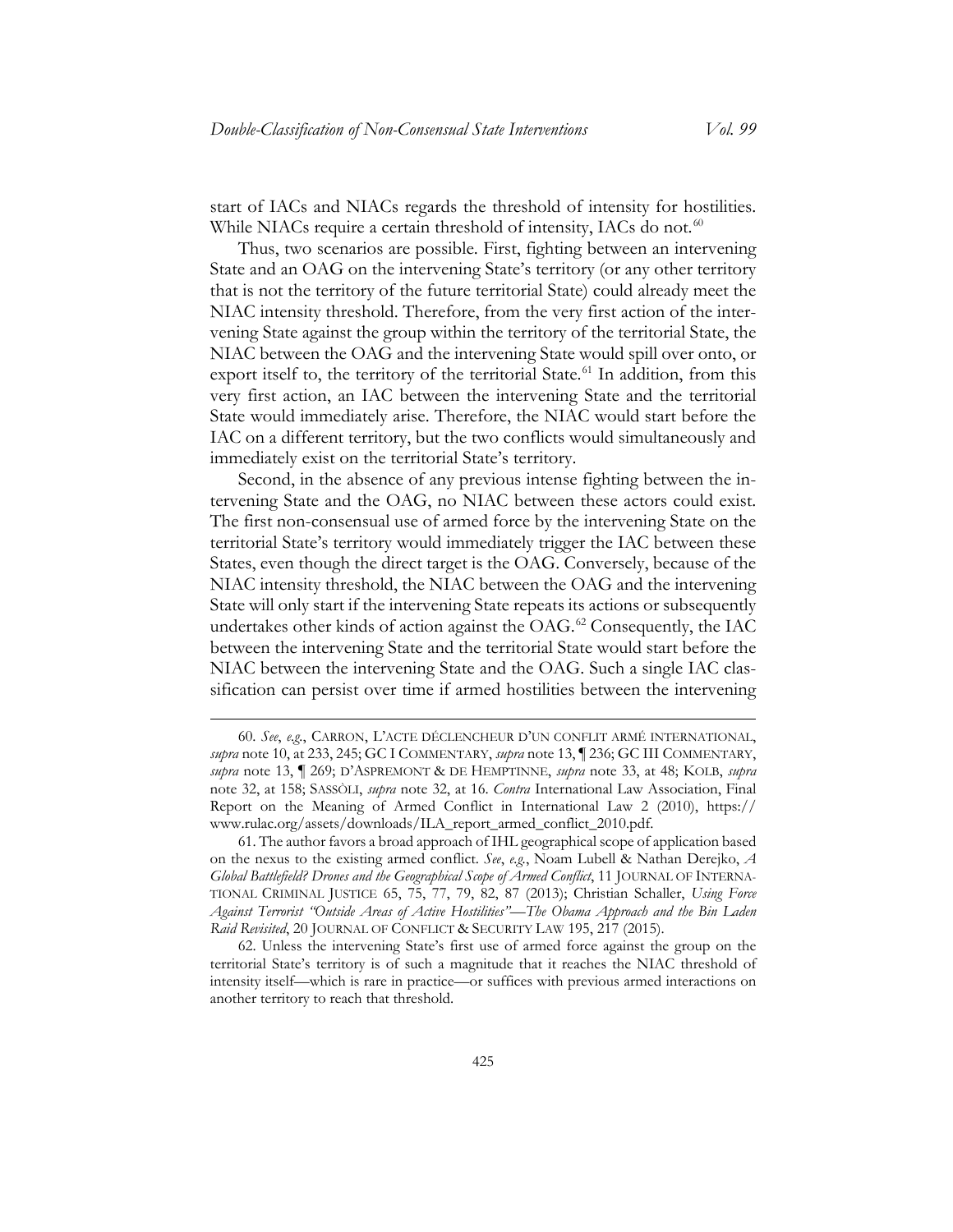State and the group never or only belatedly escalate to the NIAC threshold of intensity.

<span id="page-19-1"></span>For instance, in early July 2014, the United States conducted a rescue mission of several hostages at ISIS's hands in Syria, resulting in the killing of several ISIS members.<sup>[63](#page-19-2)</sup> At that time, fighting between the United States and ISIS, whether in Iraq or Syria, was not meeting the NIAC intensity threshold.[64](#page-19-3) Assuming the rescue mission was not consented to by Syrian authorities—they were reported not to be aware of it<sup>65</sup>—this mission would trigger an IAC between the United States and Syria. However, in this instance, the act was not sufficiently intense to trigger a separate NIAC between the intervening State (the United States) and the OAG (ISIS). Hostilities against the OAG, especially through airstrikes, only started to increase on Iraqi and Syrian territories, respectively, in August and September 2014.<sup>[66](#page-19-5)</sup> Thus, in the interim, only a single classification of IAC would exist between the United States and Syria.<sup>[67](#page-19-6)</sup>

<span id="page-19-3"></span>64. In addition to references in *infra* note [66,](#page-19-0) *see, e.g.*, Luke Harding, *Iraq War Inquiry: Timeline of Conflict*, THE GUARDIAN (July 6, 2016), [https://www.theguardian.com/](https://www.theguardian.com/world/2016/jul/05/iraq-war-inquiry-timeline-of-conflict)  [world/2016/jul/05/iraq-war-inquiry-timeline-of-conflict.](https://www.theguardian.com/world/2016/jul/05/iraq-war-inquiry-timeline-of-conflict) 

65. DeYoung, *supra* note [63.](#page-19-1)

<span id="page-19-2"></span><span id="page-19-0"></span><sup>63.</sup> *See*, *e.g.*, Karen DeYoung, *The Anatomy of a Failed Hostage Rescue Deep in Islamic State Territory*, WASHINGTON POST (Feb. 14, 2015), [https://www.washingtonpost.com/wor](https://www.washingtonpost.com/world/national-security/the-anatomy-of-a-failed-hostage-rescue-deep-into-islamic-state-territory/2015/02/14/09a5d9a0-b2fc-11e4-827f-93f454140e2b_story.html)  [ld/national-security/the-anatomy-of-a-failed-hostage-rescue-deep-into-islamic-state-terri](https://www.washingtonpost.com/world/national-security/the-anatomy-of-a-failed-hostage-rescue-deep-into-islamic-state-territory/2015/02/14/09a5d9a0-b2fc-11e4-827f-93f454140e2b_story.html)[tory/2015/02/14/09a5d9a0-b2fc-11e4-827f-93f454140e2b\\_story.html;](https://www.washingtonpost.com/world/national-security/the-anatomy-of-a-failed-hostage-rescue-deep-into-islamic-state-territory/2015/02/14/09a5d9a0-b2fc-11e4-827f-93f454140e2b_story.html) Spencer Ackerman, *James Foley: US Reveals Failed Special Forces Rescue Mission Within Syria*, THE GUARD-IAN (Aug. 21, 2014), [https://www.theguardian.com/world/2014/aug/21/elite-forces-us](https://www.theguardian.com/world/2014/aug/21/elite-forces-us-raid-syria-james-foley-failed)[raid-syria-james-foley-failed.](https://www.theguardian.com/world/2014/aug/21/elite-forces-us-raid-syria-james-foley-failed) 

<span id="page-19-5"></span><span id="page-19-4"></span><sup>66.</sup> *See*, *e.g.*, Dan Roberts & Spencer Ackerman, *US Begins Air Strikes Against ISIS Targets in Iraq, Pentagon Says*, THE GUARDIAN (Aug. 8, 2014), [https://www.theguardian.com/wor](https://www.theguardian.com/world/2014/aug/08/us-begins-air-strikes-iraq-isis)  [ld/2014/aug/08/us-begins-air-strikes-iraq-isis;](https://www.theguardian.com/world/2014/aug/08/us-begins-air-strikes-iraq-isis) Barack Obama, Letter from the President— War Powers Resolution Regarding Iraq (Aug. 8, 2014), [https://obamawhitehouse.ar](https://obamawhitehouse.archives.gov/the-press-office/2014/08/08/letter-president-war-powers-resolution-regarding-iraq)[chives.gov/the-press-office/2014/08/08/letter-president-war-powers-resolution-regard](https://obamawhitehouse.archives.gov/the-press-office/2014/08/08/letter-president-war-powers-resolution-regarding-iraq)[ing-iraq;](https://obamawhitehouse.archives.gov/the-press-office/2014/08/08/letter-president-war-powers-resolution-regarding-iraq) Helene Cooper & Eric Schmitt, *Airstrikes by U.S. and Allies Hit ISIS Targets in Syria*, NEW YORK TIMES (Sept. 22, 2014), [https://www.nytimes.com/2014/09/23/world/mid](https://www.nytimes.com/2014/09/23/world/middleeast/us-and-allies-hit-isis-targets-in-syria.html)[dleeast/us-and-allies-hit-isis-targets-in-syria.html;](https://www.nytimes.com/2014/09/23/world/middleeast/us-and-allies-hit-isis-targets-in-syria.html) The White House, Statement by the President on Airstrikes in Syria (Sept. 23, 2014), [https://obamawhitehouse.archives.gov/the](https://obamawhitehouse.archives.gov/the-press-office/2014/09/23/statement-president-airstrikes-syria)[press-office/2014/09/23/statement-president-airstrikes-syria.](https://obamawhitehouse.archives.gov/the-press-office/2014/09/23/statement-president-airstrikes-syria) 

<span id="page-19-6"></span><sup>67.</sup> The author thanks Major Aaron Johnson, U.S. Army, for bringing this example to her attention.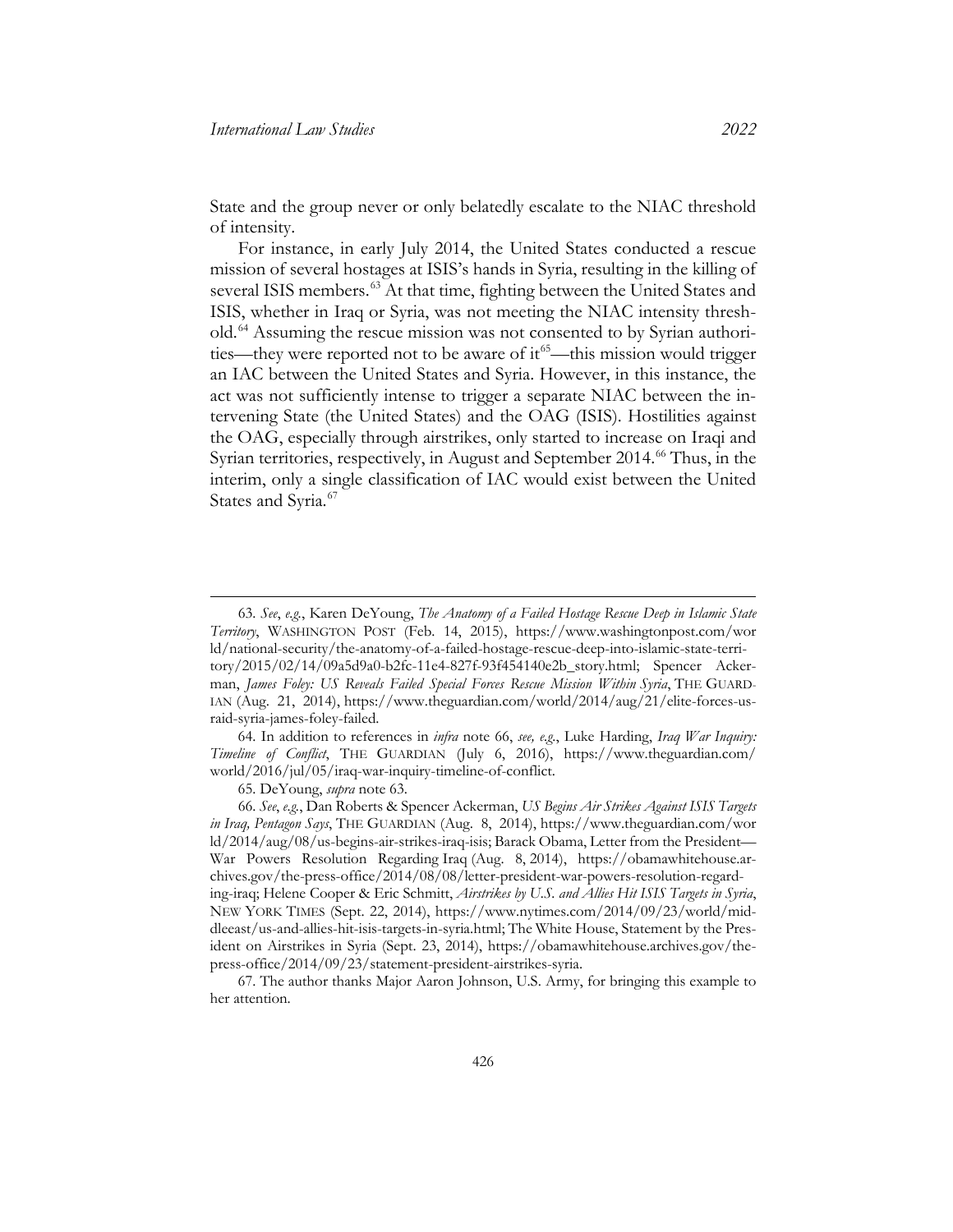#### 2. End of IACs and NIACs

<span id="page-20-8"></span> $\overline{a}$ 

<span id="page-20-1"></span><span id="page-20-0"></span>Although still very controversial, the end of IACs and NIACs should be as-sessed through different criteria.<sup>[68](#page-20-2)</sup> Traditionally, IACs end with the general termination of military operations, assuming there is no risk of resumption.<sup>[69](#page-20-3)</sup> This criterion of "general termination of military operations" has a broad meaning. Hostilities must cease amongst *all* the involved belligerents, and any movement of troops that entails a hostile intent must stop.<sup>[70](#page-20-4)</sup> Concerning NIACs, the International Criminal Court,<sup>[71](#page-20-5)</sup> the ICRC,<sup>[72](#page-20-6)</sup> and a significant number of legal scholars (this author included)<sup>[73](#page-20-7)</sup> consider that this type of

<span id="page-20-6"></span><span id="page-20-5"></span><span id="page-20-4"></span>72. *See*, *e.g.*, GC III COMMENTARY, *supra* note [13,](#page-6-1) at 522–28; GC I COMMENTARY, *supra* note [13,](#page-6-1) ¶¶ 485–96; COMMENTARY ON THE ADDITIONAL PROTOCOLS, *supra* note [69,](#page-20-1) at 489–94; INTERNATIONAL COMMITTEE OF THE RED CROSS, *supra* note [40,](#page-13-1) at 12–14.

<span id="page-20-7"></span>73. *See*, *e.g.*, HELEN DUFFY, THE "WAR ON TERROR" AND THE INTERNATIONAL LAW FRAMEWORK 357, 404 (2015); KOLB, *supra* note [32,](#page-11-3) at 221; Rogier Bartels, *Ceasefires and the End of the Application of IHL in Non-International Armed Conflicts*, ARMED GROUPS AND INTER-NATIONAL LAW (Nov. 1, 2012), [https://armedgroups-internationallaw.org/2012/11/01/](https://armedgroups-internationallaw.org/2012/11/01/ceasefires-and-the-end-of-the-application-of-ihl-in-non-international-armed-conflicts/)  [ceasefires-and-the-end-of-the-application-of-ihl-in-non-international-armed-conflicts/;](https://armedgroups-internationallaw.org/2012/11/01/ceasefires-and-the-end-of-the-application-of-ihl-in-non-international-armed-conflicts/)  Rogier Bartels, *Temporal Scope of Application of IHL*: *When Do Non-International Armed Conflicts End? Part 1*, OPINIOJURIS (Feb. 18, 2014), http://opiniojuris.org/2014/02/18/guest-postbartels-temporal-scope-application-ihl-non-international-armed-conflicts-end-part-1/; Rogier Bartels, *From Jus in Bello to Jus Post Bellum: When Do Non-International Armed Conflicts End?*, *in* JUS POST BELLUM: MAPPING THE NORMATIVE FOUNDATIONS 297, 303 (Carsten Stahn et al. eds., 2014); Milanović, *supra* note [69,](#page-20-1) at 170, 180; Gabor Rona, *The Start, End, and Territorial Scope of Armed Conflict*, JUST SECURITY (Nov. 11, 2015), https://www.justsecurity.org/27543/start-end-territorial-scope-armed-conflict/; DAVID, *supra* note [59,](#page-17-5) at 311;

<span id="page-20-2"></span><sup>68.</sup> *Contra* JULIA GRIGNON, L'APPLICABILITÉ TEMPORELLE DU DROIT INTERNA-TIONAL HUMANITAIRE 272 (2014); SASSÒLI, *supra* note [32,](#page-11-3) at 192–93; Emily Crawford, *The Temporal and Geographic Reach of International Humanitarian Law*, *in* THE OXFORD GUIDE TO INTERNATIONAL HUMANITARIAN LAW 57, 60 (Ben Saul & Dapo Akande eds., 2020).

<span id="page-20-3"></span><sup>69.</sup> *See*, *e.g.*, AP I, *supra* note [28,](#page-10-6) art. 3(b); GC IV, *supra* note [28,](#page-10-6) art. 6(2); GC III COM-MENTARY, *supra* note [13,](#page-6-1) ¶¶ 310–13; GC I COMMENTARY, *supra* note [13,](#page-6-1) ¶¶ 277–80; COM-MENTARY ON THE ADDITIONAL PROTOCOLS OF 8 JUNE 1977 TO THE GENEVA CONVEN-TIONS OF 12 AUGUST 1949, ¶¶ 152–53 (Claude Pilloud et al. eds., 1983) [hereinafter COM-MENTARY ON THE ADDITIONAL PROTOCOLS]; INTERNATIONAL COMMITTEE OF THE RED CROSS, *supra* not[e 40,](#page-13-1) at 11–12; SASSÒLI, *supra* note [32](#page-11-3), at 191; Marco Milanović, *The End of Application of International Humanitarian Law*, 96 INTERNATIONAL REVIEW OF THE RED CROSS 163, 172–74 (2014); GRIGNON, *supra* note [68,](#page-20-0) at 411–12 (conclusions); DAVID, *supra*  note [59,](#page-17-5) at 306–8 ; Gabriella Venturini, *The Temporal Scope of Application of the Conventions*, *in* THE 1949 GENEVA CONVENTIONS: A COMMENTARY 54, 56 (Andrew Clapham et al. eds., 2015).

<sup>70.</sup> Grignon, *supra* not[e 68,](#page-20-0) at 276–78.

<sup>71.</sup> *See*, *e.g.*, *Prosecutor v. Ntaganda*, *supra* not[e 14,](#page-6-6) ¶ 721.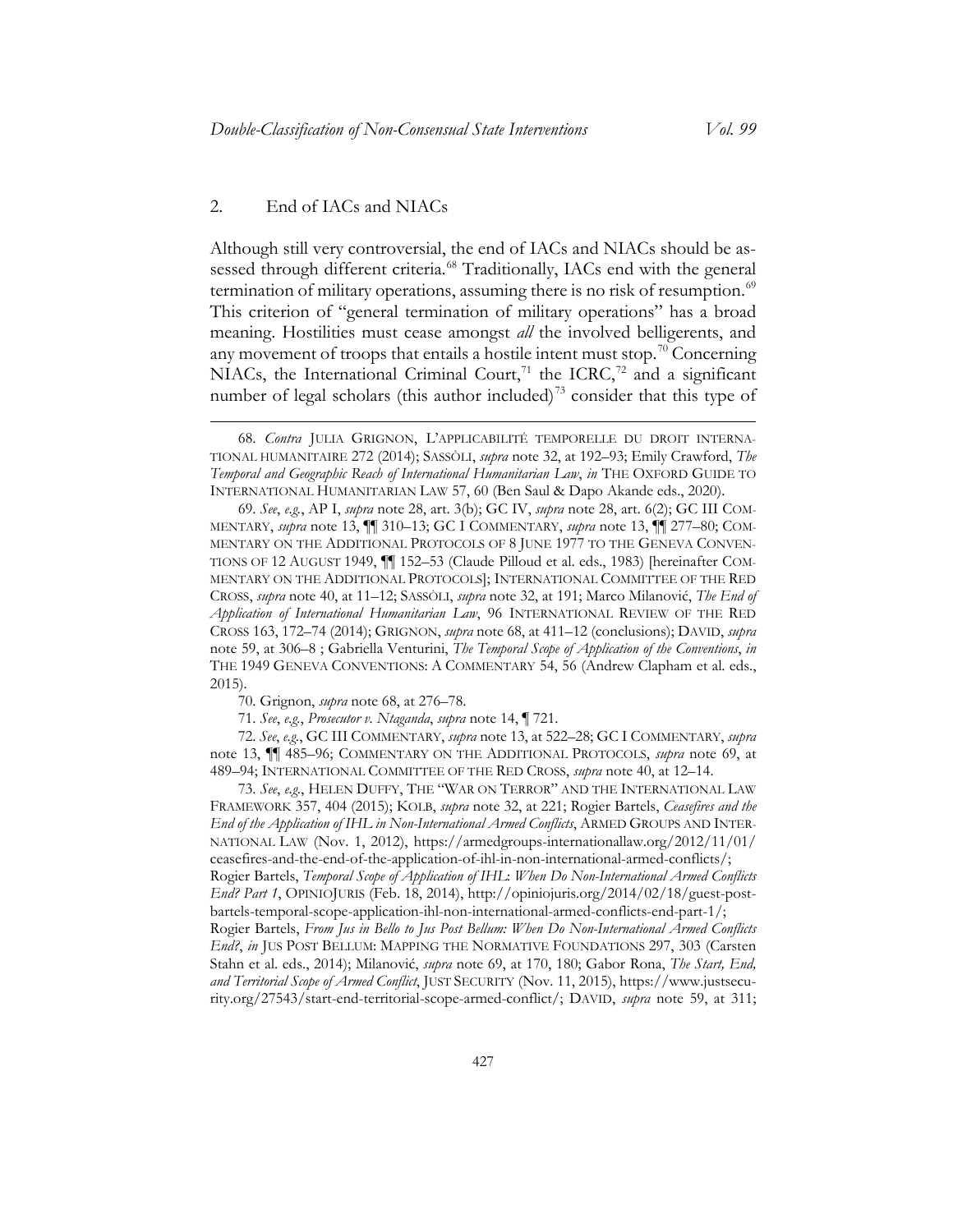armed conflict ends *either* with the dissolution or disorganization of the OAG—when there is no risk of resurgence or restructuring—*or* with the decrease in the intensity of hostilities—when there is no risk of resumption. To avoid a "revolving door between applicability and non-applicability" of the law of NIAC, [74](#page-21-0) NIACs should not cease to exist when there is a slight decrease in intensity with a strong probability for it to resume. They only disappear when there is a significant decrease in hostilities and one can reasonably expect these hostilities not to resume.

With these different criteria, the IAC between an intervening State and a territorial State could end simultaneously with the NIAC between the intervening State and the OAG. This would occur when the intervening State ceases all its operations and withdraws its troops or defeats the OAG but stays on the territorial State's territory with its consent to repair damaged infrastructure.

However, the NIAC between the OAG and the intervening State could end before the IAC between the intervening State and the territorial State. The end of the NIAC would occur when the intensity of hostilities between the group and the intervening State diminishes. Even if the intensity of hostilities decreases with no risk of resumption of intense confrontations—thus causing the NIAC to end—the intervening State may still undertake nonconsensual sporadic actions against the OAG or maintain its troops on the territorial State's territory without its consent to keep an eye on the OAG. In such circumstances, the IAC would continue because the intervening State continues non-consensual military operations, albeit intermittently, within the territory of the territorial State. Thus, there is no general termination of military operations.

This illustrates circumstances where the double classification theory would lead to a single IAC classification: the IAC between the intervening State and the territorial State would start before and/or end after the NIAC between the intervening State and the OAG. In these circumstances, the law of IAC would be the only body of law applicable to the intervening State's actions against the OAG.

ANNYSSA BELLAL, THE WAR REPORT: ARMED CONFLICTS IN 2018, at 28 (2019), https://www.geneva-academy.ch/joomlatools-files/docman-files/The%20War%20Report%202018.pdf.

<span id="page-21-0"></span><sup>74.</sup> *See* Prosecutor v. Gotovina, Case No. IT-06-90-T, Judgment, ¶ 1694 (Int'l Crim. Trib. for the Former Yugoslavia Apr. 15, 2011). *See also* Prosecutor v. Haradinaj, Case No. IT-04-84-T, Judgment, ¶ 100 (Int'l Crim. Trib. for the Former Yugoslavia Apr. 3, 2008).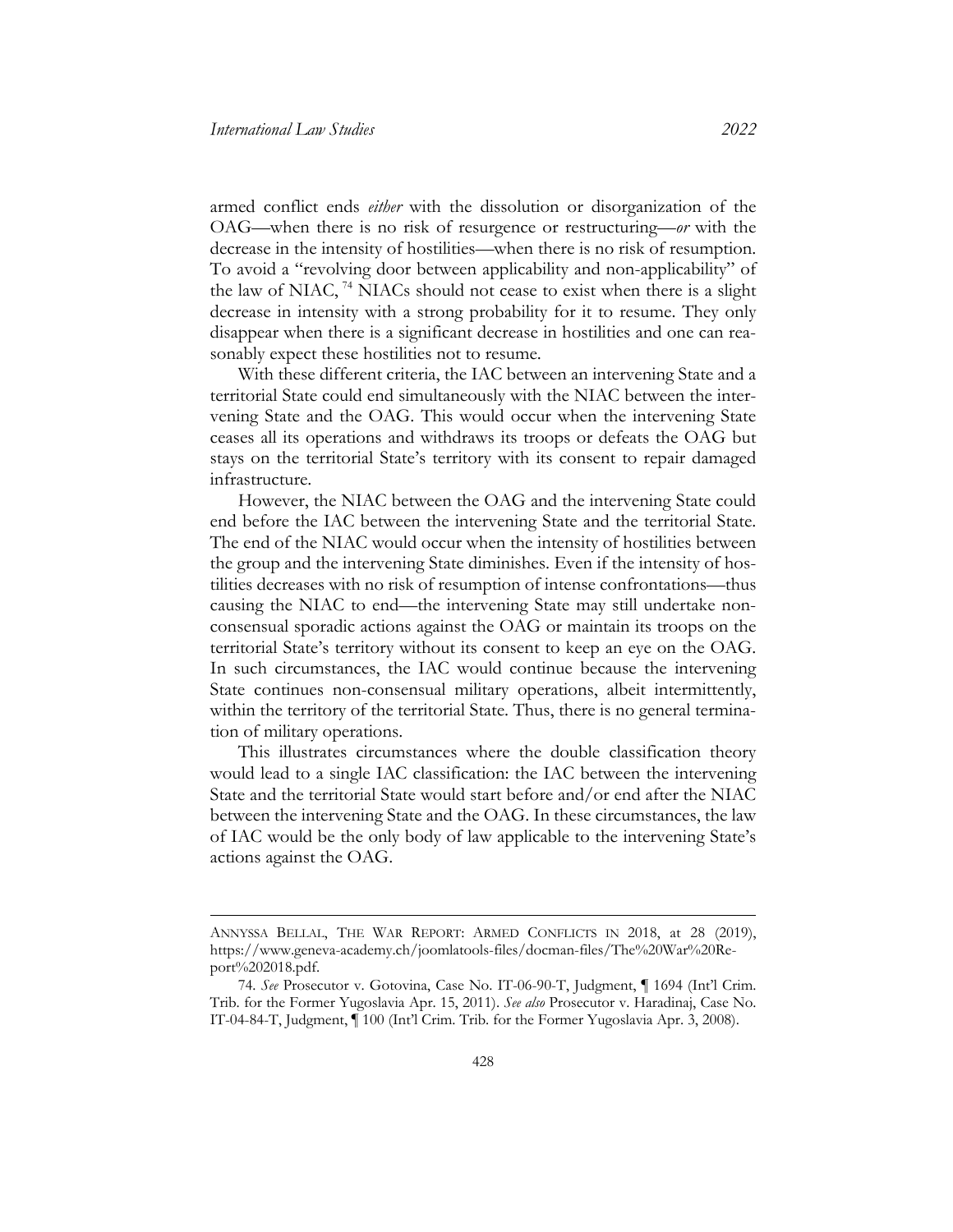#### 3. The Sole Application of the Law of IAC

Such a single IAC classification creates many problems because the law of IAC was not designed to regulate a State's action against an OAG. The application of this law would prevent the intervening State from legally undertaking its military campaign. Many of its actions against the group would be violating that law.

#### *i. Actions Against Members of the OAG*

<span id="page-22-6"></span><span id="page-22-5"></span>In an IAC, an individual is either a member of a belligerent party's armed forces, a participant in a *levée en masse*, or a civilian.[75](#page-22-0) In the IAC between the intervening State and the territorial State, the OAG's members do not qualify as members of a party's regular or irregular armed forces. The OAG is not a party to the alleged IAC; thus, its members cannot be a party's regular armed forces. In addition, the OAG's members are not regular armed forces of a non-recognized government or authority.[76](#page-22-1) Likewise, they are not members of a party's irregular armed forces because their group does not *belong* to a party to the  $IAC^{77}$ —at least in most cases. Further, members of the group do not qualify as participants in a *levée en masse.* [78](#page-22-3) Such participants spontane-ously take up arms to fight against a State invasion,<sup>[79](#page-22-4)</sup> while members of the group are, by definition, organized.

Consequently, the OAG's members are necessarily civilians in the IAC between the intervening State and the territorial State. Many would probably agree with this conclusion. More surprisingly though, members of the group would *always* be protected civilians—that is, civilians *not* directly participating

<span id="page-22-0"></span><sup>75.</sup> *See* AP I, *supra* note [28,](#page-10-6) art. 50(1); INTERNATIONAL COMMITTEE OF THE RED CROSS, INTERPRETIVE GUIDANCE ON THE NOTION OF DIRECT PARTICIPATION IN HOS-TILITIES UNDER INTERNATIONAL HUMANITARIAN LAW 22–23 (2009) [hereinafter INTER-PRETIVE GUIDANCE]; 1 CUSTOMARY INTERNATIONAL HUMANITARIAN LAW r. 5 (Jean-Marie Henckaerts & Louise Doswald-Beck eds., 2005) [hereinafter CIHL STUDY].

<sup>76.</sup> GC III, *supra* not[e 28,](#page-10-6) art. 4(a)(3).

<span id="page-22-2"></span><span id="page-22-1"></span><sup>77.</sup> *Id.* art. 4(a)(2); AP I, *supra* note [28,](#page-10-6) art. 43; COMMENTARY ON THE ADDITIONAL PROTOCOLS, *supra* note [69,](#page-20-1) ¶¶ 1663, 1668, 1672, 1674–75, 1685.

<sup>78.</sup> GC III, *supra* not[e 28,](#page-10-6) art. 4(a)(6).

<span id="page-22-4"></span><span id="page-22-3"></span><sup>79.</sup> *See*, *e.g.*, COMMENTARY TO GENEVA CONVENTION III RELATIVE TO THE TREAT-MENT OF PRISONERS OF WAR 75–76 (Jean Pictet ed., 1960).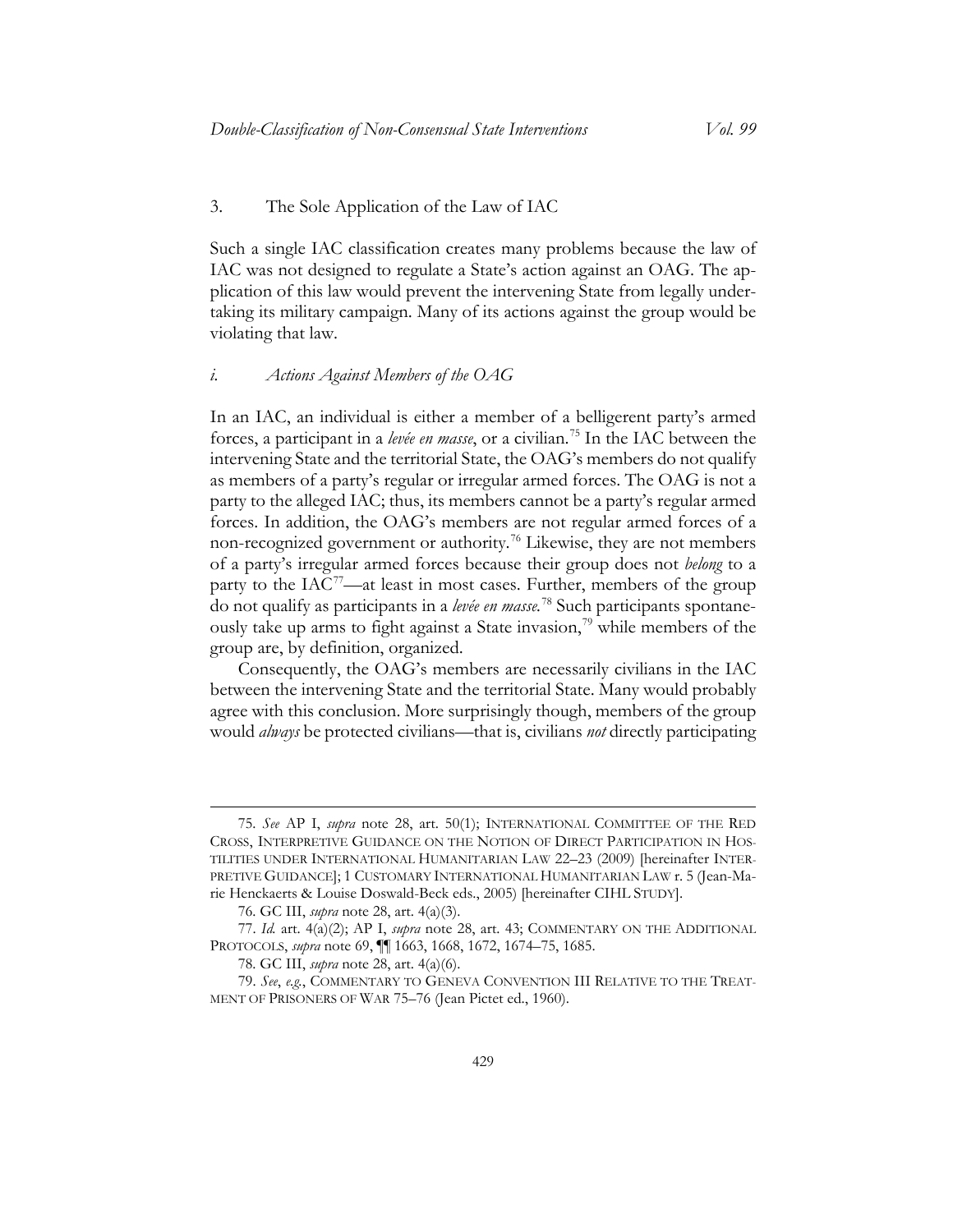in the hostilities,<sup>[80](#page-23-0)</sup> at least according to the ICRC's interpretation of direct participation in hostilities.<sup>[81](#page-23-1)</sup> Because the ICRC endorses the double classification theory, $82$  it seems reasonable to consider its definition of direct participation in hostilities. [83](#page-23-3) The OAG's members, as civilians, would *rarely* meet the third condition of this definition—that is, the belligerent nexus.<sup>[84](#page-23-4)</sup> This condition requires that the involved civilian acts *in support of* a belligerent party *and to the detriment* of another. While members of the group conduct operations against the intervening State, they often *do not* operate in favor of the territorial State.<sup>[85](#page-23-5)</sup>

Therefore, even when the OAG's members undertake hostile actions against the intervening State, this State could not legally target them because they would not be directly participating in the hostilities. Any attack against them would amount to a direct attack against civilians prohibited by Article 51(2) of Additional Protocol I (AP I) and by customary rule 1 of the ICRC's customary international humanitarian law study.[86](#page-23-6)

<span id="page-23-1"></span>81 The ICRC's interpretation of this notion has been and is still disputed but it is not the purpose of this article to discuss and assess this interpretation.

82. *See* GC I COMMENTARY, *supra* note [13.](#page-6-1)

<span id="page-23-3"></span><span id="page-23-2"></span>83. More flexible approaches, for example regarding the notions of irregular armed forces or direct participation in hostilities, could change the result of this analysis and make the OAG's members targetable in the IAC against the territorial State. On these approaches, *see, e.g.*, Michael N. Schmitt, *The Interpretive Guidance on the Notion of Direct Participation of Hostilities: A Critical Analysis*, 1 HARVARD NATIONAL SECURITY JOURNAL 5, 16–20, 34 (2010).

<span id="page-23-0"></span><sup>80.</sup> *Contra* David Kretzmer, *Targeted Killing of Suspected Terrorists: Extra-Judicial Executions or Legitimate Means of Defense*, 16 EUROPEAN JOURNAL OF INTERNATIONAL LAW 171, 192– 93 (2005); SASSÒLI, *Legal Qualification of the Fight Against Terrorism*?, *supra* not[e 27,](#page-10-7) at 50; Marco Milanović & Vidan Hadži-Vidanović, *A Taxonomy of Armed Conflict*, *in* RESEARCH HAND-BOOK ON INTERNATIONAL CONFLICT AND SECURITY LAW: JUS AD BELLUM, JUS IN BELLO AND JUS POST BELLUM 256, 296–97 (Nigel D. White & Christian Henderson eds., 2013); Marco Milanović, *The Applicability of the Conventions to "Transnational" and "Mixed" Conflicts*, *in* THE 1949 GENEVA CONVENTIONS: A COMMENTARY 27, 38 (Andrew Clapham et al. eds., 2015).

<span id="page-23-4"></span><sup>84.</sup> INTERPRETIVE GUIDANCE, *supra* note [75,](#page-22-5) at 58–64. There are also other obstacles for the OAG's members to meet the definition of direct participation in hostilities. There are no actual hostilities between the intervening State and the territorial State in which they can participate. On this point, *see, e.g.*, Kress, *supra* note [10,](#page-4-4) at 253–54; International Committee of the Red Cross, Fifth Expert Meeting on the Notion of Direct Participation in Hostilities, Summary Report 44 (2008), [https://www.icrc.org/en/doc/assets/files/other/](https://www.icrc.org/en/doc/assets/files/other/2008-05-report-dph-2008-icrc.pdf)  [2008-05-report-dph-2008-icrc.pdf.](https://www.icrc.org/en/doc/assets/files/other/2008-05-report-dph-2008-icrc.pdf)

<span id="page-23-6"></span><span id="page-23-5"></span><sup>85.</sup> *See also* van Steenberghe, *supra* not[e 10,](#page-4-4) at 67.

<sup>86.</sup> AP I, *supra* note [28,](#page-10-6) art. 51(4)(a); CIHL STUDY, *supra* not[e 75,](#page-22-5) r. 11–12.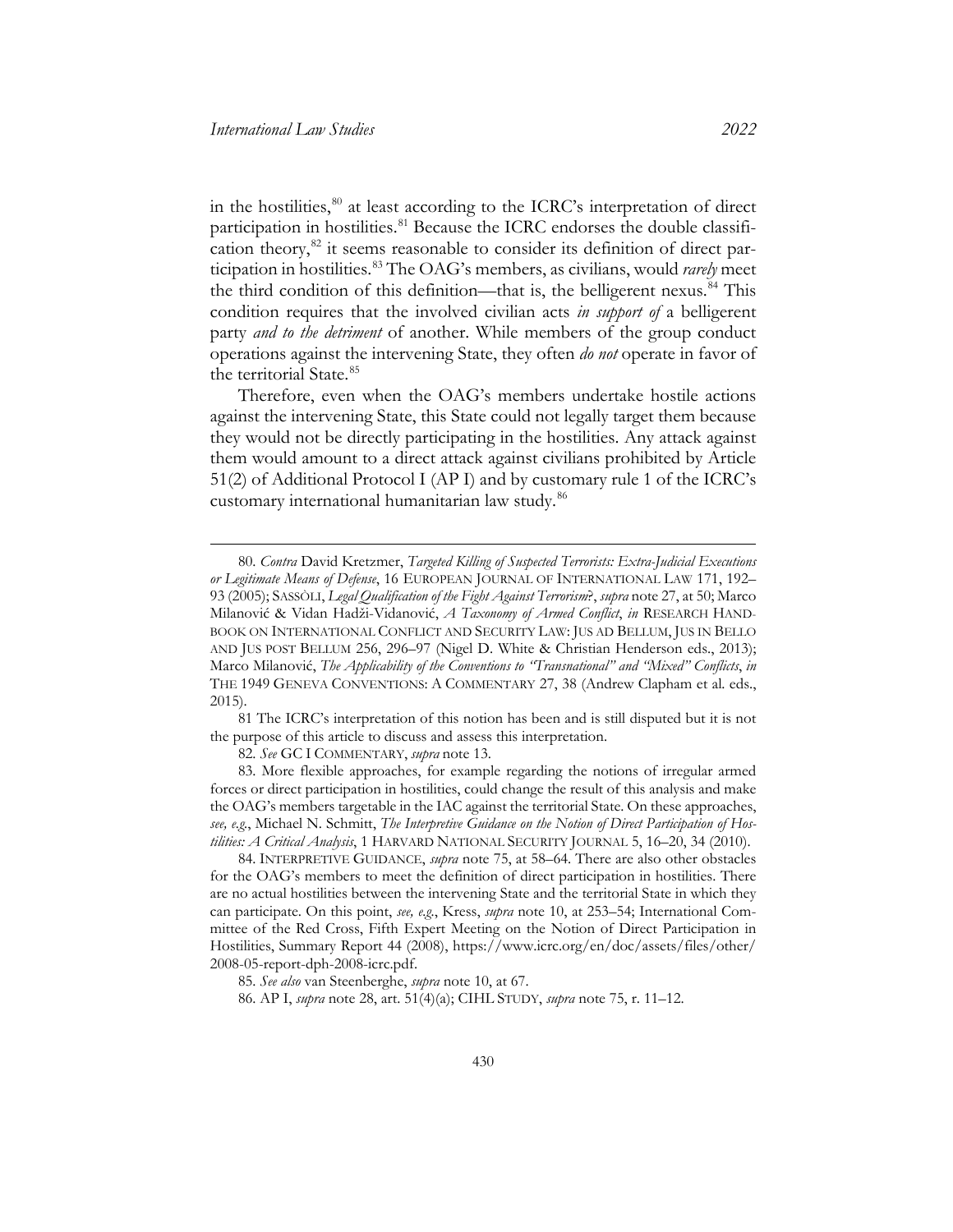#### *ii. Actions Against the OAG's Military Objects*

In the IAC between the intervening and territorial States, the OAG's military objects would not constitute military objectives. Rather, they would constitute civilian objects for the intervening State. In IACs, objects which are not military objectives are necessarily civilian objects. [87](#page-24-0) The OAG's military objects do not meet the definition of military objective, as will be explained below. Therefore, they must be considered as civilian objects.

According to Article 52(2) of AP I, "military objectives are limited to those objects which by their nature, location, purpose or use make an effective contribution to military action and whose total or partial destruction, capture or neutralization, in the circumstances ruling at the time, offers a definite military advantage."<sup>[88](#page-24-1)</sup> Although the definition does not make it explicit, the notion of military objective has an inherent relational dimension. An object is a military objective if it effectively contributes to the military action *of a belligerent State party to a specific IAC*, and if its destruction provides a military advantage *to another belligerent State or its cobelligerents that are parties to the same specific IAC.* There is no doubt that drafters of AP I always thought about and analyzed the notion of military objective in the context of a specific belligerent State relationship.[89](#page-24-2)

<sup>87.</sup> AP I, *supra* note [28,](#page-10-6) art. 52(1); CIHL STUDY, *supra* note [75,](#page-22-5) r. 9.

<sup>88.</sup> AP I, *supra* note [28,](#page-10-6) art. 52(2); CIHL STUDY, *supra* note [75,](#page-22-5) r. 10.

<span id="page-24-2"></span><span id="page-24-1"></span><span id="page-24-0"></span><sup>89.</sup> For an explicit relational perspective of the notion of military objective, *see* van Steenberghe, *supra* note [10,](#page-4-4) at 68; Robert Kolb, *Military Objectives in International Humanitarian Law*, 28 LEIDEN JOURNAL OF INTERNATIONAL LAW 691, 692 (2015); KOLB, *supra* note [32,](#page-11-3) at 250. For an implicit relational perspective of the notion of military objective, *see, e.g.*, Yoram Dinstein, *Legitimate Military Objectives Under the Current Jus in Bello*, 31 ISRAEL YEAR-BOOK ON HUMAN RIGHTS 1, 7 (2001); SASSÒLI, *supra* note [32,](#page-11-3) at 351–52; Marco Sassòli, *Targeting: The Scope and Utility of the Concept of "Military Objectives" for the Protection of Civilians in Contemporary Armed Conflicts*, *in* NEW WARS, NEW LAWS? APPLYING THE LAWS OF WAR IN 21ST CENTURY CONFLICTS 181, 185–86 (David Wippman & Matthew Evangelista eds., 2005); MICHAEL BOTHE ET AL., NEW RULES FOR VICTIMS OF ARMED CONFLICTS 324 (1982); International Law Association Study Group, "The Conduct of Hostilities and International Humanitarian Law—Challenges of 21st Century Warfare," (June 25, 2017), [https://ila.vettoreweb.com/Storage/Download.aspx?DbStorageId=3763&StorageFileGu](https://ila.vettoreweb.com/Storage/Download.aspx?DbStorageId=3763&StorageFileGuid=11a3fc7e-d69e-4e5a-b9dd-1761da33c8ab)  [id=11a3fc7e-d69e-4e5a-b9dd-1761da33c8ab.](https://ila.vettoreweb.com/Storage/Download.aspx?DbStorageId=3763&StorageFileGuid=11a3fc7e-d69e-4e5a-b9dd-1761da33c8ab)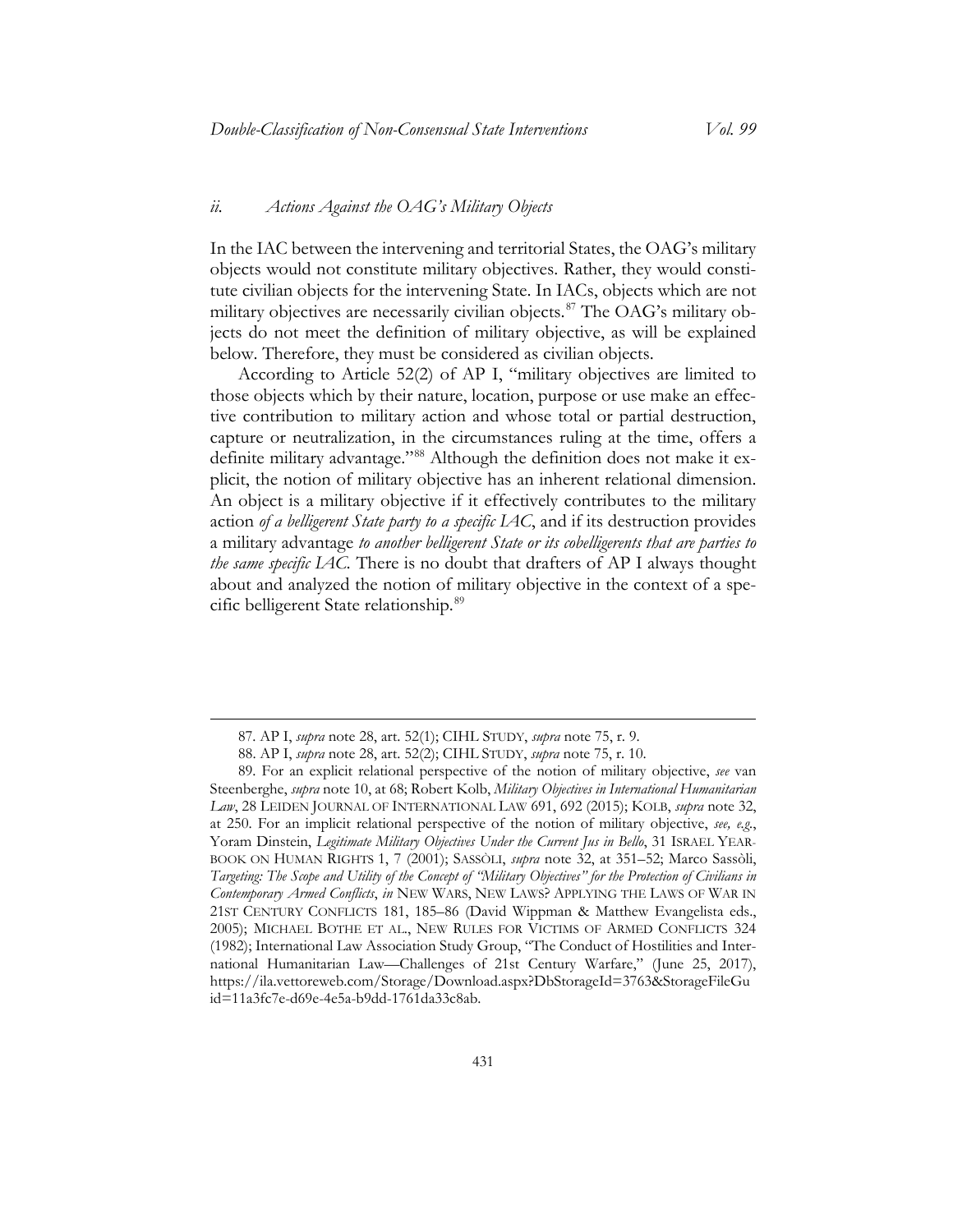The ordinary meaning of the terms used by Article 52(2) favors such a relational dimension.<sup>[90](#page-25-0)</sup> First, the military action to which the military objective makes an effective contribution is necessarily the military action of an adverse belligerent State. Second, the attacking State necessarily directs its military actions at its enemy *in an actual conflict*. Third, this State must obtain a military advantage from its action. "Advantage" means "a greater chance of success"[91](#page-25-1) or victory over another belligerent State. One cannot talk about advantage if there is no more than one actor involved.

The relational dimension of the notion of military objective results in the OAG's military objects being civilian objects. In the IAC between the intervening State and the territorial State, an object is a military objective when it contributes to the military action of *one of these States* and its destruction would offer a military advantage *to the other State*. Yet, when the intervening State considers acting against the OAG's military objects, these objects often only contribute to the group's operations and not to the territorial State's military action. In addition, the intervening State is not gaining a military advantage over the territorial State, but over the OAG. Rather, the intervening State's attack against the OAG could provide an advantage to the territorial State in certain circumstances; that is, when the territorial State is itself fighting against the same OAG.

Consequently, the OAG's military objects would not constitute military objectives for the intervening State in its IAC against the territorial State. The only option left would be to consider them as civilian objects. Therefore, the intervening State would not be entitled to target them: it would otherwise directly attack civilian objects in violation of Art. 52(1) of AP I and customary rule 7.[92](#page-25-2)

#### *iii. Actions Against the OAG*

 $\overline{a}$ 

If the OAG's members are civilians in the IAC between the intervening State and the territorial State, the group itself is part of the territorial State's civilian population. Indeed, according to Article 50(2) of AP I: "The civilian population comprises all persons who are civilians."[93](#page-25-3) Thus, any action against the

<span id="page-25-0"></span><sup>90.</sup> Vienna Convention on the Law of Treaties art. 31(1), May 23, 1969, 1155 U.N.T.S. 331.

<span id="page-25-3"></span><span id="page-25-2"></span><span id="page-25-1"></span><sup>91.</sup> *Advantage*, CAMBRIDGE DICTIONARY, [https://dictionary.cambridge.org/us/dic](https://dictionary.cambridge.org/us/dictionary/english/advantage)[tionary/english/advantage](https://dictionary.cambridge.org/us/dictionary/english/advantage) (last visited May 25, 2022).

<sup>92.</sup> AP I, *supra* note [28,](#page-10-6) art. 51(4)(a); CIHL STUDY, *supra* not[e 75,](#page-22-5) r. 11–12.

<sup>93.</sup> AP I, *supra* note [28,](#page-10-6) art. 50(2).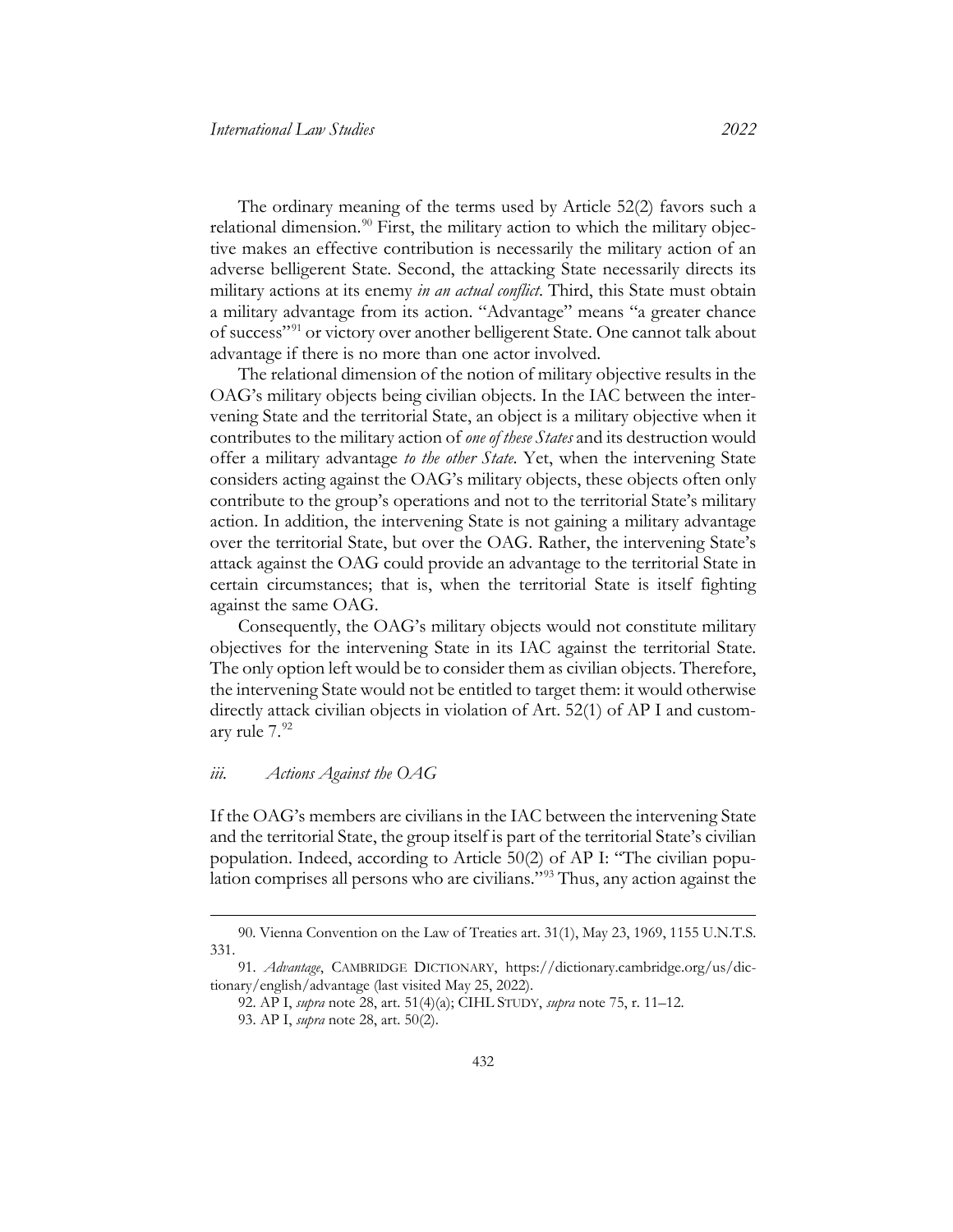group would be against the territorial State's population. This is important because certain methods of warfare are lawful in the conduct of hostilities against regular or irregular armed forces but prohibited when directed at the civilian population. Therefore, the intervening State could not use these methods of warfare against the OAG.

For instance, in the conduct of hostilities, the law of IAC prohibits acts whose primary purpose is to spread terror among the civilian population.<sup>[94](#page-26-0)</sup> Thus, in the IAC against the territorial State, the intervening State cannot undertake any act that would cause fear among the OAG that is part of the civilian population. Likewise, the law of IAC proscribes the destruction of objects indispensable for the survival of the civilian population.<sup>[95](#page-26-1)</sup> In the IAC against the territorial State, the intervening State could not destroy essential objects for the OAG as, by doing so, it would destroy vital goods for the civilian population.

The conclusion is rather absurd. Under the law of IAC, the intervening State could not do much against the OAG or its objects. It could only *capture and detain* (rather than target) members of the group—which is hardly feasible in a significant number of circumstances—*if* they represent a threat for its security.[96](#page-26-2) The law of IAC unduly gives priority to the principle of hu-manity over the principle of military necessity.<sup>[97](#page-26-3)</sup> While providing victims of cross-border hostilities with an absolute protection against attacks—they would not even be acceptable collateral damage—it negates the military need for the intervening State to fight the OAG. The law of IAC completely fails to address the OAG operating within the territorial State.

Who would dare present these statements as standing law to any intervening State whose armed forces are deployed abroad and fighting an OAG without the territorial State's consent? These statements clearly do not match with current State practice. No State argues, under any circumstances, that intervening States' actions strictly directed at an OAG and/or its objects are contrary to IHL.

<sup>94.</sup> *Id.* art. 51(2); CIHL STUDY, *supra* note [75,](#page-22-5) r. 2.

<sup>95.</sup> AP I, *supra* note [28,](#page-10-6) art. 54(2); CIHL STUDY, *supra* note [75,](#page-22-5) r. 54.

<sup>96.</sup> GC IV, *supra* note [28,](#page-10-6) art. 42.

<span id="page-26-3"></span><span id="page-26-2"></span><span id="page-26-1"></span><span id="page-26-0"></span><sup>97.</sup> On the necessary balance between these principles, *see, e.g.*, Mary E. O'Connell, *Historical Development and Legal Basis*, *in* THE HANDBOOK OF INTERNATIONAL HUMANITAR-IAN LAW 1, 36–38 (Dieter Fleck ed., 2013); D'ASPREMONT & DE HEMPTINNE, *supra* note [33,](#page-12-0) at 220, 226; CRAWFORD & PERT, *supra* note [59,](#page-17-5) at 49.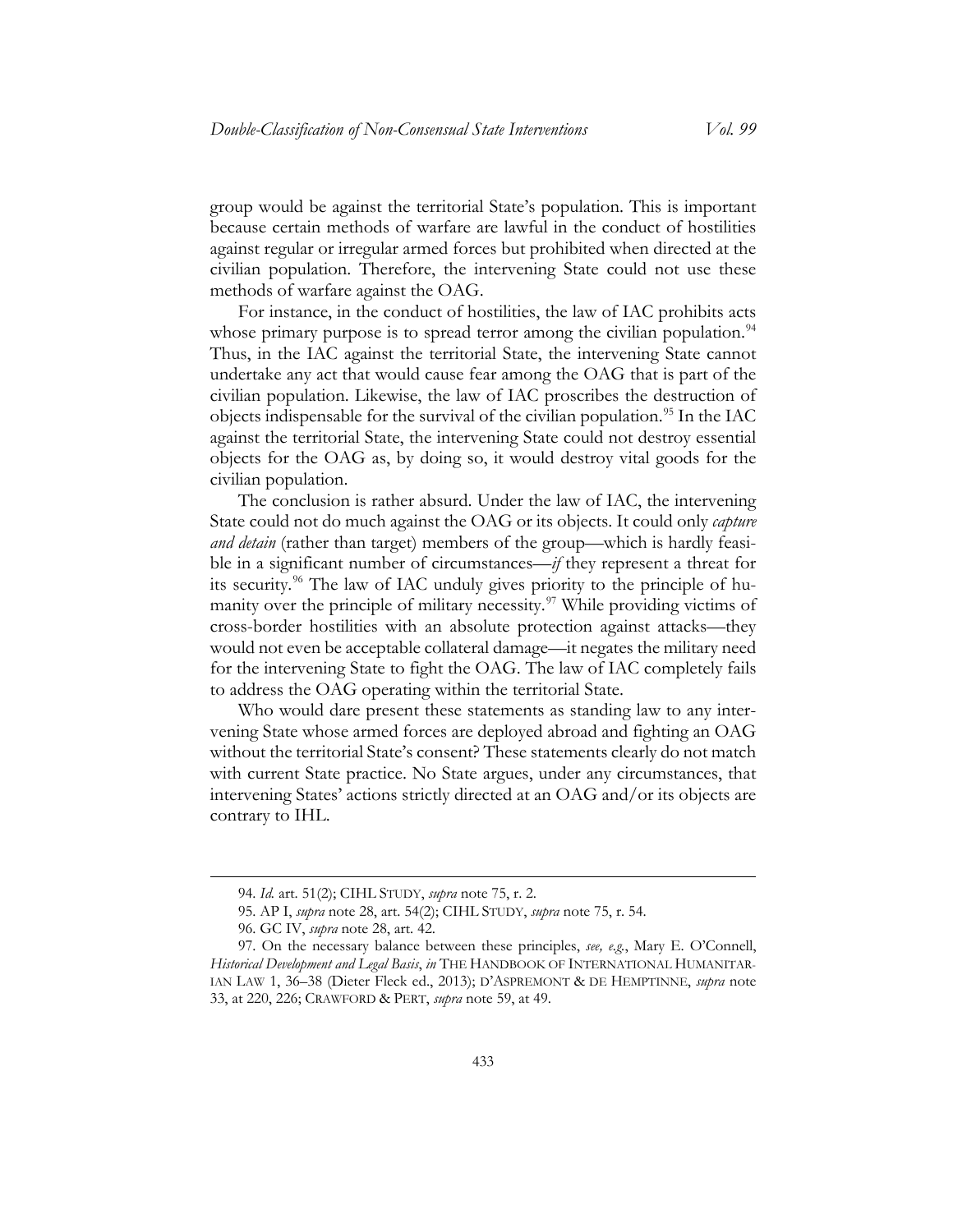#### <span id="page-27-5"></span><span id="page-27-0"></span>IV. PROBLEMS WITH THE LAW APPLICABLE TO FOREIGN ARMED FORCES

When the IAC against the territorial State and the NIAC against the OAG co-exist under the double classification theory, the laws of IAC and NIAC are applicable to the same intervening State's actions under two conditions.<sup>[98](#page-27-2)</sup> First, the actions must have a separate and independent belligerent nexus to each armed conflict.<sup>[99](#page-27-3)</sup> Second, they must fall within the ambit of the relevant norms under both the laws of IAC and NIAC, especially within their geo-graphical scope of application.<sup>[100](#page-27-4)</sup> When these conditions are met, the intervening State must, in principle, apply both legal regimes simultaneously. Whether a territorial State can do so, however, is in question for two reasons: (a) because of conflicting norms in the laws of IAC and NIAC, which lead to different results in practice; and (b) because none of the possible solutions to these normative conflicts appears satisfying.

#### <span id="page-27-1"></span>*A. Normative Conflicts Between the Laws of IAC and NIAC*

In some cases, the intervening State can simultaneously apply the laws of IAC and NIAC. Norms of both regimes require a common behavior, which is not surprising because both regimes were created with a common purpose: to regulate the conduct of hostilities and to offer a better protection to victims of armed conflicts.

In other cases, the intervening State can undertake different actions under both bodies of law. These cases constitute normative conflicts. Indeed,

<sup>98.</sup> For further analysis on these two conditions, *see* Lesaffre, *supra* note [1.](#page-2-4)

<span id="page-27-3"></span><span id="page-27-2"></span><sup>99.</sup> Some of the intervening State's operations would not have such a double belligerent nexus. Certain actions would only have a single belligerent nexus to the IAC against the territorial State (e.g., the intervening State's attacks against the territorial State's armed forces or military assets), while others would only have a belligerent nexus to the NIAC against the OAG (e.g., the intervening State's operations on its own territory against the OAG).

<span id="page-27-4"></span><sup>100.</sup> Certain norms of the law of IAC have a limited geographical scope of application which would exclude the intervening State's actions against the OAG on the territorial State's territory. Indeed, several rules of the law of IAC, such as most articles of Geneva Convention IV, only apply to State parties when they conduct operations on their own territory or in occupied territory. In case of non-consensual State interventions against an OAG, the involved intervening State will not need to abide by, or will not benefit from, these rules on the territorial State's territory. Indeed, this intervening State does not act on its territory nor occupy the territorial State's territory, at least according to a traditional understanding of the notion of occupation. *See*, *e.g.*, GC IV, *supra* not[e 28,](#page-10-6) arts. 27–34, 35–46.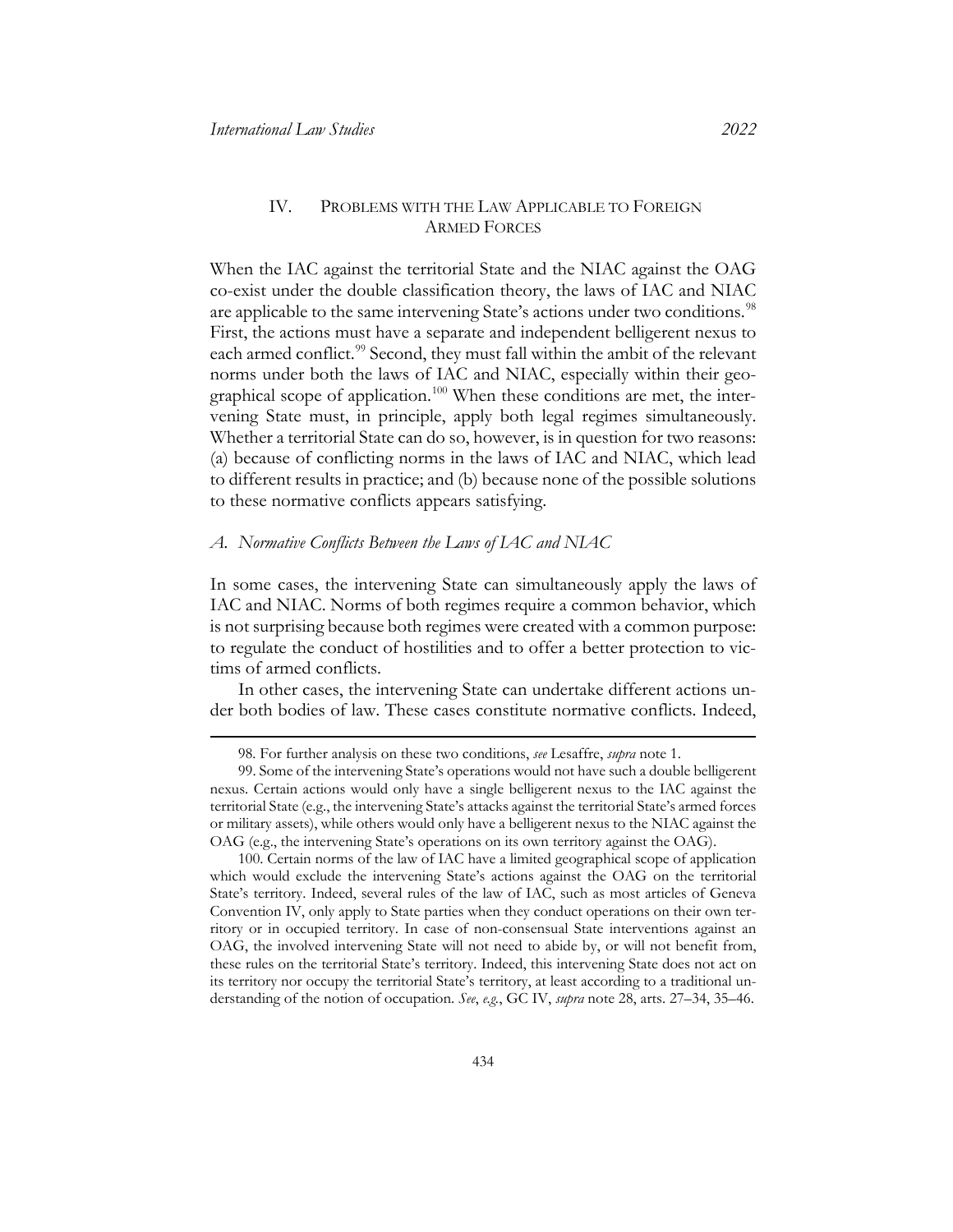<span id="page-28-3"></span>according to the Study Group of the International Law Commission in its final report on the *Fragmentation of International Law*, [101](#page-28-0) there is a normative conflict when two applicable norms allow different results in practice. In most cases, there is no strict incompatibility between the laws of IAC and NIAC because neither obliges the intervening State to undertake an action that the other prohibits.[102](#page-28-1) Nonetheless, when two norms have the *potential* to lead to different results, it is also a sign of friction between these norms. A potential conflict is a normative conflict. Normative conflicts between the laws of IAC and NIAC are not astonishing because both regimes apply to distinct belligerent relationships.

#### 1. Compatibility Between the Laws of IAC and NIAC

 $\overline{a}$ 

The first category of compatibility between the laws of IAC and NIAC encompasses cases where norms of both regimes are identical and support an identical solution in practice. Examples include the norms on means of war-fare,<sup>[103](#page-28-2)</sup> or those prohibiting improper use of recognized emblems (conduct

<span id="page-28-0"></span><sup>101.</sup> International Law Commission Study Group, Fragmentation of International Law: Difficulties Arising from the Diversification and Expansion of International Law,  $\P$  24, U.N. Doc. A/CN.4/L.682 (Apr. 13, 2006). *See also* International Law Commission, Conclusions of the Work of the Study Group on the Fragmentation of International Law: Difficulties Arising from the Diversification and Expansion of International Law 186 (2006); Marco Sassòli, *Le droit international humanitaire, une lex specialis par rapport aux droits humains?*, *in* LES DROITS DE L'HOMME ET LA CONSTITUTION: ÉTUDES EN L'HONNEUR DU PROFESSEUR GIORGIO MALINVERNI 377, 381–82 (Andreas Auer et al. eds., 2007); SASSÒLI, *supra* note [32,](#page-11-3) at 438; Marco Sassòli, *International Humanitarian Law and International Human Rights Law*, *in* THE OXFORD GUIDE TO INTERNATIONAL HUMANITARIAN LAW 381, 393 (Ben Saul & Dapo Akande eds., 2020).

<span id="page-28-1"></span><sup>102.</sup> For a definition of strict incompatibility or normative conflict, *see* SASSÒLI, *supra* note [32,](#page-11-3) at 437–38.

<span id="page-28-2"></span><sup>103.</sup> *See*, *e.g.*, Convention on the Prohibition of the Development, Production, Stockpiling and Use of Chemical Weapons and on their Destruction art. 1, Jan. 13, 1993, 1974 U.N.T.S. 45; Convention on the Prohibition of the Development, Production and Stockpiling of Bacteriological (Biological) and Toxin Weapons and on their Destruction art. 1, Apr. 10, 1972, 26 U.S.T. 583, 1015 U.N.T.S. 163; Declaration (IV, 3) Concerning Expanding Bullets, July 29, 1899, 187 Consol. T.S. 459, 26 MARTENS NOUVEAU RECUEIL; Protocol IV to the 1980 Convention on Blinding Laser Weapons art. 1, Oct. 13, 1995, 1380 U.N.T.S. 370; Convention on Prohibitions or Restrictions on the Use of Certain Conventional Weapons Which May be Deemed to be Excessively Injurious or to Have Indiscriminate Effects art. 1, Oct. 10, 1980, 1342 U.N.T.S. 137; CIHL STUDY, *supra* note [75,](#page-22-5) r. 73–74, 77–78, 86. On the example of means of warfare, *see also* Bartolini, *supra* not[e 23,](#page-8-5) at 402; ROBERT KOLB,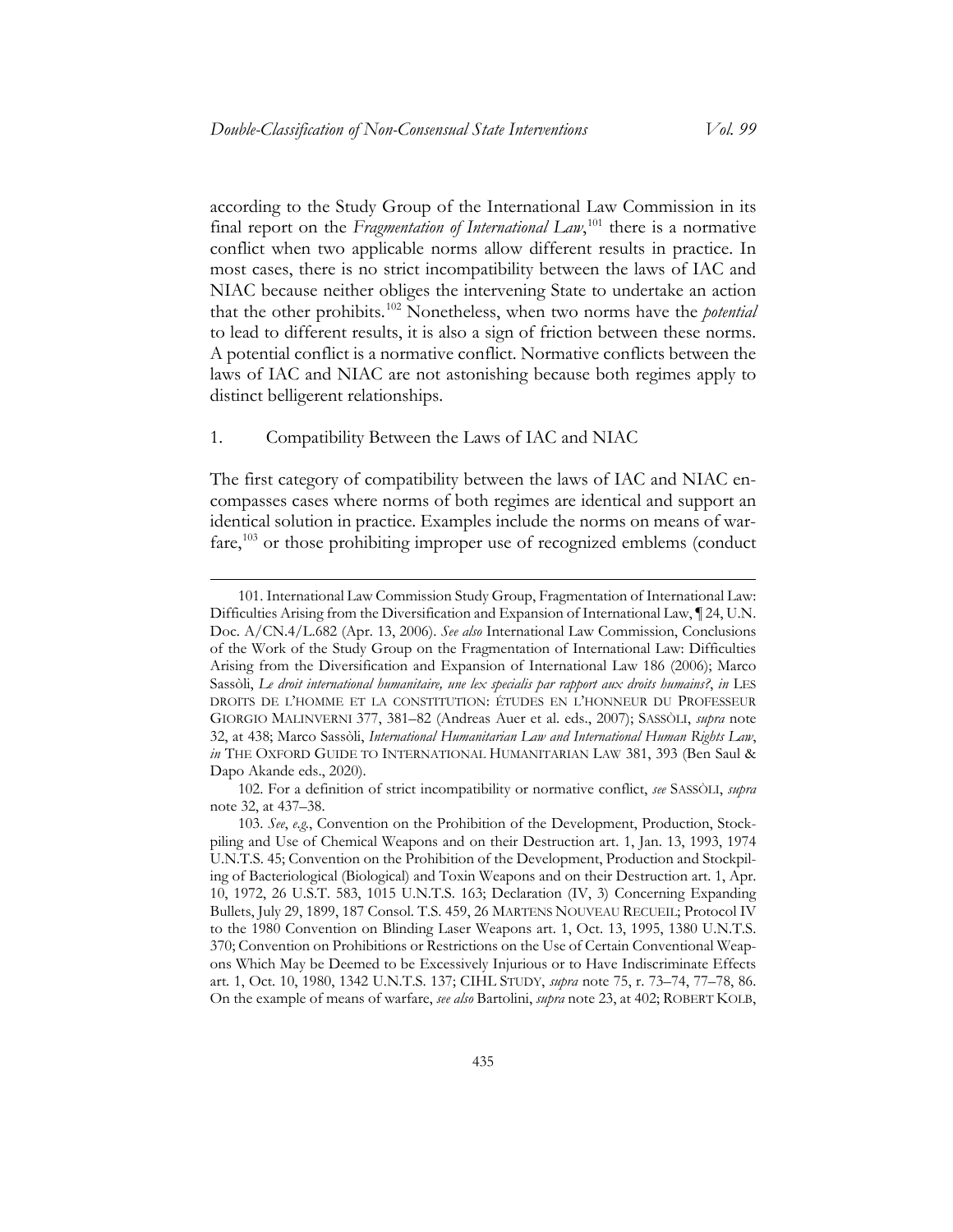<span id="page-29-0"></span>of hostilities),  $104$  as well as the norms prohibiting torture,  $105$  murder,  $106$  or col-lective sanctions (protection of persons in enemy hands).<sup>[107](#page-29-4)</sup> For instance, whether in the IAC against the territorial State or the NIAC against the OAG, the intervening State must refrain from using chemical weapons against the OAG's members or the civilians. It does not matter which body of law applies.

<span id="page-29-7"></span>The second category of compatibility covers cases of "unqualified" silence. In certain circumstances, the law of IAC provides a specific norm on an issue, while the law of NIAC remains silent. Sometimes, this silence is "qualified." That is, the law of NIAC does not address the issue because States do not want the prohibition or requirement in the law of NIAC.<sup>[108](#page-29-5)</sup> Other times, this silence can appear "unqualified."[109](#page-29-6) That is, the silence does not seem to support any State opposition to the rule contained in the law of IAC. In these cases of "unqualified silence," the law of NIAC often includes general rules which aim for a similar solution as the rules imposed by the law of IAC.

<span id="page-29-2"></span>105. CIHL STUDY, *supra* not[e 75,](#page-22-5) r. 90; AP I, *supra* not[e 28,](#page-10-6) art. 75(2)(a)(ii); AP II, *supra*  note [104,](#page-29-0) art. 4(2)(a); GC I, *supra* note [28,](#page-10-6) arts. 3(1)(a), 12(2); GC II, *supra* note [28,](#page-10-6) arts. 3(1)(a), 12(2); CG III, *supra* note [76,](#page-22-6) arts. 3(1)(a), 17(4), 87(3); GC IV, *supra* note [28,](#page-10-6) arts. 3(1)(a), 32.

<span id="page-29-3"></span>106. CIHL STUDY, *supra* note [75,](#page-22-5) r. 89; AP I, *supra* note [28,](#page-10-6) art. 75(2)(a)(i); AP II, *supra* note [104,](#page-29-0) art. 4(2)(a); GC I, *supra* note [28,](#page-10-6) arts. 3(1)(a), 12(2); GC II, *supra* note [28,](#page-10-6) arts. 3(1)(a), 12(2); GC III, *supra* note [28,](#page-10-6) arts. 3(1)(a), 13(1); GC IV, *supra* note [28,](#page-10-6) arts. 3(1)(a), 32.

<span id="page-29-4"></span>107. CIHL STUDY, *supra* note [75,](#page-22-5) r. 103; AP I, *supra* not[e 28,](#page-10-6) art. 75(2)(d); AP II, *supra* note [104,](#page-29-0) art. 4(2)(b); GC III, *supra* note [28,](#page-10-6) art. 87(3); GC IV, *supra* not[e 28,](#page-10-6) art. 33(1).

<span id="page-29-5"></span>108. Cases of "qualified" silence constitute a category of incompatibility between the law of IAC and the law of NIAC. *See* Section IV(A)(2).

<span id="page-29-6"></span>109. Professor Gloria Gaggioli uses the term "qualified silence" in her taxonomy of normative conflicts. In this article, hypotheses of qualified silence are opposed to hypotheses of unqualified silence. *See* GLORIA GAGGIOLI, L'INFLUENCE MUTUELLE ENTRE LES DROITS DE L'HOMME ET LE DROIT INTERNATIONAL HUMANITAIRE À LA LUMIÈRE DU DROIT À LA VIE 41 (2013).

LE DROIT INTERNATIONAL COMME CORPS DE « DROIT PRIVÉ » ET DE « DROIT PUBLIC » (2022)*.*

<span id="page-29-1"></span><sup>104.</sup> AP I, *supra* not[e 28,](#page-10-6) art. 38 (recognized emblems); Protocol Additional to the Geneva Conventions of 12 August 1949, and Relating to the Protection of Victims of Non-International Armed Conflicts art. 12, June 8, 1977, 1125 U.N.T.S. 609 [hereinafter AP II] (distinctive emblem); CIHL STUDY, *supra* note [75,](#page-22-5) r. 58 (white flag), r. 59 (distinctive emblems), r. 60 (United Nations emblem).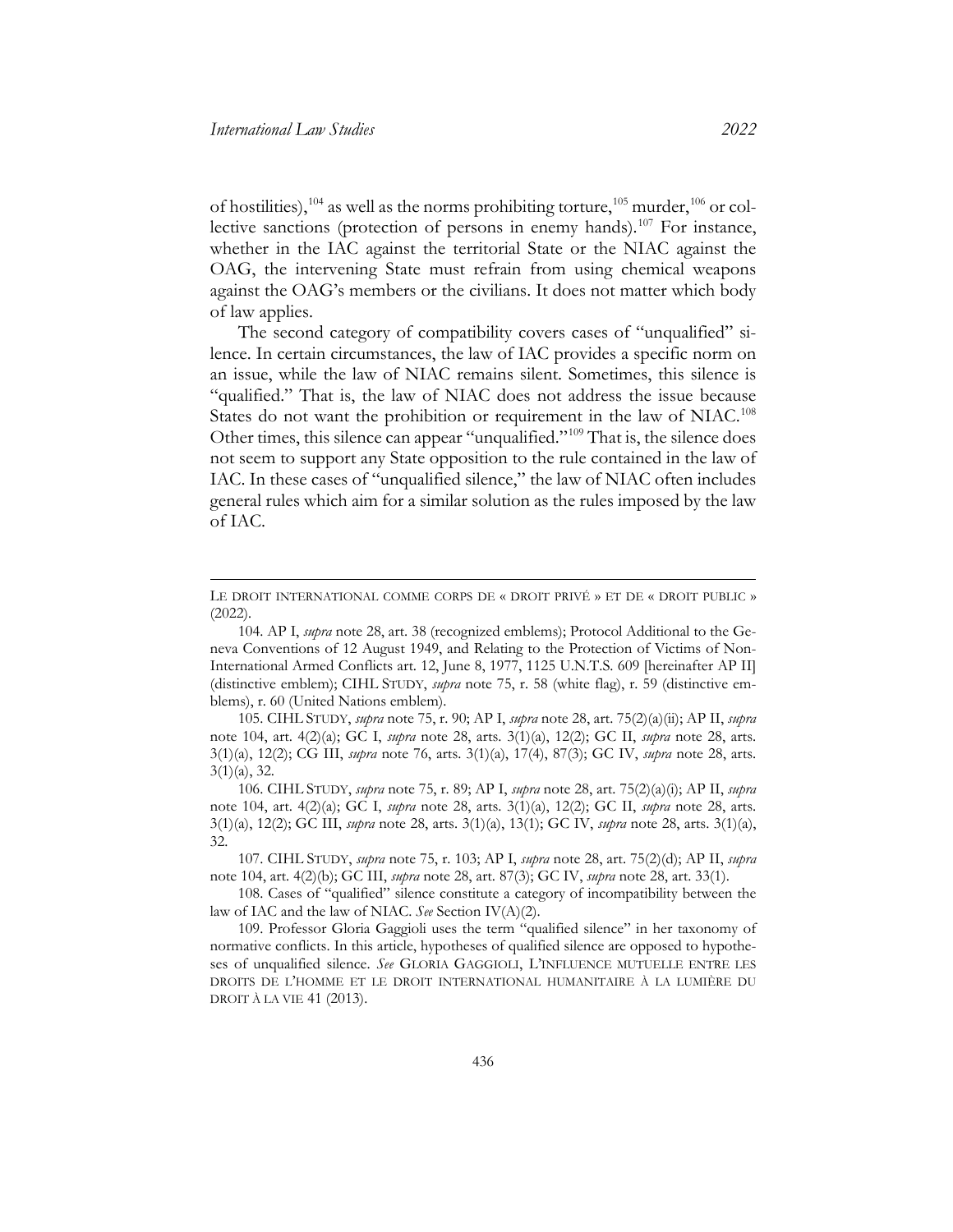For example, with respect to the protection of persons, only the law of IAC gives children, expectant mothers, and nursing mothers priority in the distribution of relief consignments<sup>[110](#page-30-0)</sup> and, when detained, additional food in proportion to their physiological needs.<sup>[111](#page-30-1)</sup> Nevertheless, whether customary or conventional, rules common to the laws of IAC and NIAC already provide specific protection to these categories of persons. Customary IHL for IACs and NIACs provides specific protection to women and children who are civilians or persons *hors de combat*. [112](#page-30-2) Further, both IHL regimes call, for instance, for separate detention quarters for children and women<sup>[113](#page-30-3)</sup> and pro-hibit the pronouncement and the execution of the death penalty.<sup>[114](#page-30-4)</sup> Therefore, the silence of the law of NIAC on these two other rules—priority in distribution of relief consignments and additional food in case of detention—does not seem to express opposition to them.

With respect to the conduct of hostilities, Article 36 of AP I obliges all States, including the intervening State, to verify *ex ante* the legality of any potential use of new weapons during their "*study, development, acquisition or adoption*."[115](#page-30-5) The law of NIAC does not impose such an obligation on States, but does not contradict it either. When the military uses new weapons, the legality of their use must be assessed under the same principles in the laws of IAC and NIAC, notably the principles of distinction, proportionality, and the prohibition of excessive suffering. These exact same principles govern the legality check at a preliminary stage under the law of IAC. Further, States usually undertake one single legality check which thus concerns both cate-gories of armed conflict.<sup>[116](#page-30-6)</sup> Therefore, it is hard to conceive any opposition between both legal regimes in this regard.

In these two categories of compatibility—which appear limited—the law of IAC adds an extra layer of protection over that of the law of NIAC. To avoid violating IHL, the intervening State must abide by both bodies of law.

<sup>110.</sup> AP I, *supra* not[e 28,](#page-10-6) art. 70(1).

<sup>111.</sup> GC IV, *supra* note [28,](#page-10-6) art. 89(5).

<sup>112.</sup> CIHL STUDY, *supra* note [75,](#page-22-5) r. 134, 135.

<span id="page-30-3"></span><span id="page-30-2"></span><span id="page-30-1"></span><span id="page-30-0"></span><sup>113.</sup> *Id.* r. 119 (women), r. 120 (children); AP I, *supra* note [28,](#page-10-6) arts. 75(5) (women), 77(4) (children); AP II, *supra* not[e 104,](#page-29-0) art. 5(2)(a); GC IV, *supra* note [28,](#page-10-6) arts. 76(4), 124(3).

<span id="page-30-6"></span><span id="page-30-5"></span><span id="page-30-4"></span><sup>114.</sup> AP I, *supra* note [28,](#page-10-6) arts. 76(3) (women), 77(5) (children); AP II, *supra* note [104,](#page-29-0) art. 6(4).

<sup>115.</sup> AP I, *supra* not[e 28,](#page-10-6) art. 36 (emphasis added).

<sup>116.</sup> The author thanks Professor Robert Kolb for raising this point.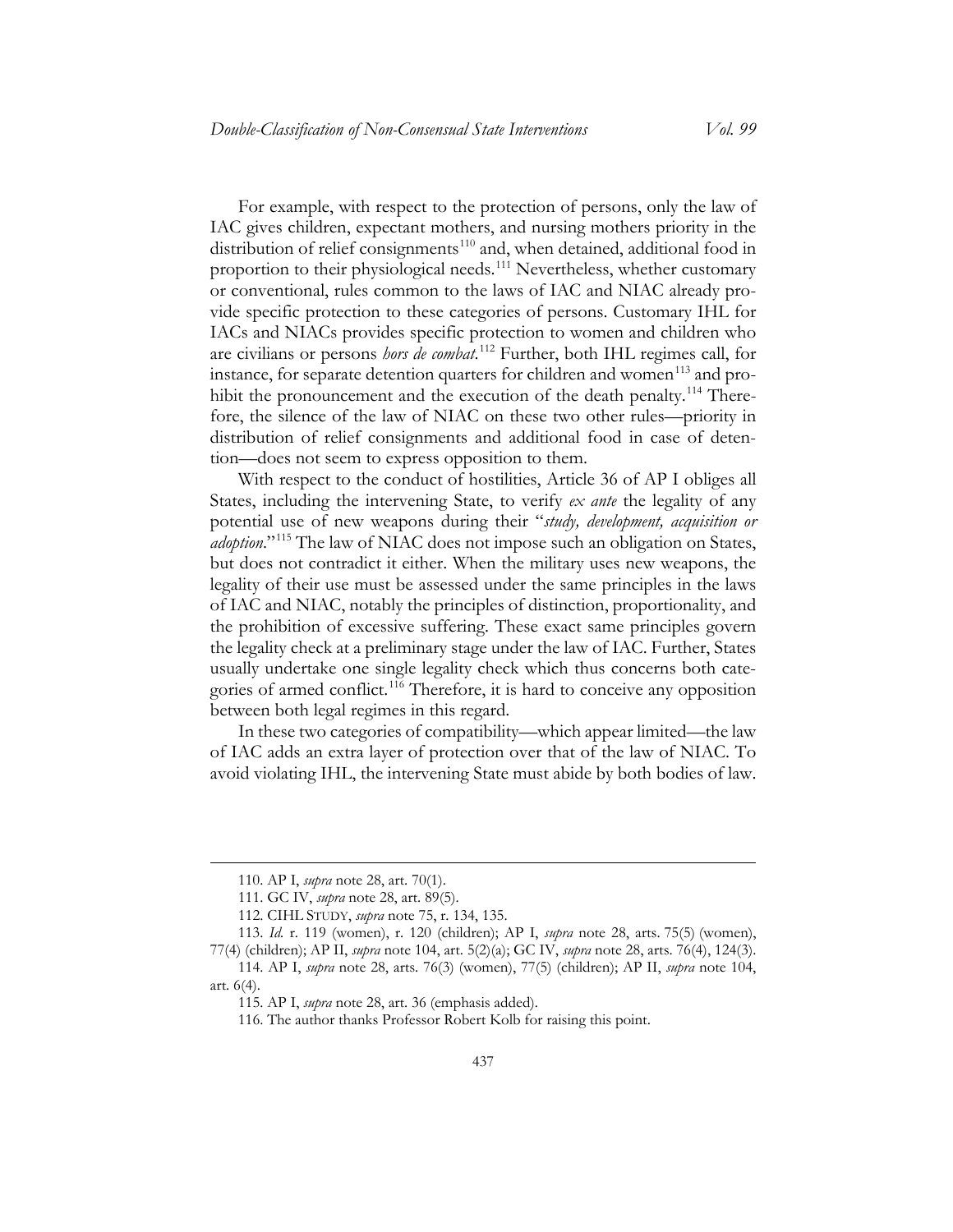#### 2. Incompatibility Between the Laws of IAC and NIAC

The first category of incompatibility between the laws of IAC and NIAC is the most significant, albeit counter-intuitive, category of normative conflicts. Identical norms between both regimes—IAC and NIAC—could lead to different solutions in practice. This should not be shocking because the concrete context of analysis is very different: on the one hand, a belligerent relationship between the intervening State and the territorial State; on the other hand, a belligerent relationship between the intervening State and the OAG.

<span id="page-31-6"></span>Therefore, contrary to claims by its proponents<sup>[117](#page-31-0)</sup>—sometimes accepted by its opponents<sup>118</sup>—the double classification theory does raise legal problems and creates normative conflicts regarding the conduct of hostilities by the intervening State. Although the laws of IAC and NIAC include identical rules in this regard, these rules can lead to different results.

Notions such as member of armed forces, civilian, civilian population, military objective, and civilian object have the same definition in the laws of IAC and NIAC. However, they refer to different realities in the IAC against the territorial State or the NIAC against the OAG. Although the OAG's members are members of a belligerent party's armed forces in the NIAC, they are civilians in the IAC.<sup>[119](#page-31-2)</sup> Where the OAG's military assets are military objectives for the intervening State in the NIAC, they constitute protected civilian objects in the IAC.[120](#page-31-3) And, although the civilian population does not encompass the armed group in the NIAC, it does so in the IAC.<sup>[121](#page-31-4)</sup>

These observations are not trivial: these notions are at the core of important IHL principles and prohibitions in the conduct of hostilities. For instance, as far as the principle of distinction is concerned (i.e., the necessity to distinguish between, on the one hand, fighters and military objectives and, on the other hand, civilians and civilian objects<sup>[122](#page-31-5)</sup>), if classified as a NIAC,

<span id="page-31-0"></span><sup>117.</sup> *See*, *e.g.*, Adil A. Haque, *The United States is at War with Syria (According to the ICRC's New Geneva Convention Commentary)*, EJIL:TALK! (Apr. 8, 2016), [https://www.ejiltalk.org/](https://www.ejiltalk.org/the-united-states-is-at-war-with-syria-according-to-the-icrcs-new-geneva-convention-commentary/)  [the-united-states-is-at-war-with-syria-according-to-the-icrcs-new-geneva-convention-com](https://www.ejiltalk.org/the-united-states-is-at-war-with-syria-according-to-the-icrcs-new-geneva-convention-commentary/)[mentary/;](https://www.ejiltalk.org/the-united-states-is-at-war-with-syria-according-to-the-icrcs-new-geneva-convention-commentary/) Koutroulis, *supra* note [12,](#page-5-2) at 842.

<span id="page-31-2"></span><span id="page-31-1"></span><sup>118.</sup> *See*, *e.g.*, Gill, *supra* note [5,](#page-3-3) at 369; Kolb, *supra* note [23,](#page-8-5) at 6; DE HEMPTINNE, *supra* note [42,](#page-13-10) ¶ 378.

<sup>119.</sup> *See supra* Section III(B)(3)(i).

<sup>120.</sup> *See supra* Section III(B)(3)(ii).

<sup>121.</sup> *See supra* Section III(B)(3)(iii).

<span id="page-31-5"></span><span id="page-31-4"></span><span id="page-31-3"></span><sup>122.</sup> *See* AP II, *supra* note [104,](#page-29-0) art. 13(1)–(2); AP I, *supra* note [28,](#page-10-6) arts. 51(1)–(2), 52(1); CIHL Study, *supra* note [75,](#page-22-5) r. 1, 7.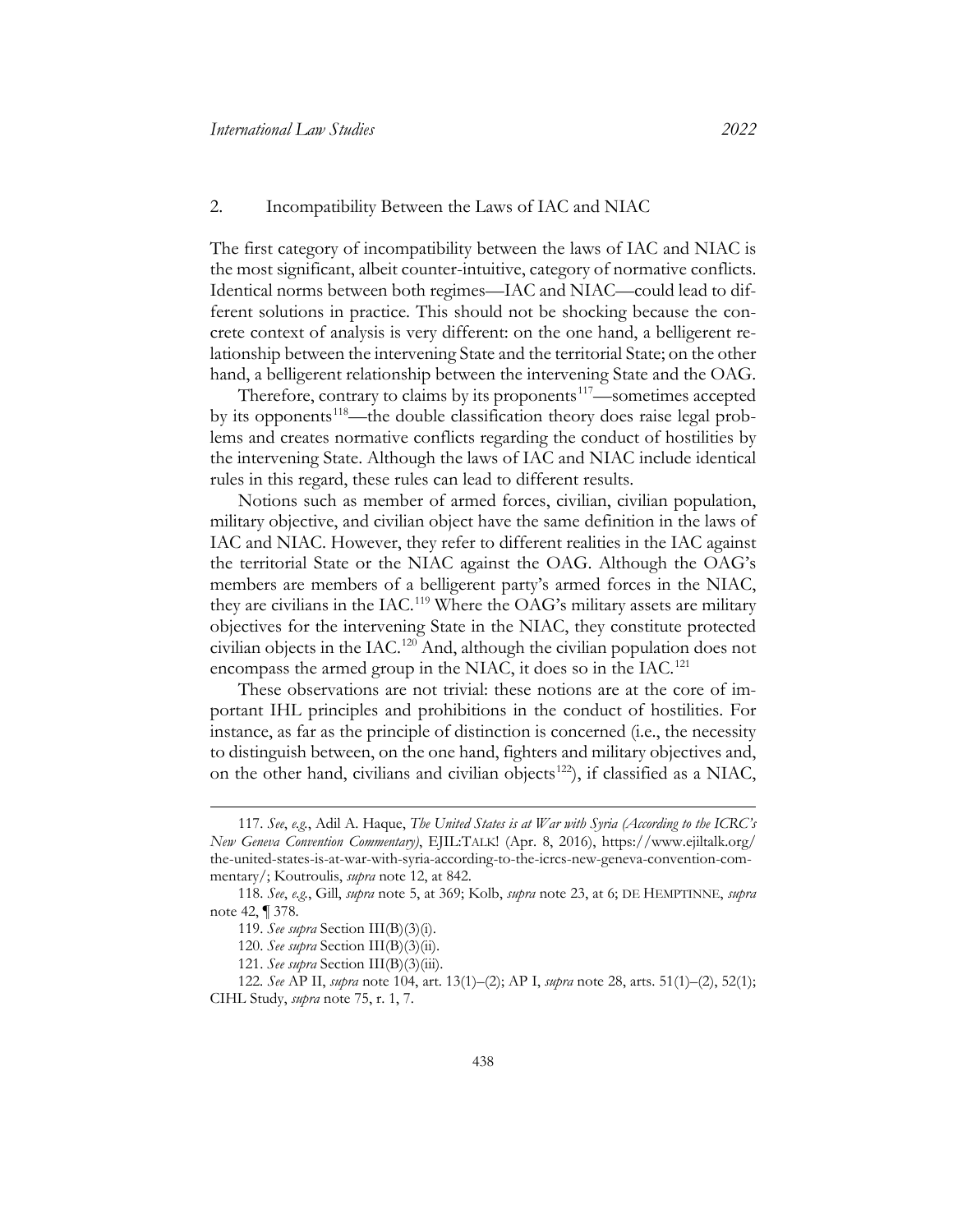then the intervening State can attack the OAG's members because they are members of a party's armed forces. However, as previously demonstrated, it cannot do so if classified as an IAC against the territorial State.<sup>[123](#page-32-0)</sup> Likewise, applying the proportionality principle (i.e., the necessity to ensure a fair balance between the expected collateral damage and the anticipated military advantage<sup>124</sup>) makes sense in the NIAC: it obliges the intervening State to avoid excessive collateral damage when targeting members of the OAG. Oppositely, this same principle loses meaning in the IAC because the law of IAC only recognizes the OAG's members as civilians and, thus, the intervening State always directly targets civilians. For another example, regarding IHL prohibitions, the intervening State can starve or cause fear among the OAG as well as destroy the objects indispensable for its survival, but only in the NIAC and not in the IAC.<sup>[125](#page-32-2)</sup> In other words, even though the double classification theory does not appear problematic at first sight for the conduct of hostilities, this analysis demonstrates that it creates many normative conflicts to be solved.

A second category of incompatibility between the laws of IAC and NIAC applies to cases where one of these regimes includes a more demanding rule, which risks different practical results. In certain circumstances, the law of NIAC is more extensive than the law of IAC. For instance, while the law of NIAC entails an obligation of result not to recruit and use child sol-diers, the law of IAC only provides for an obligation of conduct.<sup>[126](#page-32-3)</sup> The NIAC obligation of result leaves no choice for the intervening State but to not recruit and use child soldiers. Conversely, the IAC obligation of conduct only requires the State to deploy every possible means to avoid recruiting and using child soldiers—this leaves open that the desired result may not be attained.

In other circumstances, the law of IAC is more demanding than the law of NIAC. For example, if the ICRC wishes to visit a detention center, under

<sup>123.</sup> *See supra* Section III(B)(3)(iii).

<sup>124.</sup> *See* AP I, *supra* note [28,](#page-10-6) art. 57(2)(a)(iii); CIHL Study, *supra* note [75,](#page-22-5) r. 14.

<sup>125.</sup> *See supra* Section III(B)(3)(iii).

<span id="page-32-3"></span><span id="page-32-2"></span><span id="page-32-1"></span><span id="page-32-0"></span><sup>126.</sup> AP II, *supra* note [104,](#page-29-0) art. 4(3)(c); AP I, *supra* note [28,](#page-10-6) art. 77(2); COMMENTARY ON THE ADDITIONAL PROTOCOLS, *supra* note [69,](#page-20-1) ¶ 3184. This being said, according to the ICRC's Customary Study, customary IHL provides an obligation of result in both IACs and NIACs. *See* CIHL STUDY, *supra* note [75,](#page-22-5) r. 136–37.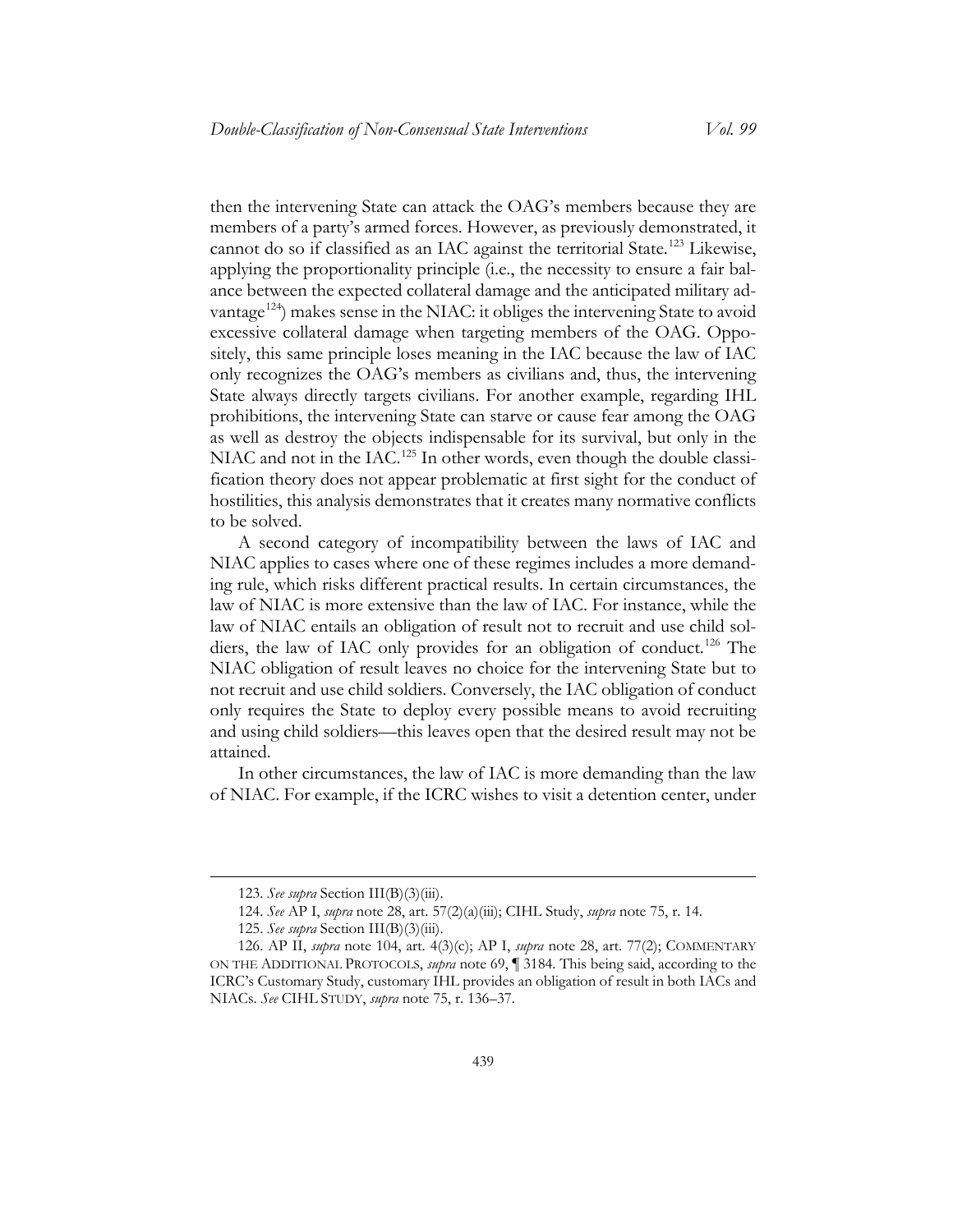the law of NIAC, it needs to obtain permission and consent from the detaining party. However, in the IAC context, belligerent parties have no choice and must give the ICRC access.<sup>[127](#page-33-1)</sup>

Qualified silence is a third category of incompatibility between the laws of NIAC and IAC.<sup>[128](#page-33-2)</sup> As previously explained,<sup>[129](#page-33-3)</sup> the silence of the law of NIAC on a particular issue that is explicitly addressed in the law of IAC constitutes a "qualified" silence when this silence represents State opposition to the applicability of the IAC rule in a NIAC. For instance, the law of IAC provides a specific protection to the environment.[130](#page-33-4) In contrast, the law of NIAC is silent on the environment. As evidenced by negotiations preceding the adoption of the Rome Statute of the International Criminal Court,<sup>[131](#page-33-5)</sup> States do not want environmental protection rules in the law of NIAC.

#### <span id="page-33-0"></span>*B. Resolution of Normative Conflicts*

<span id="page-33-7"></span> $\overline{a}$ 

When confronted with these incompatibilities between the laws of IAC and NIAC, an intervening State needs to decide which regime to apply. Despite strong criticisms,<sup>[132](#page-33-6)</sup> a well-recognized principle in international law to solve

<span id="page-33-2"></span>127. CIHL STUDY, *supra* note [75,](#page-22-5) r. 124(B); GC I, *supra* note [28,](#page-10-6) art. 3(2); GC II, *supra* note [28,](#page-10-6) art. 3(2); GC III, *supra* note [28,](#page-10-6) art. 3(2); GC IV, *supra* note [28,](#page-10-6) art. 3(2).

128. GAGGIOLI, *supra* note [109,](#page-29-7) at 41.

129. *See supra* Section (IV)(A)(1).

<span id="page-33-4"></span><span id="page-33-3"></span>130. AP I, *supra* note [28,](#page-10-6) arts. 35(3), 55; CIHL STUDY, *supra* note [75,](#page-22-5) r. 44, 45. These two customary rules are applicable in IACs and *arguably* in NIACs.

<span id="page-33-6"></span>132. *See*, *e.g.*, Cédric de Koker, *Foregoing Lex Specialis? Exclusivist v. Symbiotic Approaches to the Concurrent Application of International Humanitarian and Human Rights Law*, 2016 REVUE

<span id="page-33-1"></span><sup>127.</sup> CIHL STUDY, *supra* note [75,](#page-22-5) r. 124(A); GC II, *supra* note [28,](#page-10-6) art. 126(1); GC IV, *supra* not[e 28,](#page-10-6) art. 143(1).

<span id="page-33-5"></span><sup>131.</sup> *See* Jessica C. Lawrence & Kevin J. Heller, *The First Ecocentric Environmental War Crime: The Limits of Article 8(2)(b)(iv) of the Rome Statute*, 20 GEORGETOWN INTERNATIONAL ENVIRONMENTAL LAW REVIEW 61, 84 (2007); Mark A. Drumbl, *Waging War Against the World: The Need to Move from War Crimes to Environmental Crimes*, 22 FORDHAM INTERNA-TIONAL LAW JOURNAL 122, 136 n.42 (1998); Tara Smith, *Critical Perspectives on Environmental Protection in Non-International Armed Conflict: Developing the Principles of Distinction, Proportionality and Necessity*, 32 LEIDEN JOURNAL OF INTERNATIONAL LAW 759, 759 n.4 (2019). *See also* Michael Bothe et al., *International Law Protecting the Environment During Armed Conflict: Gaps and Opportunities*, 92 INTERNATIONAL REVIEW OF THE RED CROSS 569, 579 (2010); STEVEN FREELAND, ADDRESSING THE INTENTIONAL DESTRUCTION OF THE ENVIRONMENT DUR-ING WARFARE UNDER THE ROME STATUTE OF THE INTERNATIONAL CRIMINAL COURT 211 (2015). However, the ICRC seems cautious but open to a special protection in NIACs. *See* CIHL STUDY, *supra* not[e 75,](#page-22-5) r. 44–45.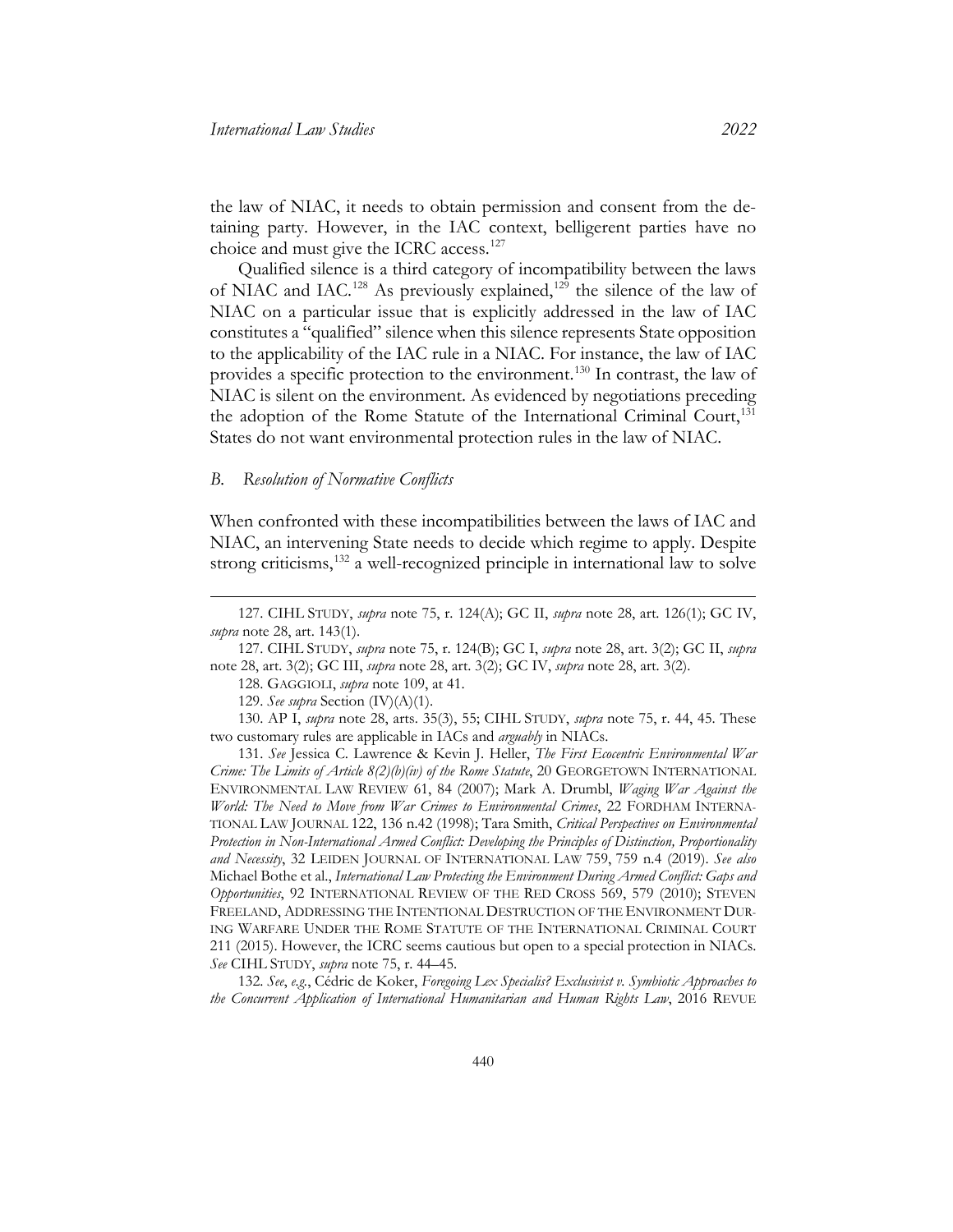normative conflicts (between IHL and international human rights law, for example)<sup>[133](#page-34-0)</sup> is the *lex specialis*.<sup>[134](#page-34-1)</sup> That is, the principle that the more specific norm will prevail over the more general norm. Accordingly, the intervening State must determine whether the norm of the law of IAC or the norm of the law of NIAC is the *lex specialis* "governing more specifically [the] subject matter."<sup>[135](#page-34-2)</sup>

To identify the *lex specialis*, the intervening State can use one or several criteria. Although not specifically referring to the *lex specialis* principle and therefore not directly touching upon cases of normative conflicts, double

<span id="page-34-2"></span>135. *See* SASSÒLI, *supra* note [32,](#page-11-3) at 86.

BELGE DE DROIT INTERNATIONAL 240, 256–62; Marco Milanović, *The Lost Origins of Lex Specialis: Rethinking the Relationship Between Human Rights and International Humanitarian Law*, *in* THEORETICAL BOUNDARIES OF ARMED CONFLICT AND HUMAN RIGHTS 78, 115 (Jens D. Ohlin ed., 2016); Francoise Hampson & Noam Lubell, *Amicus Curiae* Brief for Human Rights Centre, University of Essex, ¶ 48, in the case Hassan v. United Kingdom, Application No. 29750/09 (Eur. Ct. H.R.), [https://www1.essex.ac.uk/hrc/documents/prac](https://www1.essex.ac.uk/hrc/documents/practice/amicus-curae.pdf)[tice/ amicus-curae.pdf](https://www1.essex.ac.uk/hrc/documents/practice/amicus-curae.pdf) (last visited May 20, 2022); Cordula Droege, *Elective Affinities? Human Rights and Humanitarian Law*, 90 INTERNATIONAL REVIEW OF THE RED CROSS 501, 523 (2008); Lawrence Hill-Cawthorne, *Just Another Case of Treaty Interpretation? Reconciling Humanitarian Law and Human Rights Law in the ICJ*, *in* A FAREWELL TO FRAGMENTATION: REAS-SERTION AND CONVERGENCE IN INTERNATIONAL LAW 272, 285–89 (Mads Andenas & Eirik Bjorge eds., 2015).

<span id="page-34-0"></span><sup>133.</sup> *See*, *e.g.*, Jelena Pejic, *Conflict Classification and the Law Applicable to Detention and the Use of Force*, *in* INTERNATIONAL LAW AND THE CLASSIFICATION OF ARMED CONFLICTS 83, 113 (Elizabeth Wilmshurst ed., 2012); Helen Duffy, *International Human Rights Law and Terrorism: An Overview*, *in* RESEARCH HANDBOOK ON INTERNATIONAL LAW AND TERRORISM 314, 355 (Ben Saul ed., 2020); KOLB, *supra* note [32,](#page-11-3) at 138–39; SIVAKUMARAN, *supra* note [59,](#page-17-5) at 89; Nico Schrijver & Larissa van den Herik, *Leiden Policy Recommendations on Counterterrorism and International Law*, 57 NETHERLANDS INTERNATIONAL LAW REVIEW 531, ¶ 65 (2010); YORAM DINSTEIN, NON-INTERNATIONAL ARMED CONFLICTS IN INTERNATIONAL LAW 227–29 (2014); Marco Sassòli & Laura M. Olsen, *The Relationship Between International Humanitarian and Human Rights Law Where It Matters: Admissible Killing and Internment of Fighters in Non-International Armed Conflicts*, 90 INTERNATIONAL REVIEW OF THE RED CROSS 599, 603–4 (2008).

<span id="page-34-1"></span><sup>134.</sup> *See*, *e.g.*, Conor McCarthy, *Legal Conclusion or Interpretative Process? Lex Specialis and the Applicability of International Human Rights Standards*, *in* INTERNATIONAL HUMANITARIAN LAW AND HUMAN RIGHTS LAW: TOWARDS A NEW MERGER IN INTERNATIONAL LAW 101, 104 (Noëlle Quévinet & Roberta Arnold eds., 2008); Jean d'Aspremont & Elodie Tranchez, *The Quest for a Non-Conflictual Coexistence of International Human Rights Law and Humanitarian Law: Which Role for the Lex Specialis Principle?*, *in* RESEARCH HANDBOOK ON HUMAN RIGHTS AND HUMANITARIAN LAW 223, 224 (Robert Kolb & Gloria Gaggioli eds., 2013).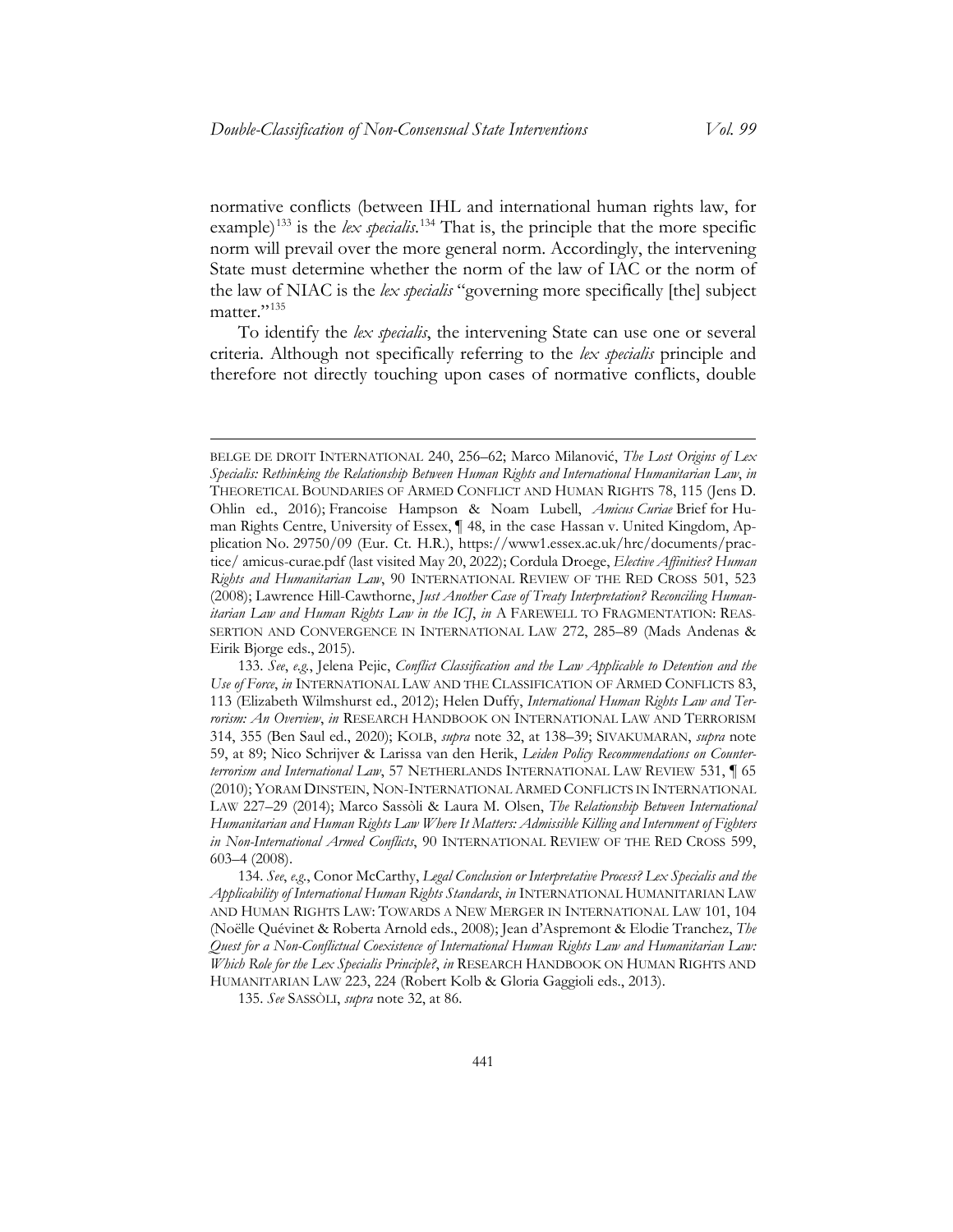classification proponents seem to suggest four possible criteria: (1) the impact on the intervening State's sovereignty; (2) the essence of the NIAC against the OAG; (3) the impact on the OAG's fighting ability; and (4) the protection of victims of cross-border interactions.

The analysis of these four criteria will focus on four points:<sup>[136](#page-35-1)</sup> IHL transversal principles of humanity and military necessity; the status of the OAG's members; the immunity of the intervening State's armed forces from prosecution by the territorial State; and the usefulness of the *lex generalis*. Some conclusive remarks will follow.

1. Impact on the Intervening State's Sovereignty

A first criterion considers the intervening State's sovereignty in parallel with the territorial State's sovereignty. When the intervening State's sole sovereignty is at stake, that is, when it is an internal matter for the intervening State, the law of NIAC prevails. Oppositely, in any situation where the territorial State's sovereignty is at stake, that is, when it is not an internal matter for the intervening State, the law of IAC prevails. [137](#page-35-2) Here, because the intervening State is entering the territorial State's territory, the intervening State's sovereignty is not under threat on *this* territory—although its sovereignty could be under threat on its own territory—and, conversely, the territorial State's sovereignty is directly under threat. Thus, it is not an internal matter for the intervening State and, therefore, the law of IAC systematically applies to its actions on the territorial State's territory. [138](#page-35-3)

<span id="page-35-0"></span>However, this solution is problematic. First, it has similar consequences as a single IAC classification.<sup>[139](#page-35-4)</sup> As indicated previously, the intervening State could not legally target the OAG and its military assets in its IAC against the territorial State. Consequently, the principle of humanity would unduly prevail over the principle of military necessity. By forcing the intervening State to choose between either violating IHL or abandoning its military campaign,

<sup>136.</sup> For further details (beyond the scope of this article), *see* Lesaffre, *supra* note [1.](#page-2-4)

<span id="page-35-2"></span><span id="page-35-1"></span><sup>137.</sup> *See*, *e.g.*, Akande, *Classification of Armed Conflicts, supra* note [12,](#page-5-2) at 79; Akande, Keynote Speech, *supra* note [27,](#page-10-1) at 194. *See also* Haque, *Whose Armed Conflict?*, *supra* note [30,](#page-10-8) at 484–85.

<span id="page-35-4"></span><span id="page-35-3"></span><sup>138.</sup> In addition to references in *supra* note [138,](#page-35-0) *see* Akande, *Classification of Armed Conflicts* (OXFORD GUIDE), *supra* note [31,](#page-11-4) at 55.

<sup>139.</sup> *See supra* Section III(B)(3).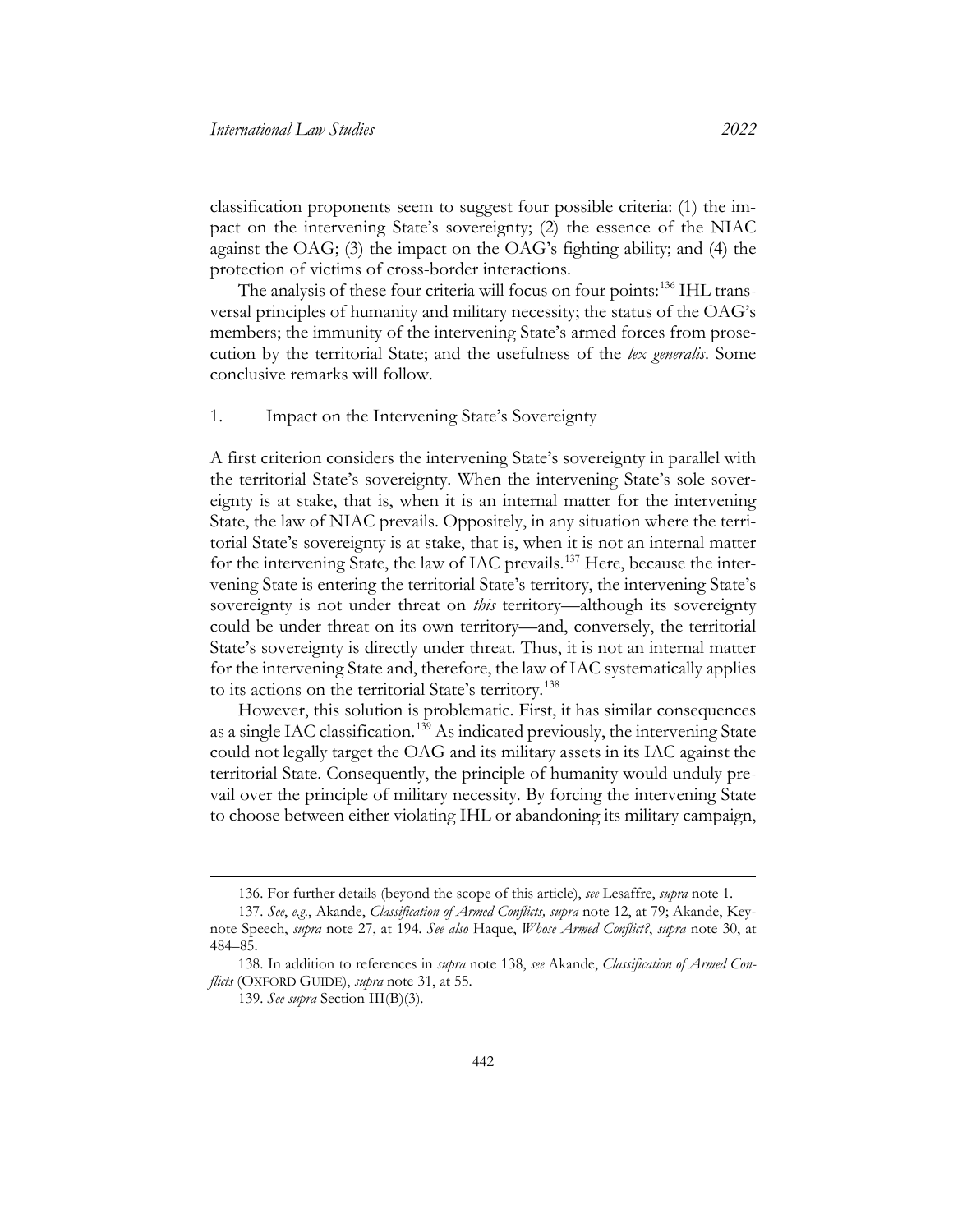this solution would discredit IHL and certainly not encourage belligerent parties to respect it.

Second, contrary to some beliefs, $140$  such a criterion would not give members of the intervening State's armed forces the benefit of immunity from prosecution by the territorial State. As demonstrated previously,<sup>[141](#page-36-1)</sup> many actions conducted by the intervening State against the OAG would violate the law of IAC. Consequently, members of this State's armed forces could still be prosecuted for their violations, whether they be war crimes or domestic crimes. Indeed, immunity from prosecution only covers acts that are legal under the law of IAC.

Third, this first criterion puts into question the usefulness and the meaning of the applicability of the law of NIAC as a *lex generalis*. [142](#page-36-2) Of course, the OAG still needs to abide by the law of NIAC—and this is the only IHL regime applicable to the group. However, from the intervening State's perspective, the classification of NIAC and the applicability of the law of NIAC do not bring much value because the law of NIAC would actually never apply in practice. Indeed, this State mainly acts against the group on the territorial State's territory. Yet, according to this first criterion of the impact on the intervening State's sovereignty, the norms of the law of IAC would always be considered as *lex specialis* in cases of normative conflicts with the norms of the law of NIAC—even when the intervening State's actions relate to what could be called the essence of the NIAC. If the law of IAC always applies in practice to the intervening State's actions on the territorial State's territory, why then accept a classification of NIAC in the first place?<sup>[143](#page-36-3)</sup>

<span id="page-36-0"></span><sup>140.</sup> *See*, *e.g.*, Akande, *When Does the Use of Force Against a Non-State Armed Group Trigger an International Armed Conflict, supra* note [25;](#page-8-4) Haque, *Whose Armed Conflict?*, *supra* note [30,](#page-10-8) at 485–86; Haque, *The United States is at War with Syria*, *supra* note [117.](#page-31-6)

<sup>141.</sup> *See supra* Section III(B)(3).

<span id="page-36-2"></span><span id="page-36-1"></span><sup>142.</sup> *See*, *e.g.*, Gregory Bott, *The Operations of the Islamic State and the Relevance of International Humanitarian Law*, 22 AUSTRALIAN INTERNATIONAL LAW JOURNAL 99, 105 (2015–2016).

<span id="page-36-3"></span><sup>143.</sup> In the same vein, *see* Rogier Bartels, *Transnational Armed Conflict: Does It Exist?*, *in* SCOPE OF APPLICATION OF INTERNATIONAL HUMANITARIAN LAW 114, 125 (2012).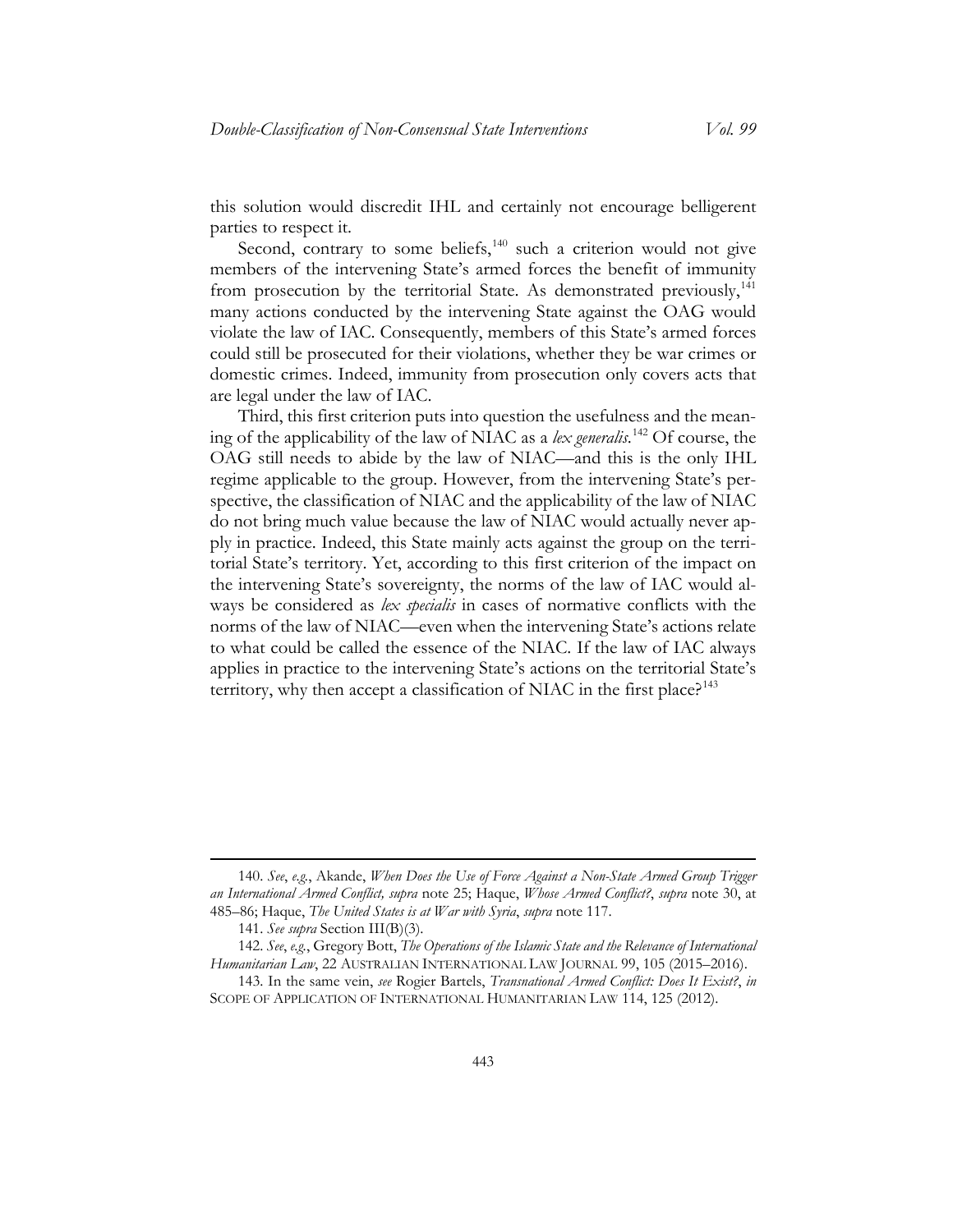#### 2. Essence of the NIAC Against the OAG

<span id="page-37-0"></span>A second criterion relates to the essence of the NIAC between the intervening State and the OAG. [144](#page-37-1) NIAC norms govern any action that is the essence of the NIAC, while IAC norms regulate all other actions not considered the "essence" of the NIAC. Thus, defining this "essence of the NIAC" is essential. Surprisingly, the essence of the NIAC has been strictly understood as successful direct attacks against the OAG's members *with no* (*other*) *damage whatsoever* for the territorial State.<sup>[145](#page-37-2)</sup>

Similarly, this second criterion—understood as such—creates problems. Except for one type of action, the law of IAC would regulate all operations conducted by the intervening State in cases of normative conflicts.<sup>[146](#page-37-3)</sup> Once again, this amounts to a single IAC classification with all its hurdles, most notably the intervening State's inability to legally target the OAG's military assets and to use certain methods of warfare.

Further, such a definition of "the essence of the NIAC" runs counter to the principle of effectiveness. Successful surgical strikes against the OAG's members rarely have *no impact at all* on the territorial State's territory, infrastructure, or population. One can reasonably expect collateral damage from the use of military force.

In addition, the resolution of normative conflicts with this second criterion would contradict the principles of legal security and foreseeability. A military cannot anticipate, with full certainty, the effects of its operations. Consequently, it would not know which legal regime to apply before its operations are over.[147](#page-37-4) When a soldier succeeds in eliminating a member of the OAG *without damaging anything else*, the law of NIAC would apply and the soldier's action would be legal. Inversely, when this soldier kills such a member but destroys the window of an empty house, the law of IAC would govern this action, and the soldier's act would be illegal.

<span id="page-37-2"></span><span id="page-37-1"></span><sup>144.</sup> Christof Heyns et. al., *The International Law Framework Regulating the Use of Armed Forces*, 65 INTERNATIONAL & COMPARATIVE LAW QUARTERLY 791, 815 (2016). *See also* Interview by Raphaël van Steenberghe with Dapo Akande (on file with the author) (available in the International Humanitarian Law course taught by Raphaël van Steenberghe and Jérôme de Hemptinne on MOOC edXw, at chapter 3.9.3., transcripts at 42–43, [https://courses.edx.org/courses/course-v1:LouvainX+Louv16x+3T2017/pdfbook/0/\)](https://courses.edx.org/courses/course-v1:LouvainX+Louv16x+3T2017/pdfbook/0/).

<span id="page-37-3"></span><sup>145.</sup> *See*, *e.g.*, Interview with Akande, *supra* note [144,](#page-37-0) at 43.

<sup>146.</sup> *See id.* at 42; Heyns et al., *supra* note [144,](#page-37-0) at 815 n.104.

<span id="page-37-4"></span><sup>147.</sup> *See* van Steenberghe, *supra* note [10,](#page-4-4) at 69; DE HEMPTINNE, *supra* note [42,](#page-13-10) ¶ 378.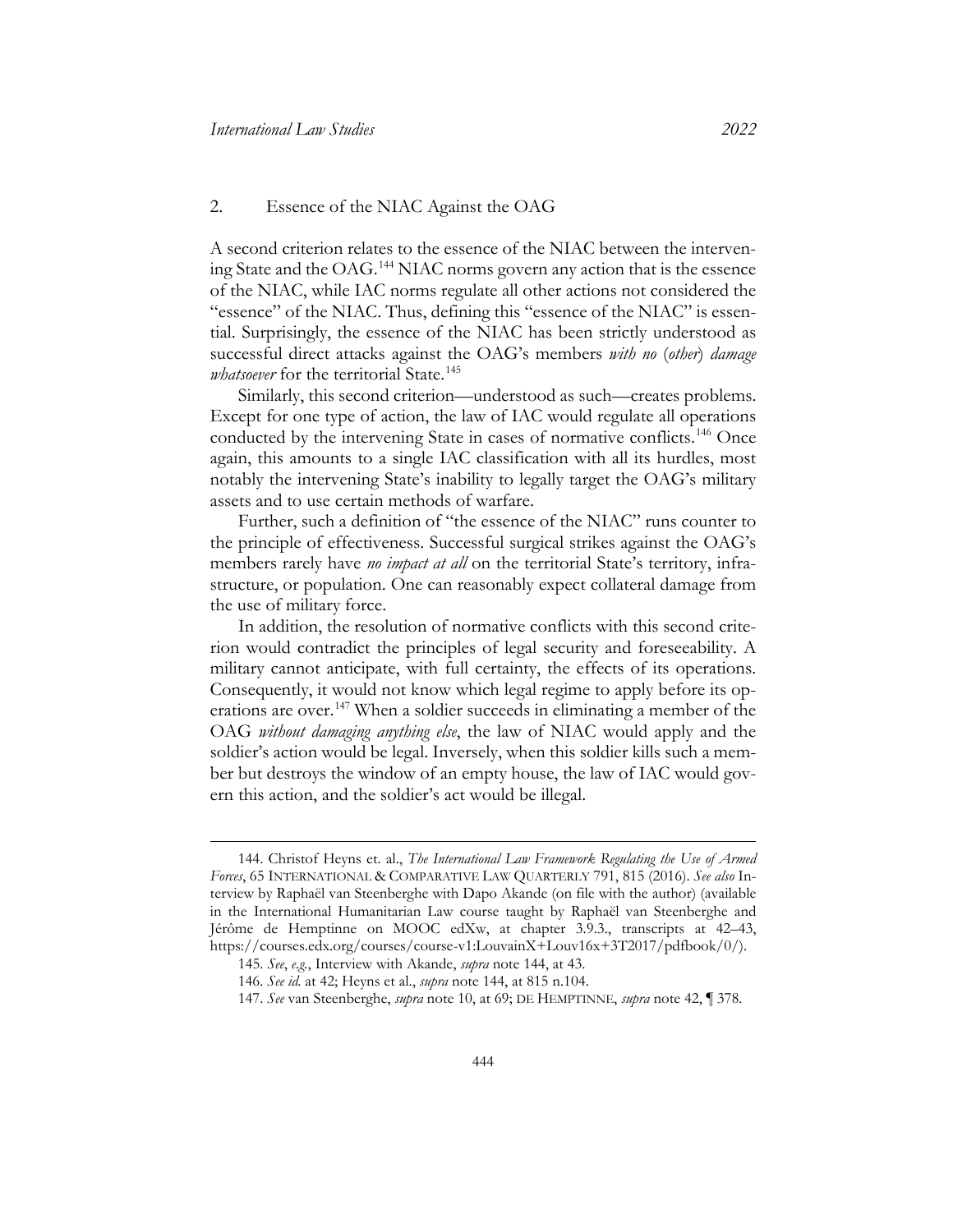Further, the OAG's members would acquire a double status depending on the intervening State's actions.[148](#page-38-0) If the intervening State detains them, the law of IAC (i.e., the *lex specialis* for detention) classifies them as civilians. If the intervening State targets the OAG's members and does so without causing other damage, the law of NIAC (i.e., the *lex specialis* for such actions) categorizes them as members of a belligerent party's armed forces. Admittedly, such a double status creates difficulties that the intervening State could manage in practice. The intervening State could apply the law of IAC when detaining individuals and the law of NIAC in its targeting operations against the OAG's members. Additionally, such a double status is known under IHL. Under the law of IAC, soldiers can always be targeted as members of a belligerent State's armed forces (conduct of hostilities). Yet, they could lose this status and benefit from the civilian status *if captured* by the enemy while not distinguishing themselves from the civilian population (protection of persons in enemy hands).<sup>[149](#page-38-1)</sup> Nevertheless, the double status under examination differs as it is automatic and dependent on the intervening State's decision—whether to capture or target—rather than on the individual's decision—whether to distinguish themselves from civilians.

Finally, members of the intervening State's armed forces would not be immunized from prosecution if captured by the territorial State. On the one hand, as indicated previously, most of this intervening State's actions against the OAG would be illegal under the law of IAC and, thus, not subject to immunity. On the other hand, the law of NIAC would regulate all successful attacks against members of this group. Accordingly, members of the intervening State's armed forces would not be immune from prosecution for their successful attacks. Only the law of IAC immunizes the intervening State's

<sup>148.</sup> DE HEMPTINNE, *supra* note [42,](#page-13-10) ¶¶ 374–77.

<span id="page-38-1"></span><span id="page-38-0"></span><sup>149.</sup> *See* Prosecutor v. Delalić, Case No. IT-96-21-A, Judgment, ¶ 271 (Int'l Crim. Trib. for the Former Yugoslavia Feb. 20, 2001); CIHL STUDY, *supra* note [75,](#page-22-5) at 515; MELZER, *supra* note [32,](#page-11-3) at 200; SASSÒLI, *supra* note [32,](#page-11-3) at 26, 273–74; Jelena Pejic, *"Unlawful/Enemy Combatants:" Interpretation and Consequences*, *in* INTERNATIONAL LAW AND ARMED CONFLICT: EXPLORING THE FAULTLINES 335, 339–42 (Michael Schmitt & Jelena Pejic eds., 2007); IN-TERPRETIVE GUIDANCE, *supra* note [75,](#page-22-5) at 24 n.15; COMMENTARY TO CONVENTION IV, *supra* note [17,](#page-7-6) at 58; INTERNATIONAL COMMITTEE OF THE RED CROSS, INTERNATIONAL HUMANITARIAN LAW AND THE CHALLENGES OF CONTEMPORARY ARMED CONFLICTS 10– 11 (2007), https://www.icrc.org/en/doc/assets/files/other/ihl-challenges-30th-international-conference-eng.pdf; Knut Dörmann, *The Legal Situation of "Unlawful/Unprivileged Combatant*,*"* 85 INTERNATIONAL REVIEW OF THE RED CROSS 45, 49 (2003). Note that the conclusion would be different if AP I was applicable.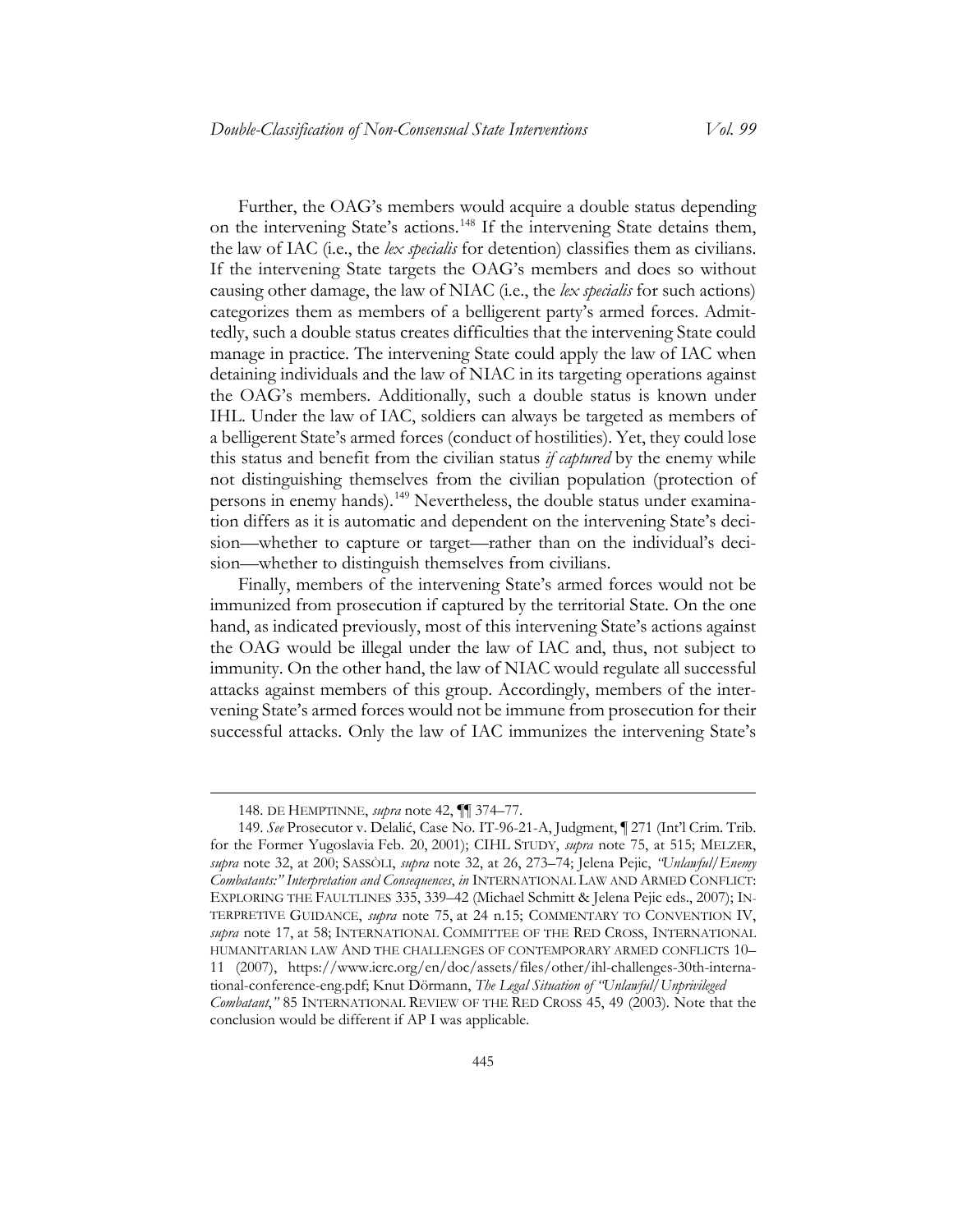armed forces from prosecution by the territorial State. Therefore, the immunity from prosecution should only benefit the intervening State's armed forces when the law of IAC governs their actions. When the law of NIAC applies as *lex specialis* to their actions, no immunity should benefit them.

#### 3. Impact on the OAG's Fighting Ability

A third possible criterion to determine the *lex specialis* between the norms of the law of IAC and the norms of the law of NIAC is the impact that the intervening State's operations have on the OAG's fighting ability. Opponents to the double classification theory seem to have this criterion in mind when criticizing the theory. According to this third criterion, the law of NIAC regulates any action impacting the OAG's fighting ability, while the law of IAC governs any action that does not have such impact.

More precisely, this third criterion means that that the law of NIAC governs any operation strictly directed at the OAG or its assets (whether attack or capture). In addition, this law regulates acts that directly impact civilians but indirectly impact the OAG's fighting ability. For instance, the group might exercise authority over civilians and administer a portion of the territorial State's territory using civilian infrastructure. In this case, the intervening State's attacks against such civilians or infrastructure adversely impact the OAG's territorial control and/or any income gained by the OAG from the civilian population. Thus, it would impact the OAG's fighting ability. Indeed, such territorial control or income strengthens the OAG's fighting ability.

Consequently, all the intervening State's actions within the territorial State have an impact on the OAG's fighting ability. In brief, this third criterion leads to full application of the law of NIAC, like a single NIAC classification. What then is the added value of an additional classification of IAC?[150](#page-39-0)

Section  $IV(A)(1)$  of this article demonstrated that the laws of IAC and NIAC are sometimes compatible and can simultaneously apply to the intervening State. Thus, the law of IAC reinforces and supplements the law of NIAC in certain cases. However, such cases appear limited in practice.

Two additional points cast doubt on the value of the double classification theory. First, the law of IAC would not immunize from prosecution the

<span id="page-39-0"></span><sup>150.</sup> For a similar criticism, *see* van Steenberghe, *supra* note [10,](#page-4-4) at 70–71; CARRON, *Transnational Armed Conflicts*, *supra* not[e 10,](#page-4-4) at 16; Sassòli, *Legal Qualification of the Fight Against Terrorism*, *supra* note [27,](#page-10-7) at 51.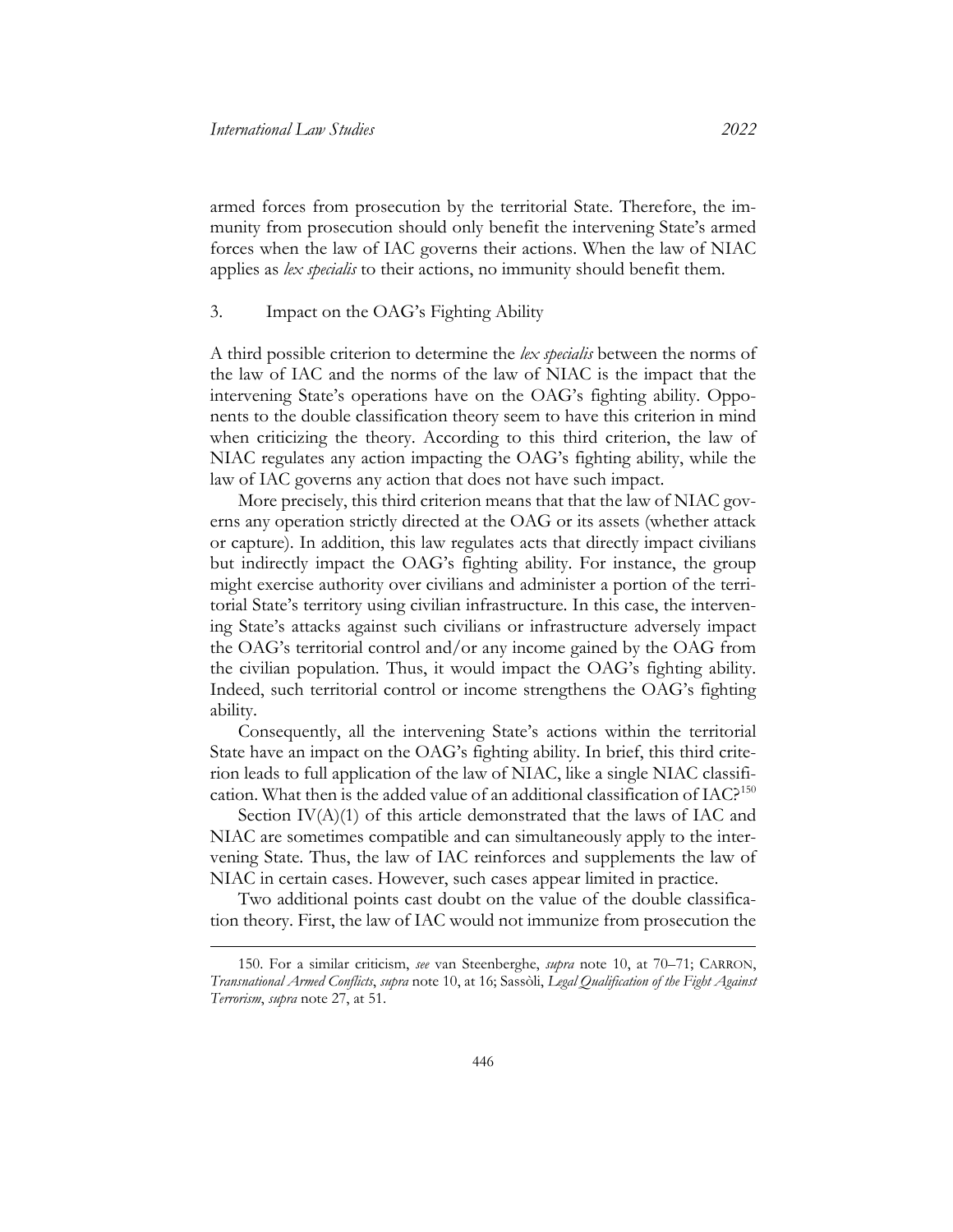intervening State's armed forces. Instead, their actions would be regulated by the law of NIAC, thus precluding immunization pursuant to the law of IAC.[151](#page-40-0)

Second, the law of IAC would always govern certain actions of the intervening State—whether under a double classification or under a single NIAC classification. Under a double classification theory, these actions would have no nexus to the NIAC against the OAG, but a single nexus to the existing IAC against the territorial State. Thus, only the law of IAC would govern these actions. Under a single NIAC classification, these actions would themselves trigger an independent and non-overlapping IAC between the intervening State and the territorial State, and therefore be regulated by the law of IAC.

Indeed, scholars—including double classification opponents and proponents—generally agree that at least three types of action can themselves give rise to an IAC against the territorial State. These actions include: (1) any attack against this State's armed forces or military assets; (2) any attack against this State's civilian objects or population that have no relation with the OAG;[152](#page-40-1) and (3) any act of capture and detention of members of this State's armed forces. [153](#page-40-2)

Regarding a fourth type of action, scholars disagree whether it is sufficient to trigger a legal classification of IAC against this State. This fourth type of action pertains to capture and detention of the territorial State's civilians who are unrelated to the OAG. Professor Marco Sassòli considers this fourth type of action as not sufficient to trigger an IAC: "[O]ne cannot make the necessary determination that the person is an 'enemy' civilian without pre-existing acts of violence."[154](#page-40-3) This assertion is disputable. Capture or

<sup>151.</sup> *See supra* Section IV(B)(2).

<span id="page-40-1"></span><span id="page-40-0"></span><sup>152.</sup> Beyond their dispute over non-consensual foreign interventions against an OAG, double classification opponents and proponents agree that these first two types of actions trigger an IAC. *See*, *e.g.*, Gill, *supra* note [5,](#page-3-3) at 366; Krisztina H. Orban, The Concept of Armed Conflict in International Humanitarian Law 328 (2014) (unpublished manuscript, on file with the Graduate Institute of International and Development Studies); GC III COMMEN-TARY, *supra* note [13,](#page-6-1) ¶ 257; GC I COMMENTARY, *supra* not[e 13,](#page-6-1) ¶ 224.

<span id="page-40-3"></span><span id="page-40-2"></span><sup>153.</sup> *See*, *e.g.*, GC III COMMENTARY, *supra* note [13,](#page-6-1) ¶¶ 269, 271–72, 277, 314; GC I COMMENTARY, *supra* not[e 13,](#page-6-1) ¶¶ 236, 238–39, 281; SASSÒLI, *supra* not[e 32,](#page-11-3) at 264; Gill, *supra* note [5,](#page-3-3) at 369; Kress, *supra* note [10,](#page-4-4) at 256; Kolb, *supra* note [23,](#page-8-5) at 9; KOLB, *supra* note [32,](#page-11-3)  at 158; van Steenberghe, *supra* not[e 10,](#page-4-4) at 70. *Contra* CARRON, L'ACTE DÉCLENCHEUR D'UN CONFLIT ARMÉ INTERNATIONAL, *supra* note [10,](#page-4-4) at 199.

<sup>154.</sup> *See* van Steenberghe, *supra* note [10,](#page-4-4) at 170.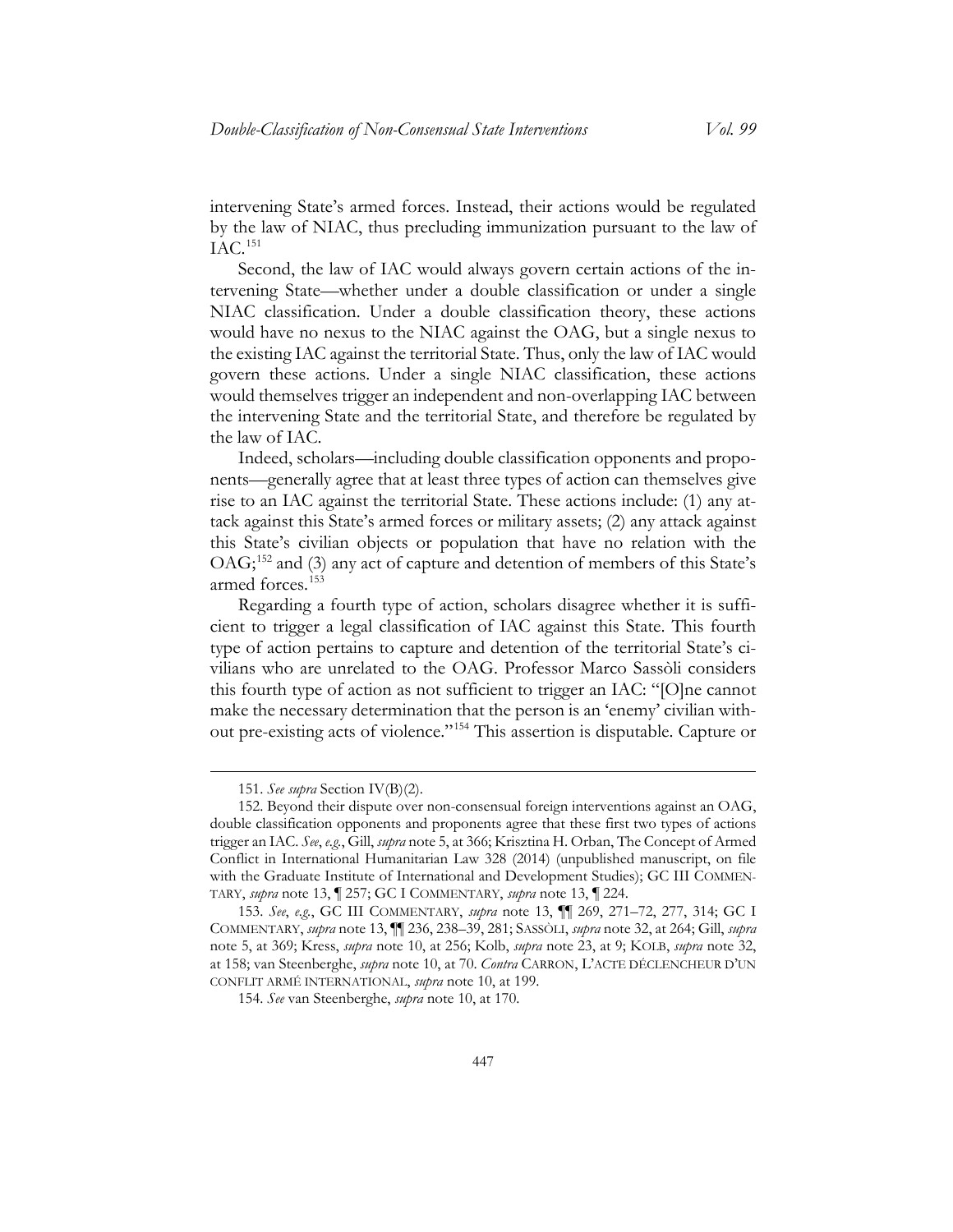attacks against members of the territorial State's armed forces or objects can only trigger an IAC when the intervening State acts *with a hostile intent*. The former State's actions make these members or objects adverse because there is such intent. Likewise, the capture of one or several nationals of the territorial State should trigger an IAC *if* the intervening State does so *with a hostile intent*. [155](#page-41-0)

Certainly, the territorial State's armed forces have official military duties that distinguish themselves from civilians. Nevertheless, when the intervening State attacks or captures them by mistake (such as by not being aware of their military status or being confused about whose nation they belong to) or in the context of a law-enforcement action (such as a soldier having murdered his wife at their private domicile or being involved in drug trafficking), these members would not be "enemies" for the only reason that they are members of the territorial State's armed forces. They would be so if attacked or captured with a hostile intent towards the territorial State. In other words, whether civilian or military, what matters most is whether the intervening State captures the individual with a hostile intent. This intent must be objectively established through the circumstances of the capture.

#### 4. Best Protection for Victims of Cross-Border Hostilities

The best protection for victims of cross-border hostilities constitutes the last suggested criterion to determine the *lex specialis* between the norms of the law of IAC and the norms of the law of NIAC.<sup>[156](#page-41-1)</sup> This criterion would lead to a similar solution as the *lex favorabilis* principle or the most favorable treatment principle—which is already used to solve normative conflicts within international human rights law<sup>[157](#page-41-2)</sup> and between international human rights law and IHL. $158$ 

As previously indicated, double classification proponents think in the abstract about both IHL regimes. Therefore, they believe that the law of IAC

<sup>155.</sup> *See* Gill, *supra* note [5,](#page-3-3) at 370. *Contra* SASSÒLI, *supra* not[e 32,](#page-11-3) at 170.

<sup>156.</sup> *See*, *e.g.*, Kolb, *supra* not[e 23,](#page-8-5) at 6.

<span id="page-41-2"></span><span id="page-41-1"></span><span id="page-41-0"></span><sup>157.</sup> *See* International Law Commission Study Group, Fragmentation of International Law, *supra* note [101,](#page-28-3) ¶ 108; GAGGIOLI, *supra* not[e 109,](#page-29-7) at 64.

<span id="page-41-3"></span><sup>158.</sup> *See* Abella v. Argentina, Case No. 11,137, Inter-Am. Comm'n H.R., Report No. 55/97, OEA/Ser.L/V/II.95 doc. 7 rev., ¶¶ 164–65 (1997); Anne-Laurence Graf-Brugère, *A Lex Favorabilis? Resolving Norm Conflicts Between Human Rights Law and Humanitarian Law*, *in* RESEARCH HANDBOOK ON HUMAN RIGHTS AND HUMANITARIAN LAW 251 (Robert Kolb & Gloria Gaggioli eds., 2013).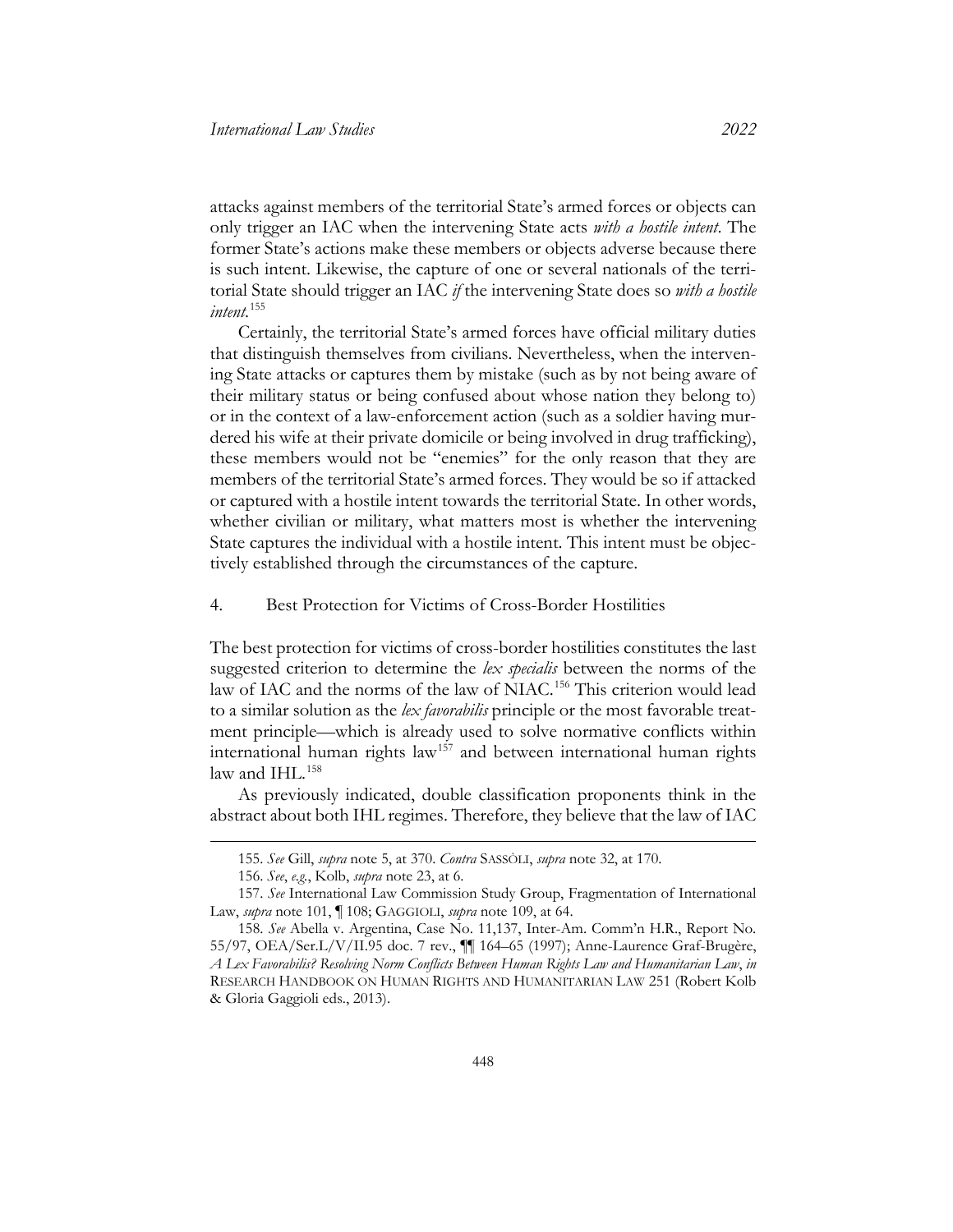would be more protective for the protection of persons in enemy hands.<sup>[159](#page-42-0)</sup> Indeed, this law contains a significantly higher number of provisions than the law of NIAC and thus offers more protection to civilians. On the contrary, double classification proponents argue that the law of NIAC could apply to the conduct of hostilities because, in this regard, the law of IAC would not provide better protection for victims. Regarding the conduct of hostilities, the law of NIAC includes identical or similar rules and shows few differences with the law of IAC.<sup>[160](#page-42-1)</sup>

Nevertheless, this fourth criterion is misconceived. Concerning the conduct of hostilities, this author already discussed that the law of IAC would grant the OAG's members an absolute protection against attacks. The intervening State could never legally target these members under the law of IAC. Therefore, this law would be more protective for civilians because they can-not suffer proportionate collateral damage of an attack against the group.<sup>[161](#page-42-2)</sup>

Moreover, concerning the protection of persons in enemy hands, the law of IAC would not better protect victims. Although the law of IAC is more developed than the law of NIAC, many provisions of Geneva Convention IV on the protection of civilians apply on the belligerent State's own territory and/or in occupied territory.<sup>[162](#page-42-3)</sup> Yet, operations of the intervening State on the territorial State's territory are not conducted in the intervening State's territory, nor—in most circumstances—in occupied territory (in a traditional understanding of the notion, the intervening State often does not occupy the territorial State's territory). Thus, the law of IAC—being inapplicable on the territorial State's territory—would not provide protections at all, whereas the law of NIAC would provide some protection to the civilians.

Other previously mentioned problems also arise with this last criterion. First, the OAG's members would, again, have a double status depending on the intervening State's action. While detained as civilians under the law of IAC, they could be attacked as members of a belligerent party's armed forces under the law of NIAC. Even though this double status may seem unproblematic, it does not conform with the spirit of IHL. [163](#page-42-4)

<span id="page-42-2"></span><span id="page-42-1"></span><span id="page-42-0"></span>Second, under the law of IAC, members of the intervening State's armed forces would not be immunized from prosecution for their operations in the

<sup>159.</sup> *See*, *e.g.*, Kleffner, *supra* not[e 12,](#page-5-2) at 44.

<sup>160.</sup> On this criterion, *see also* ZAMIR, *supra* note [12,](#page-5-2) at 88.

<sup>161.</sup> *See supra* Section III(C)(2).

<span id="page-42-4"></span><span id="page-42-3"></span><sup>162.</sup> *See supra* not[e 100.](#page-27-5) 

<sup>163.</sup> For explanations, *see supra* Section IV(B)(2).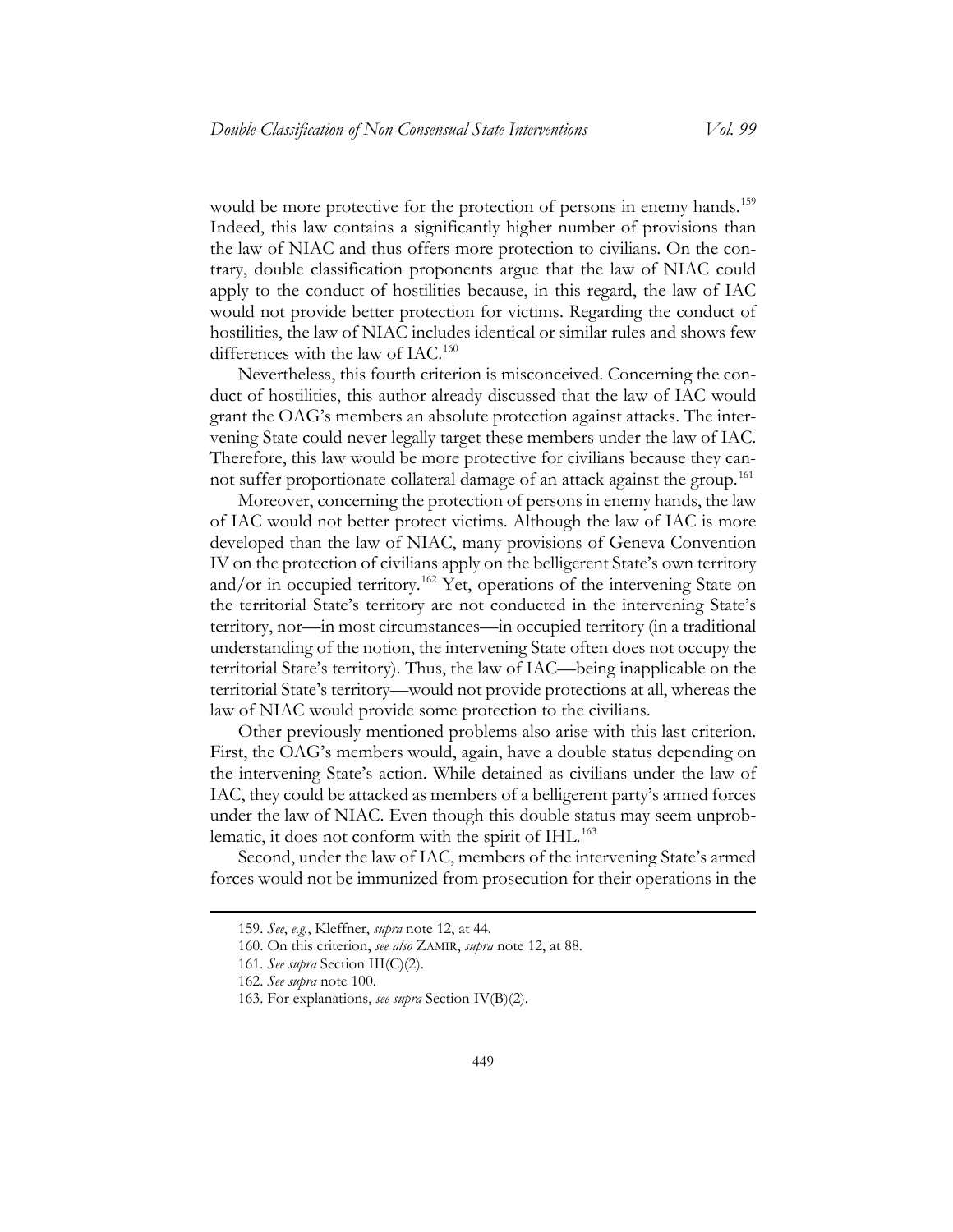conduct of hostilities: these operations would be regulated by the law of NIAC and therefore not covered by immunity.<sup>[164](#page-43-0)</sup>

5. Remarks

A general overview of these four criteria allows a few conclusive remarks on normative conflicts between the laws of IAC and NIAC. First, two criteria (the impact on the intervening State's sovereignty and the impact on the OAG's fighting ability) are based on general notions such as sovereignty and identity of belligerent parties. Moreover, they lead to a full application of either the law of IAC or the law of NIAC to the intervening State's operations. Consequently, they seem to solve the normative conflicts not at the lower level of the *norms* in conflict, but at the higher level of the IHL *regimes*. This is contrary to the *lex specialis* principle which usually operates at the former level.[165](#page-43-1) Actually, it looks like these two criteria seek to solve the classification debate when determining the applicable law. Yet, this debate should be solved when classifying the situation.

Second, none of the suggested criteria offers a fully satisfying solution to the identified normative conflicts. Besides, a final solution is hard to foresee: IHL actors may freely decide as to which criterion they want to determine the *lex specialis*. Consequently, the specific solution likely will vary from one operation to another, from one cross-border armed conflict to another and/or from one actor to another. In combined or joint operations, multiple intervening States could reach different conclusions for the same set of facts, which might impair cooperation. Likewise, but even more worrisome for IHL coherence and credibility, multiple judicial bodies could reach contra-dictory determinations for the same set of facts.<sup>[166](#page-43-2)</sup> Worse, this lack of foreseeability increases with ambiguities around the relationships between IHL and international human rights law.

In sum, the double classification theory sets a very complex framework that is difficult to apply,[167](#page-43-3) especially for armed forces. While deployed, the

<sup>164.</sup> For explanations, *see id.*

<span id="page-43-1"></span><span id="page-43-0"></span><sup>165.</sup> *See*, *e.g.*, DUFFY, *supra* note [73,](#page-20-8) at 485; Hill-Cawthorne *supra* note [132,](#page-33-7) at 282; GAG-GIOLI, *supra* note [109,](#page-29-7) at 59; SIVAKUMARAN, *supra* note [59,](#page-17-5) at 89.

<sup>166.</sup> The author thanks Major Aaron Johnson, U.S. Army, for emphasizing this point.

<span id="page-43-3"></span><span id="page-43-2"></span><sup>167.</sup> On the complexity, *see also* Watkin, *supra* note [10;](#page-4-4) Kolb, *supra* note [23,](#page-8-5) at 6–7; Carron, *Transnational Armed Conflicts*, *supra* not[e 10,](#page-4-4) at 16–17; van Steenberghe, *supra* not[e 10,](#page-4-4) at 71.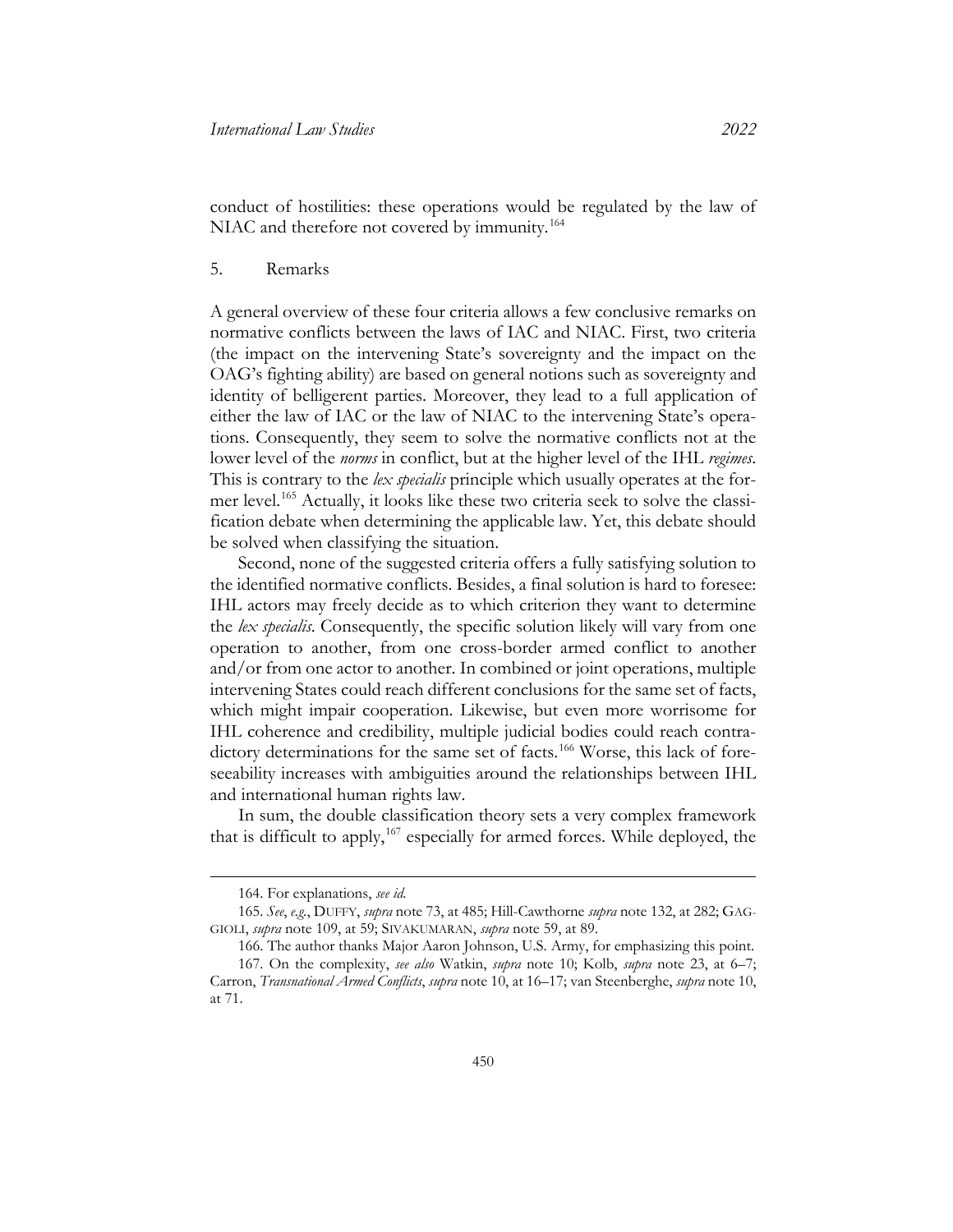military needs to make rapid operational decisions. Can we reasonably expect the military to solve these two normative conflicts, one between the law of IAC and the law of NIAC, and a second between one of these regimes and international human rights law, in a short period of time? It is unrealistic, and moreover the few advantages of a double classification theory do not seem worth the effort.

In any case, State practice does not support the double classification the-ory. Several States, such as the United States<sup>[168](#page-44-1)</sup> and France, <sup>[169](#page-44-2)</sup> took an explicit position on the classification of the armed conflict in Syria. These States favor a single NIAC classification. Likewise, while not directly referring to the Syrian situation, Denmark accepted a single NIAC classification in cases of non-consensual State intervention.[170](#page-44-3)

#### V. CONCLUSION

<span id="page-44-0"></span>The double classification theory does not offer a magical solution to better protect victims from cross-border hostilities involving an OAG. On the contrary, it opens a Pandora's box and causes problems not only for the traditional understanding of the notion of IAC itself, but also for the determination of the law applicable to foreign armed forces. Before suggesting a solution for the classification of armed conflicts, one should rigorously analyze the consequences of this solution on the law applicable to belligerent parties. The overlap of conflicts and legal regimes that the double classification requires is not workable.

Regarding the traditional notion of IAC, a double classification theory does not take adequately into consideration the intervening State's hostile intent. Yet, this State must have such an intent to be involved in an IAC. Of course, this intent must be identified through objective factors, including (but not limited to) the territorial State's absence of consent. In addition, a double classification theory would, in some circumstances, lead to a single

<span id="page-44-1"></span><sup>168.</sup> *See* Brian Egan, Legal Adviser, U.S. Department of State, Address at the 110th Annual Meeting of the American Society of International Law: International Law, Legal Diplomacy, and the Counter-ISIL Campaign: Some Observations (Apr. 1, 2016), *in* 92 IN-TERNATIONAL LAW STUDIES 235, 242 (2016).

<span id="page-44-3"></span><span id="page-44-2"></span><sup>169.</sup> *See* Claire Landais, *Legal Challenges in Fighting Armed Groups Extra-Territorially*, *in* TERRORISM, COUNTER-TERRORISM AND INTERNATIONAL HUMANITARIAN LAW 75, 78 (2016).

<sup>170.</sup> DANISH MILITARY MANUAL, *supra* note [32,](#page-11-3) at 47.